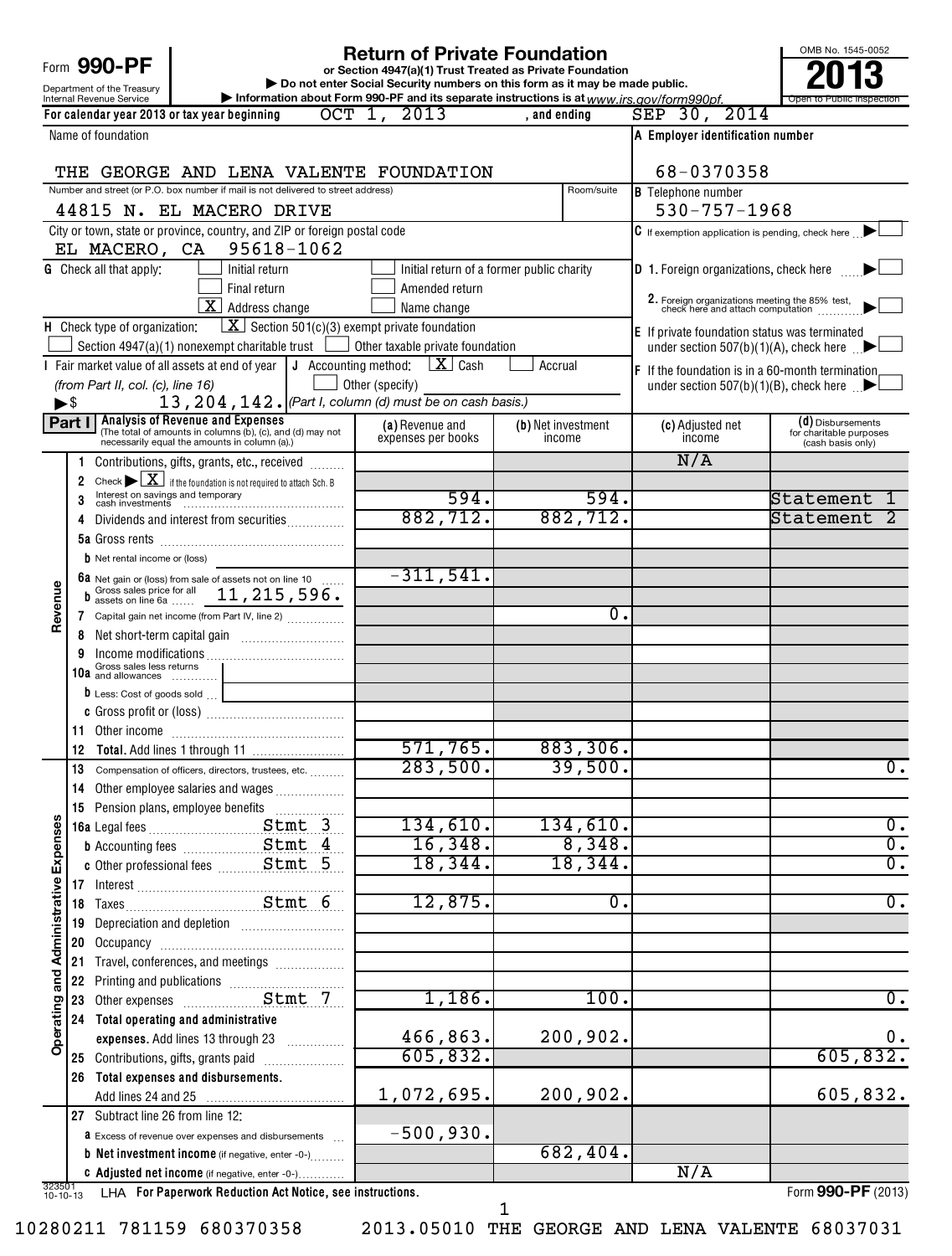|                   |                | THE GEORGE AND LENA VALENTE FOUNDATION<br>Form 990-PF (2013)                                    |                   |                         | 68-0370358<br>Page 2               |
|-------------------|----------------|-------------------------------------------------------------------------------------------------|-------------------|-------------------------|------------------------------------|
|                   |                | <b>Part II</b> Balance Sheets Attached schedules and amounts in the description                 | Beginning of year | End of year             |                                    |
|                   |                | column should be for end-of-year amounts only.                                                  | (a) Book Value    | (b) Book Value          | (c) Fair Market Value              |
|                   |                |                                                                                                 | 69,504.           |                         | $\overline{9,089,447.}$ 9,089,447. |
|                   |                | 2 Savings and temporary cash investments [111][11] Savings and temporary cash investments       | 6,845,063.        | 437,222.                | 437,222.                           |
|                   |                | 3 Accounts receivable $\blacktriangleright$                                                     |                   |                         |                                    |
|                   |                | Less: allowance for doubtful accounts $\blacktriangleright$                                     |                   |                         |                                    |
|                   |                | 4 Pledges receivable $\blacktriangleright$                                                      |                   |                         |                                    |
|                   |                | Less: allowance for doubtful accounts                                                           |                   |                         |                                    |
|                   |                |                                                                                                 |                   |                         |                                    |
|                   |                | 6 Receivables due from officers, directors, trustees, and other                                 |                   |                         |                                    |
|                   |                |                                                                                                 |                   |                         |                                    |
|                   |                |                                                                                                 |                   |                         |                                    |
|                   |                | Less: allowance for doubtful accounts $\blacktriangleright$                                     |                   |                         |                                    |
|                   |                |                                                                                                 |                   |                         |                                    |
| Assets            |                |                                                                                                 |                   |                         |                                    |
|                   |                | 10a Investments - U.S. and state government obligations [                                       |                   |                         |                                    |
|                   |                |                                                                                                 |                   |                         |                                    |
|                   |                |                                                                                                 |                   |                         |                                    |
|                   |                |                                                                                                 |                   |                         |                                    |
|                   |                |                                                                                                 |                   |                         |                                    |
|                   |                |                                                                                                 |                   |                         |                                    |
|                   |                |                                                                                                 | 6,716,880.        | 3,603,847.              | 3,668,145.                         |
|                   |                | 14 Land, buildings, and equipment: basis >                                                      |                   |                         |                                    |
|                   |                |                                                                                                 |                   |                         |                                    |
|                   |                | Statement 9)                                                                                    | 9,327.            | 9,328.                  | 9,328.                             |
|                   |                | 15 Other assets (describe $\blacktriangleright$                                                 |                   |                         |                                    |
|                   |                | 16 Total assets (to be completed by all filers - see the                                        |                   |                         |                                    |
|                   |                |                                                                                                 | 13,640,774.       |                         | $13, 139, 844.$ 13, 204, 142.      |
|                   |                |                                                                                                 |                   |                         |                                    |
|                   |                |                                                                                                 |                   |                         |                                    |
|                   |                |                                                                                                 |                   |                         |                                    |
| Liabilities       |                | 20 Loans from officers, directors, trustees, and other disqualified persons                     |                   |                         |                                    |
|                   |                |                                                                                                 |                   |                         |                                    |
|                   |                | 22 Other liabilities (describe                                                                  |                   |                         |                                    |
|                   |                |                                                                                                 |                   |                         |                                    |
|                   |                |                                                                                                 | 0.                | 0.                      |                                    |
|                   |                | Foundations that follow SFAS 117, check here <i>[[[[[[[[[[[[]]</i> ]                            |                   |                         |                                    |
|                   |                | and complete lines 24 through 26 and lines 30 and 31.                                           |                   |                         |                                    |
|                   |                | 24 Unrestricted                                                                                 |                   |                         |                                    |
|                   | 25             |                                                                                                 |                   |                         |                                    |
|                   |                | 26 Permanently restricted                                                                       |                   |                         |                                    |
|                   |                | $\blacktriangleright \boxed{\mathbf{X}}$<br>Foundations that do not follow SFAS 117, check here |                   |                         |                                    |
| or Fund Balances  |                | and complete lines 27 through 31.                                                               |                   |                         |                                    |
|                   |                | 27 Capital stock, trust principal, or current funds                                             | 1,025,000.        | 1,025,000.              |                                    |
| <b>Net Assets</b> |                | 28 Paid-in or capital surplus, or land, bldg., and equipment fund                               | 0.                | Ο.                      |                                    |
|                   |                | 29 Retained earnings, accumulated income, endowment, or other funds                             | 12,615,774.       | 12, 114, 844.           |                                    |
|                   | 30             |                                                                                                 | 13,640,774.       | 13, 139, 844.           |                                    |
|                   |                |                                                                                                 |                   |                         |                                    |
|                   | 31             | Total liabilities and net assets/fund balances                                                  | 13,640,774.       | 13, 139, 844.           |                                    |
|                   | Part III       | Analysis of Changes in Net Assets or Fund Balances                                              |                   |                         |                                    |
|                   |                |                                                                                                 |                   |                         |                                    |
|                   |                | 1 Total net assets or fund balances at beginning of year - Part II, column (a), line 30         |                   |                         |                                    |
|                   |                |                                                                                                 |                   | $\mathbf{1}$            | 13,640,774.                        |
|                   |                | 2 Enter amount from Part I, line 27a                                                            |                   | $\overline{2}$          | $-500,930.$                        |
|                   |                | 3 Other increases not included in line 2 (itemize) $\blacktriangleright$                        |                   | $\bf{3}$                | 0.                                 |
|                   |                | 4 Add lines 1, 2, and 3                                                                         |                   | $\overline{\mathbf{4}}$ | 13, 139, 844.                      |
| 5                 |                | Decreases not included in line 2 (itemize) ▶                                                    |                   | 5                       | 0.                                 |
| 6                 |                |                                                                                                 |                   | $6\phantom{a}$          | 13, 139, 844.                      |
| 323511            |                |                                                                                                 |                   |                         | Form 990-PF (2013)                 |
|                   | $10 - 10 - 13$ |                                                                                                 |                   |                         |                                    |

2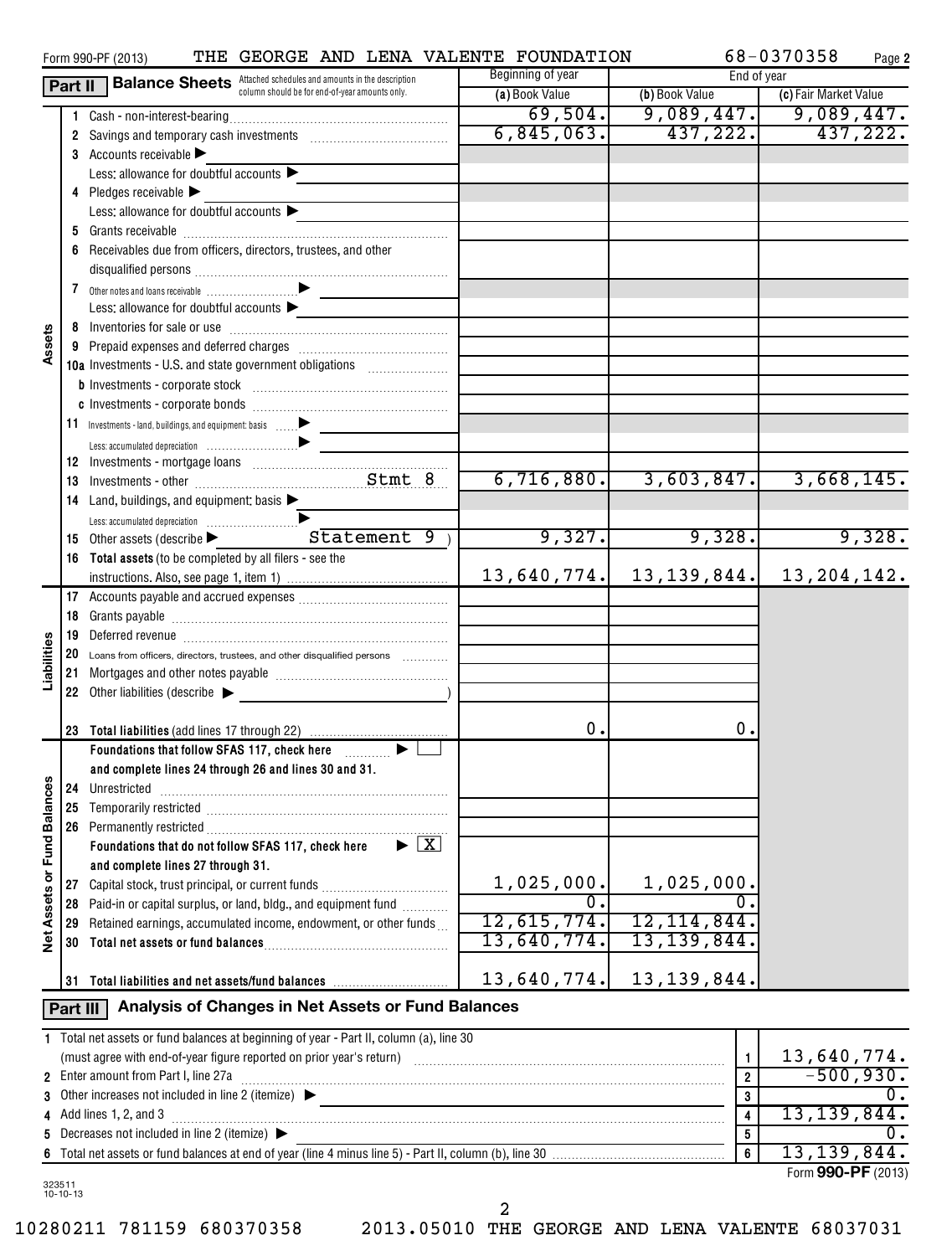| Form 990-PF (2013)<br><b>Part IV</b>                                                                                                                                  |  | THE GEORGE AND LENA VALENTE FOUNDATION<br><b>Capital Gains and Losses for Tax on Investment Income</b> |                      |                                                 |     |                                                  |                 | 68-0370358                                                                  |                           | Page 3                 |
|-----------------------------------------------------------------------------------------------------------------------------------------------------------------------|--|--------------------------------------------------------------------------------------------------------|----------------------|-------------------------------------------------|-----|--------------------------------------------------|-----------------|-----------------------------------------------------------------------------|---------------------------|------------------------|
|                                                                                                                                                                       |  | (a) List and describe the kind(s) of property sold (e.g., real estate,                                 |                      |                                                 |     | (b) How acquired<br>P - Purchase<br>D - Donation |                 | (c) Date acquired                                                           |                           | (d) Date sold          |
| 2-story brick warehouse; or common stock, 200 shs. MLC Co.)                                                                                                           |  |                                                                                                        |                      |                                                 |     |                                                  | (mo., day, yr.) |                                                                             | (mo., day, yr.)           |                        |
| 1a                                                                                                                                                                    |  |                                                                                                        |                      |                                                 |     |                                                  |                 |                                                                             |                           |                        |
| See Attached Statements<br>b                                                                                                                                          |  |                                                                                                        |                      |                                                 |     |                                                  |                 |                                                                             |                           |                        |
| C                                                                                                                                                                     |  |                                                                                                        |                      |                                                 |     |                                                  |                 |                                                                             |                           |                        |
| d<br>e                                                                                                                                                                |  |                                                                                                        |                      |                                                 |     |                                                  |                 |                                                                             |                           |                        |
| (e) Gross sales price                                                                                                                                                 |  | (f) Depreciation allowed<br>(or allowable)                                                             |                      | (g) Cost or other basis<br>plus expense of sale |     |                                                  |                 | (h) Gain or (loss)<br>$(e)$ plus $(f)$ minus $(g)$                          |                           |                        |
| a                                                                                                                                                                     |  |                                                                                                        |                      |                                                 |     |                                                  |                 |                                                                             |                           |                        |
| b                                                                                                                                                                     |  |                                                                                                        |                      |                                                 |     |                                                  |                 |                                                                             |                           |                        |
| C                                                                                                                                                                     |  |                                                                                                        |                      |                                                 |     |                                                  |                 |                                                                             |                           |                        |
| d                                                                                                                                                                     |  |                                                                                                        |                      |                                                 |     |                                                  |                 |                                                                             |                           |                        |
| 11,215,596.<br>e                                                                                                                                                      |  |                                                                                                        |                      | 11,527,137.                                     |     |                                                  |                 |                                                                             |                           | $-311,541.$            |
| Complete only for assets showing gain in column (h) and owned by the foundation on 12/31/69                                                                           |  |                                                                                                        |                      |                                                 |     |                                                  |                 | (I) Gains (Col. (h) gain minus<br>col. $(k)$ , but not less than $-0$ -) or |                           |                        |
| (i) F.M.V. as of 12/31/69                                                                                                                                             |  | (j) Adjusted basis<br>as of 12/31/69                                                                   |                      | (k) Excess of col. (i)<br>over col. (j), if any |     |                                                  |                 | Losses (from col. (h))                                                      |                           |                        |
| a                                                                                                                                                                     |  |                                                                                                        |                      |                                                 |     |                                                  |                 |                                                                             |                           |                        |
| b                                                                                                                                                                     |  |                                                                                                        |                      |                                                 |     |                                                  |                 |                                                                             |                           |                        |
| C                                                                                                                                                                     |  |                                                                                                        |                      |                                                 |     |                                                  |                 |                                                                             |                           |                        |
| d                                                                                                                                                                     |  |                                                                                                        |                      |                                                 |     |                                                  |                 |                                                                             |                           | $-311,541.$            |
| е                                                                                                                                                                     |  |                                                                                                        |                      |                                                 |     |                                                  |                 |                                                                             |                           |                        |
| 2 Capital gain net income or (net capital loss)                                                                                                                       |  | If gain, also enter in Part I, line 7<br>If (loss), enter -0- in Part I, line 7                        |                      |                                                 | 2   |                                                  |                 |                                                                             |                           | $-311,541.$            |
| 3 Net short-term capital gain or (loss) as defined in sections 1222(5) and (6):                                                                                       |  |                                                                                                        |                      |                                                 |     |                                                  |                 |                                                                             |                           |                        |
| If gain, also enter in Part I, line 8, column (c).                                                                                                                    |  |                                                                                                        |                      |                                                 |     |                                                  |                 | N/A                                                                         |                           |                        |
| <b>Part V</b> I                                                                                                                                                       |  | Qualification Under Section 4940(e) for Reduced Tax on Net Investment Income                           |                      |                                                 |     |                                                  |                 |                                                                             |                           |                        |
| (For optional use by domestic private foundations subject to the section 4940(a) tax on net investment income.)                                                       |  |                                                                                                        |                      |                                                 |     |                                                  |                 |                                                                             |                           |                        |
|                                                                                                                                                                       |  |                                                                                                        |                      |                                                 |     |                                                  |                 |                                                                             |                           |                        |
| If section 4940(d)(2) applies, leave this part blank.                                                                                                                 |  |                                                                                                        |                      |                                                 |     |                                                  |                 |                                                                             |                           |                        |
| Was the foundation liable for the section 4942 tax on the distributable amount of any year in the base period?                                                        |  |                                                                                                        |                      |                                                 |     |                                                  |                 |                                                                             |                           | $Yes \quad X \quad No$ |
| If "Yes," the foundation does not qualify under section 4940(e). Do not complete this part.                                                                           |  |                                                                                                        |                      |                                                 |     |                                                  |                 |                                                                             |                           |                        |
| Enter the appropriate amount in each column for each year; see the instructions before making any entries.                                                            |  |                                                                                                        |                      |                                                 |     |                                                  |                 |                                                                             |                           |                        |
| (a)<br>Base period years                                                                                                                                              |  | (b)                                                                                                    |                      |                                                 | (c) |                                                  |                 |                                                                             | (d)<br>Distribution ratio |                        |
| Calendar year (or tax year beginning in)                                                                                                                              |  | Adjusted qualifying distributions                                                                      |                      | Net value of noncharitable-use assets           |     |                                                  |                 | $\left(\text{col.}(\mathbf{b})\right)$ divided by $\text{col.}(\mathbf{c})$ |                           |                        |
| 2012                                                                                                                                                                  |  |                                                                                                        | 649, 293.            |                                                 |     | 12,057,868.                                      |                 |                                                                             |                           | .053848                |
| 2011                                                                                                                                                                  |  |                                                                                                        | 740,000.<br>645,000. |                                                 |     | 14,904,550.                                      |                 |                                                                             |                           | .049649                |
| 2010                                                                                                                                                                  |  |                                                                                                        | 366,000.             |                                                 |     | 14,609,061.                                      |                 |                                                                             |                           | .044151                |
| 2009                                                                                                                                                                  |  |                                                                                                        | 490,000.             |                                                 |     | 12,760,620.<br>8,365,858.                        |                 |                                                                             |                           | .028682<br>.058571     |
| 2008                                                                                                                                                                  |  |                                                                                                        |                      |                                                 |     |                                                  |                 |                                                                             |                           |                        |
|                                                                                                                                                                       |  |                                                                                                        |                      |                                                 |     |                                                  | 2               |                                                                             |                           | .234901                |
| 3 Average distribution ratio for the 5-year base period - divide the total on line 2 by 5, or by the number of years                                                  |  |                                                                                                        |                      |                                                 |     |                                                  |                 |                                                                             |                           |                        |
|                                                                                                                                                                       |  |                                                                                                        |                      |                                                 |     |                                                  | 3               |                                                                             |                           | .046980                |
| 4 Enter the net value of noncharitable-use assets for 2013 from Part X, line 5 [11] [12] Enter the net value of noncharitable-use assets for 2013 from Part X, line 5 |  |                                                                                                        |                      |                                                 |     |                                                  | 4               |                                                                             |                           | 13,672,320.            |
|                                                                                                                                                                       |  |                                                                                                        |                      |                                                 |     |                                                  | 5               |                                                                             |                           | 642,326.               |
|                                                                                                                                                                       |  |                                                                                                        |                      |                                                 |     |                                                  | 6               |                                                                             |                           | 6,824.                 |
| 7 Add lines 5 and 6                                                                                                                                                   |  |                                                                                                        |                      |                                                 |     |                                                  | 7               |                                                                             |                           | 649,150.               |
|                                                                                                                                                                       |  |                                                                                                        |                      |                                                 |     |                                                  | 8               |                                                                             |                           | 605,832.               |
| If line 8 is equal to or greater than line 7, check the box in Part VI, line 1b, and complete that part using a 1% tax rate.                                          |  |                                                                                                        |                      |                                                 |     |                                                  |                 |                                                                             |                           |                        |
| See the Part VI instructions.                                                                                                                                         |  |                                                                                                        |                      |                                                 |     |                                                  |                 |                                                                             |                           | Form 990-PF (2013)     |
| 323521 10-10-13                                                                                                                                                       |  |                                                                                                        |                      |                                                 |     |                                                  |                 |                                                                             |                           |                        |

3

Form **990-PF** (2013)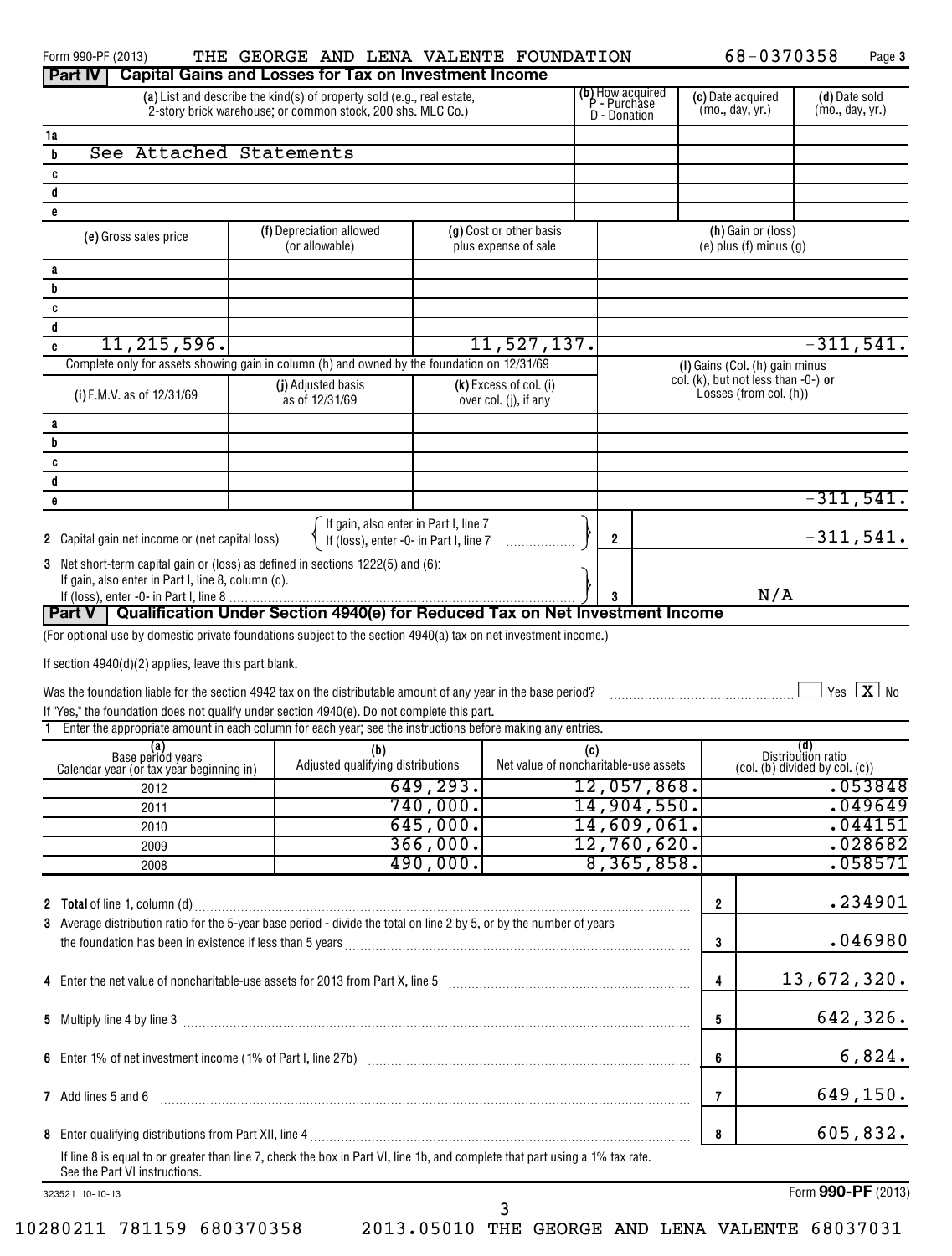| THE GEORGE AND LENA VALENTE FOUNDATION<br>Form 990-PF (2013)<br>Part VI   Excise Tax Based on Investment Income (Section 4940(a), 4940(b), 4940(e), or 4948 - see instructions)                                                                     | 68-0370358         |                |         | Page 4                  |
|-----------------------------------------------------------------------------------------------------------------------------------------------------------------------------------------------------------------------------------------------------|--------------------|----------------|---------|-------------------------|
| <b>1a</b> Exempt operating foundations described in section $4940(d)(2)$ , check here $\blacktriangleright$ $\Box$ and enter "N/A" on line 1.                                                                                                       |                    |                |         |                         |
| Date of ruling or determination letter: _________________________(attach copy of letter if necessary-see instructions)                                                                                                                              |                    |                |         |                         |
| <b>b</b> Domestic foundations that meet the section 4940(e) requirements in Part V, check here $\blacktriangleright$ $\Box$ and enter 1%<br>$\mathbf{1}$                                                                                            |                    |                | 13,648. |                         |
|                                                                                                                                                                                                                                                     |                    |                |         |                         |
| c All other domestic foundations enter 2% of line 27b. Exempt foreign organizations enter 4% of Part I, line 12, col. (b).                                                                                                                          |                    |                |         |                         |
| $\overline{2}$                                                                                                                                                                                                                                      |                    |                |         | υ.                      |
| 3<br>Add lines 1 and 2<br>3                                                                                                                                                                                                                         |                    |                | 13,648. |                         |
| $\overline{\mathbf{4}}$                                                                                                                                                                                                                             |                    |                |         |                         |
| $5\phantom{.0}$                                                                                                                                                                                                                                     |                    |                | 13,648. |                         |
| Credits/Payments:                                                                                                                                                                                                                                   |                    |                |         |                         |
| 9,337.<br>6a                                                                                                                                                                                                                                        |                    |                |         |                         |
| 6b<br><b>b</b> Exempt foreign organizations - tax withheld at source <i>manumanal component to exempt</i> foreign organizations - tax withheld at source <i>manumanal</i> component to the set of the set of the set of the set of the set of the s |                    |                |         |                         |
| 6с                                                                                                                                                                                                                                                  |                    |                |         |                         |
| 6d                                                                                                                                                                                                                                                  |                    |                |         |                         |
| 7 Total credits and payments. Add lines 6a through 6d [11] [12] Martin Martin Martin Martin Martin Martin Martin Martin Martin Martin Martin Martin Martin Martin Martin Martin Martin Martin Martin Martin Martin Martin Mart<br>7                 |                    |                | 9,337.  |                         |
| 8                                                                                                                                                                                                                                                   |                    |                |         |                         |
| $\boldsymbol{9}$                                                                                                                                                                                                                                    |                    |                | 4,311.  |                         |
| Overpayment. If line 7 is more than the total of lines 5 and 8, enter the amount overpaid manufactured and S,<br>10<br>10                                                                                                                           |                    |                |         |                         |
| 11 Enter the amount of line 10 to be: Credited to 2014 estimated tax ><br>Refunded <sup>-</sup><br>11                                                                                                                                               |                    |                |         |                         |
| <b>Part VII-A</b>   Statements Regarding Activities                                                                                                                                                                                                 |                    |                |         |                         |
| 1a During the tax year, did the foundation attempt to influence any national, state, or local legislation or did it participate or intervene in                                                                                                     |                    |                | Yes No  |                         |
|                                                                                                                                                                                                                                                     |                    | 1a             |         | X                       |
| <b>b</b> Did it spend more than \$100 during the year (either directly or indirectly) for political purposes (see instructions for the definition)?                                                                                                 |                    | 1b             |         | $\overline{\mathtt{x}}$ |
| If the answer is "Yes" to $_{1a}$ or $_{1b}$ , attach a detailed description of the activities and copies of any materials published or                                                                                                             |                    |                |         |                         |
| distributed by the foundation in connection with the activities.                                                                                                                                                                                    |                    |                |         |                         |
|                                                                                                                                                                                                                                                     |                    | 1c             |         | x                       |
| d Enter the amount (if any) of tax on political expenditures (section 4955) imposed during the year:                                                                                                                                                |                    |                |         |                         |
| 0.<br>(1) On the foundation. $\triangleright$ \$ 0. (2) On foundation managers. $\triangleright$ \$                                                                                                                                                 |                    |                |         |                         |
| e Enter the reimbursement (if any) paid by the foundation during the year for political expenditure tax imposed on foundation                                                                                                                       |                    |                |         |                         |
| υ.<br>managers. $\triangleright$ \$                                                                                                                                                                                                                 |                    |                |         | x                       |
| 2 Has the foundation engaged in any activities that have not previously been reported to the IRS? [[[[[[[[[[[[[[[[[[[[[[[[]]]]]]]]]]                                                                                                                |                    | $\overline{2}$ |         |                         |
| If "Yes," attach a detailed description of the activities.                                                                                                                                                                                          |                    |                |         |                         |
| 3 Has the foundation made any changes, not previously reported to the IRS, in its governing instrument, articles of incorporation, or                                                                                                               |                    | 3              |         | x                       |
|                                                                                                                                                                                                                                                     |                    | 4a             |         | $\overline{\mathtt{x}}$ |
|                                                                                                                                                                                                                                                     |                    | 4b             |         |                         |
|                                                                                                                                                                                                                                                     |                    | 5              |         | X                       |
| If "Yes," attach the statement required by General Instruction T.                                                                                                                                                                                   |                    |                |         |                         |
| 6 Are the requirements of section 508(e) (relating to sections 4941 through 4945) satisfied either:                                                                                                                                                 |                    |                |         |                         |
| • By language in the governing instrument, or                                                                                                                                                                                                       |                    |                |         |                         |
| · By state legislation that effectively amends the governing instrument so that no mandatory directions that conflict with the state law                                                                                                            |                    |                |         |                         |
| remain in the governing instrument?                                                                                                                                                                                                                 |                    | 6              |         | х                       |
| Did the foundation have at least \$5,000 in assets at any time during the year? If "Yes," complete Part II, col. (c), and Part XV<br>7                                                                                                              |                    | $\overline{7}$ | х       |                         |
|                                                                                                                                                                                                                                                     |                    |                |         |                         |
| 8a Enter the states to which the foundation reports or with which it is registered (see instructions)                                                                                                                                               |                    |                |         |                         |
| CA                                                                                                                                                                                                                                                  |                    |                |         |                         |
| <b>b</b> If the answer is "Yes" to line 7, has the foundation furnished a copy of Form 990-PF to the Attorney General (or designate)                                                                                                                |                    |                |         |                         |
|                                                                                                                                                                                                                                                     |                    | 8b             | х       |                         |
| Is the foundation claiming status as a private operating foundation within the meaning of section 4942(j)(3) or 4942(j)(5) for calendar<br>9                                                                                                        |                    |                |         |                         |
|                                                                                                                                                                                                                                                     |                    | 9              |         | x                       |
| 10                                                                                                                                                                                                                                                  |                    | 10             |         | $\overline{\textbf{x}}$ |
|                                                                                                                                                                                                                                                     | Form 990-PF (2013) |                |         |                         |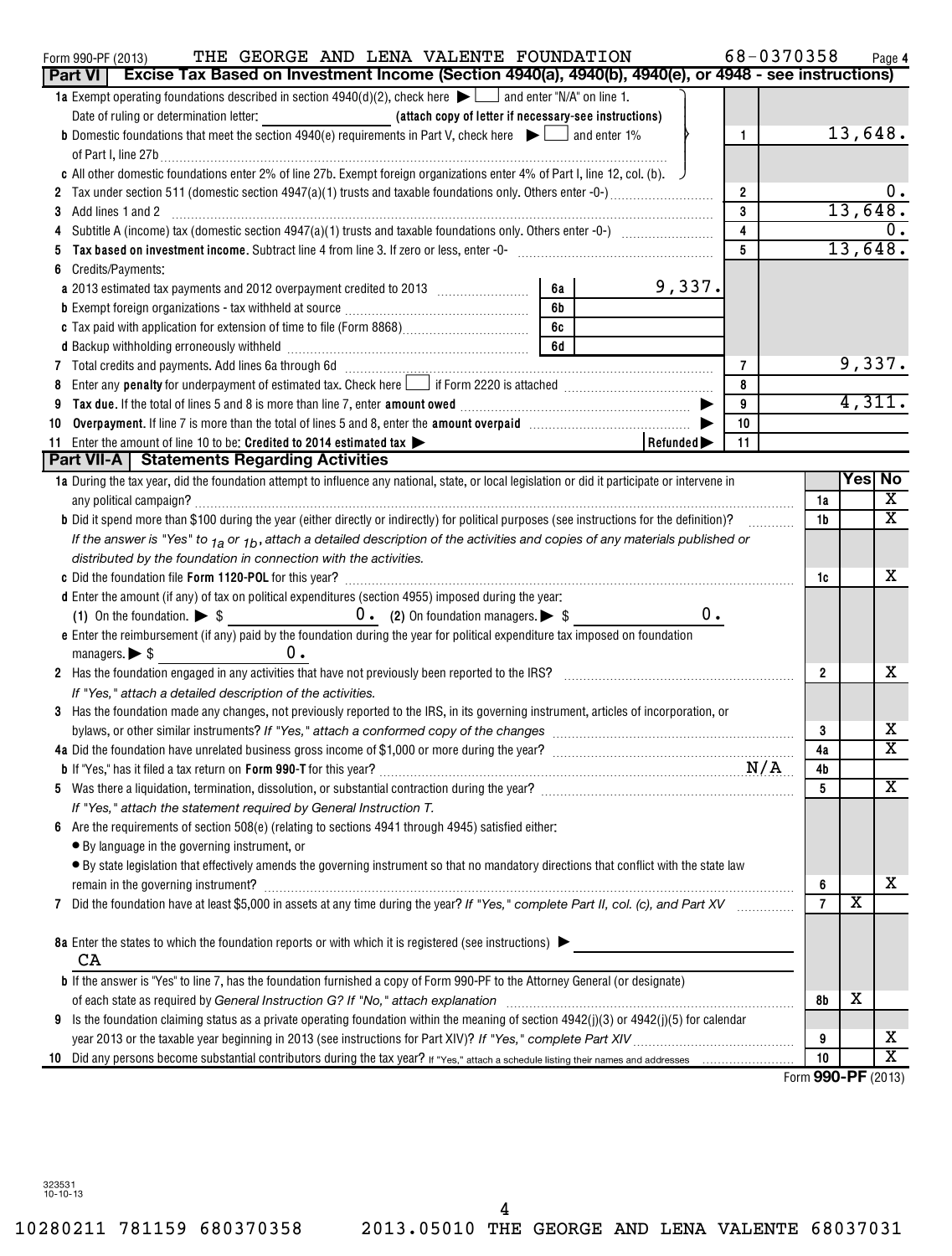| <b>Part VII-A   Statements Regarding Activities (continued)</b><br>11 At any time during the year, did the foundation, directly or indirectly, own a controlled entity within the meaning of<br>x<br>11<br>12 Did the foundation make a distribution to a donor advised fund over which the foundation or a disqualified person had advisory privileges?<br>х<br>If "Yes," attach statement (see instructions) with an according control of the statement of the statement (see instructions)<br>12<br>$\overline{\textbf{X}}$<br>13 Did the foundation comply with the public inspection requirements for its annual returns and exemption application?<br>13<br>Website address $\triangleright$ www.valentefoundation.org<br>Telephone no. $\blacktriangleright$ 530-757-1968<br>14 The books are in care of $\blacktriangleright$ LINDA VOLKERTS<br>Located at $\triangleright$ 444815 N. EL MACERO DR. , EL MACERO, CA<br>$\frac{ZIP+4 \rightarrow 95618-1062}{2}$<br>N/A<br>and enter the amount of tax-exempt interest received or accrued during the year $\ldots$ $\ldots$ $\ldots$ $\ldots$ $\ldots$ $\ldots$ $\ldots$ $\ldots$ $\ldots$ $\ldots$ $\ldots$ $\ldots$ $\ldots$ $\ldots$<br>$ {\sf Yes} $<br><b>No</b><br>16 At any time during calendar year 2013, did the foundation have an interest in or a signature or other authority over a bank,<br>x<br>securities, or other financial account in a foreign country?<br>16<br>See the instructions for exceptions and filing requirements for Form TD F 90-22.1. If "Yes," enter the name of the foreign<br>country<br>Part VII-B   Statements Regarding Activities for Which Form 4720 May Be Required<br>File Form 4720 if any item is checked in the "Yes" column, unless an exception applies.<br>1a During the year did the foundation (either directly or indirectly):<br>(1) Engage in the sale or exchange, or leasing of property with a disqualified person? $\ldots$ $\ldots$ $\ldots$ $\ldots$ $\ldots$ $\ldots$ Yes $\boxed{\mathbf{X}}$ No<br>(2) Borrow money from, lend money to, or otherwise extend credit to (or accept it from)<br>$\overline{\phantom{a}}$ Yes $\overline{\phantom{a}}$ No<br>a disqualified person?<br>(3) Furnish goods, services, or facilities to (or accept them from) a disqualified person? $\ldots$ $\ldots$ $\ldots$ $\ldots$ $\ldots$ $\ldots$ Yes $\boxed{\mathbf{X}}$ No<br>(4) Pay compensation to, or pay or reimburse the expenses of, a disqualified person? $\ldots$ $\ldots$ $\ldots$ $\ldots$ $\ldots$ $\ldots$ $\ldots$ Yes $\boxed{\mathbf{X}}$ No<br>(5) Transfer any income or assets to a disqualified person (or make any of either available<br>$\boxed{\phantom{1}}$ Yes $\boxed{\mathrm{X}}$ No<br>(6) Agree to pay money or property to a government official? (Exception. Check "No"<br>if the foundation agreed to make a grant to or to employ the official for a period after<br><b>b</b> If any answer is "Yes" to $1a(1)-(6)$ , did any of the acts fail to qualify under the exceptions described in Regulations<br>x<br>1b<br>Organizations relying on a current notice regarding disaster assistance check here <i>manumana communically</i><br>c Did the foundation engage in a prior year in any of the acts described in 1a, other than excepted acts, that were not corrected<br>x<br>1c<br>2 Taxes on failure to distribute income (section 4942) (does not apply for years the foundation was a private operating foundation<br>defined in section $4942(j)(3)$ or $4942(j)(5)$ :<br>a At the end of tax year 2013, did the foundation have any undistributed income (lines 6d and 6e, Part XIII) for tax year(s) beginning<br>$\overline{\phantom{a}}$ Yes $\overline{\phantom{a}}$ Yes $\overline{\phantom{a}}$ No<br>before 2013?<br>If "Yes," list the years $\blacktriangleright$<br>valuation of assets) to the year's undistributed income? (If applying section 4942(a)(2) to all years listed, answer "No" and attach<br>statement - see instructions.) with an example of the statement of the statement - see instructions.) M/A<br>2b<br>c If the provisions of section $4942(a)(2)$ are being applied to any of the years listed in 2a, list the years here.<br>3a Did the foundation hold more than a 2% direct or indirect interest in any business enterprise at any time<br>Yes $X$ No<br><b>b</b> If "Yes," did it have excess business holdings in 2013 as a result of (1) any purchase by the foundation or disqualified persons after<br>May 26, 1969; (2) the lapse of the 5-year period (or longer period approved by the Commissioner under section $4943(c)(7)$ ) to dispose<br>of holdings acquired by gift or bequest; or (3) the lapse of the 10-, 15-, or 20-year first phase holding period? (Use Schedule C,<br>3b<br>X<br>4a<br><b>b</b> Did the foundation make any investment in a prior year (but after December 31, 1969) that could jeopardize its charitable purpose that<br>x<br>4b | 68-0370358<br>THE GEORGE AND LENA VALENTE FOUNDATION<br>Form 990-PF (2013) |  | Page 5 |
|------------------------------------------------------------------------------------------------------------------------------------------------------------------------------------------------------------------------------------------------------------------------------------------------------------------------------------------------------------------------------------------------------------------------------------------------------------------------------------------------------------------------------------------------------------------------------------------------------------------------------------------------------------------------------------------------------------------------------------------------------------------------------------------------------------------------------------------------------------------------------------------------------------------------------------------------------------------------------------------------------------------------------------------------------------------------------------------------------------------------------------------------------------------------------------------------------------------------------------------------------------------------------------------------------------------------------------------------------------------------------------------------------------------------------------------------------------------------------------------------------------------------------------------------------------------------------------------------------------------------------------------------------------------------------------------------------------------------------------------------------------------------------------------------------------------------------------------------------------------------------------------------------------------------------------------------------------------------------------------------------------------------------------------------------------------------------------------------------------------------------------------------------------------------------------------------------------------------------------------------------------------------------------------------------------------------------------------------------------------------------------------------------------------------------------------------------------------------------------------------------------------------------------------------------------------------------------------------------------------------------------------------------------------------------------------------------------------------------------------------------------------------------------------------------------------------------------------------------------------------------------------------------------------------------------------------------------------------------------------------------------------------------------------------------------------------------------------------------------------------------------------------------------------------------------------------------------------------------------------------------------------------------------------------------------------------------------------------------------------------------------------------------------------------------------------------------------------------------------------------------------------------------------------------------------------------------------------------------------------------------------------------------------------------------------------------------------------------------------------------------------------------------------------------------------------------------------------------------------------------------------------------------------------------------------------------------------------------------------------------------------------------------------------------------------------------------------------------------------------------------------------------------------------------------------------------------------------------------------------------------------------------------------------------------------------------------------------------------------------------------------------------------------------------------------------------------------------------------------------------------------------------------------------------------------------------------------------------------------------------------------------------------------------------------------------------------------------------------------------------------------------------------------------------------------------------------------------------------------------------------------------------------------------------------------------------------------------------------|----------------------------------------------------------------------------|--|--------|
| Yes No<br>Form 990-PF (2013)                                                                                                                                                                                                                                                                                                                                                                                                                                                                                                                                                                                                                                                                                                                                                                                                                                                                                                                                                                                                                                                                                                                                                                                                                                                                                                                                                                                                                                                                                                                                                                                                                                                                                                                                                                                                                                                                                                                                                                                                                                                                                                                                                                                                                                                                                                                                                                                                                                                                                                                                                                                                                                                                                                                                                                                                                                                                                                                                                                                                                                                                                                                                                                                                                                                                                                                                                                                                                                                                                                                                                                                                                                                                                                                                                                                                                                                                                                                                                                                                                                                                                                                                                                                                                                                                                                                                                                                                                                                                                                                                                                                                                                                                                                                                                                                                                                                                                                                                                 |                                                                            |  |        |
|                                                                                                                                                                                                                                                                                                                                                                                                                                                                                                                                                                                                                                                                                                                                                                                                                                                                                                                                                                                                                                                                                                                                                                                                                                                                                                                                                                                                                                                                                                                                                                                                                                                                                                                                                                                                                                                                                                                                                                                                                                                                                                                                                                                                                                                                                                                                                                                                                                                                                                                                                                                                                                                                                                                                                                                                                                                                                                                                                                                                                                                                                                                                                                                                                                                                                                                                                                                                                                                                                                                                                                                                                                                                                                                                                                                                                                                                                                                                                                                                                                                                                                                                                                                                                                                                                                                                                                                                                                                                                                                                                                                                                                                                                                                                                                                                                                                                                                                                                                              |                                                                            |  |        |
|                                                                                                                                                                                                                                                                                                                                                                                                                                                                                                                                                                                                                                                                                                                                                                                                                                                                                                                                                                                                                                                                                                                                                                                                                                                                                                                                                                                                                                                                                                                                                                                                                                                                                                                                                                                                                                                                                                                                                                                                                                                                                                                                                                                                                                                                                                                                                                                                                                                                                                                                                                                                                                                                                                                                                                                                                                                                                                                                                                                                                                                                                                                                                                                                                                                                                                                                                                                                                                                                                                                                                                                                                                                                                                                                                                                                                                                                                                                                                                                                                                                                                                                                                                                                                                                                                                                                                                                                                                                                                                                                                                                                                                                                                                                                                                                                                                                                                                                                                                              |                                                                            |  |        |
|                                                                                                                                                                                                                                                                                                                                                                                                                                                                                                                                                                                                                                                                                                                                                                                                                                                                                                                                                                                                                                                                                                                                                                                                                                                                                                                                                                                                                                                                                                                                                                                                                                                                                                                                                                                                                                                                                                                                                                                                                                                                                                                                                                                                                                                                                                                                                                                                                                                                                                                                                                                                                                                                                                                                                                                                                                                                                                                                                                                                                                                                                                                                                                                                                                                                                                                                                                                                                                                                                                                                                                                                                                                                                                                                                                                                                                                                                                                                                                                                                                                                                                                                                                                                                                                                                                                                                                                                                                                                                                                                                                                                                                                                                                                                                                                                                                                                                                                                                                              |                                                                            |  |        |
|                                                                                                                                                                                                                                                                                                                                                                                                                                                                                                                                                                                                                                                                                                                                                                                                                                                                                                                                                                                                                                                                                                                                                                                                                                                                                                                                                                                                                                                                                                                                                                                                                                                                                                                                                                                                                                                                                                                                                                                                                                                                                                                                                                                                                                                                                                                                                                                                                                                                                                                                                                                                                                                                                                                                                                                                                                                                                                                                                                                                                                                                                                                                                                                                                                                                                                                                                                                                                                                                                                                                                                                                                                                                                                                                                                                                                                                                                                                                                                                                                                                                                                                                                                                                                                                                                                                                                                                                                                                                                                                                                                                                                                                                                                                                                                                                                                                                                                                                                                              |                                                                            |  |        |
|                                                                                                                                                                                                                                                                                                                                                                                                                                                                                                                                                                                                                                                                                                                                                                                                                                                                                                                                                                                                                                                                                                                                                                                                                                                                                                                                                                                                                                                                                                                                                                                                                                                                                                                                                                                                                                                                                                                                                                                                                                                                                                                                                                                                                                                                                                                                                                                                                                                                                                                                                                                                                                                                                                                                                                                                                                                                                                                                                                                                                                                                                                                                                                                                                                                                                                                                                                                                                                                                                                                                                                                                                                                                                                                                                                                                                                                                                                                                                                                                                                                                                                                                                                                                                                                                                                                                                                                                                                                                                                                                                                                                                                                                                                                                                                                                                                                                                                                                                                              |                                                                            |  |        |
|                                                                                                                                                                                                                                                                                                                                                                                                                                                                                                                                                                                                                                                                                                                                                                                                                                                                                                                                                                                                                                                                                                                                                                                                                                                                                                                                                                                                                                                                                                                                                                                                                                                                                                                                                                                                                                                                                                                                                                                                                                                                                                                                                                                                                                                                                                                                                                                                                                                                                                                                                                                                                                                                                                                                                                                                                                                                                                                                                                                                                                                                                                                                                                                                                                                                                                                                                                                                                                                                                                                                                                                                                                                                                                                                                                                                                                                                                                                                                                                                                                                                                                                                                                                                                                                                                                                                                                                                                                                                                                                                                                                                                                                                                                                                                                                                                                                                                                                                                                              |                                                                            |  |        |
|                                                                                                                                                                                                                                                                                                                                                                                                                                                                                                                                                                                                                                                                                                                                                                                                                                                                                                                                                                                                                                                                                                                                                                                                                                                                                                                                                                                                                                                                                                                                                                                                                                                                                                                                                                                                                                                                                                                                                                                                                                                                                                                                                                                                                                                                                                                                                                                                                                                                                                                                                                                                                                                                                                                                                                                                                                                                                                                                                                                                                                                                                                                                                                                                                                                                                                                                                                                                                                                                                                                                                                                                                                                                                                                                                                                                                                                                                                                                                                                                                                                                                                                                                                                                                                                                                                                                                                                                                                                                                                                                                                                                                                                                                                                                                                                                                                                                                                                                                                              |                                                                            |  |        |
|                                                                                                                                                                                                                                                                                                                                                                                                                                                                                                                                                                                                                                                                                                                                                                                                                                                                                                                                                                                                                                                                                                                                                                                                                                                                                                                                                                                                                                                                                                                                                                                                                                                                                                                                                                                                                                                                                                                                                                                                                                                                                                                                                                                                                                                                                                                                                                                                                                                                                                                                                                                                                                                                                                                                                                                                                                                                                                                                                                                                                                                                                                                                                                                                                                                                                                                                                                                                                                                                                                                                                                                                                                                                                                                                                                                                                                                                                                                                                                                                                                                                                                                                                                                                                                                                                                                                                                                                                                                                                                                                                                                                                                                                                                                                                                                                                                                                                                                                                                              |                                                                            |  |        |
|                                                                                                                                                                                                                                                                                                                                                                                                                                                                                                                                                                                                                                                                                                                                                                                                                                                                                                                                                                                                                                                                                                                                                                                                                                                                                                                                                                                                                                                                                                                                                                                                                                                                                                                                                                                                                                                                                                                                                                                                                                                                                                                                                                                                                                                                                                                                                                                                                                                                                                                                                                                                                                                                                                                                                                                                                                                                                                                                                                                                                                                                                                                                                                                                                                                                                                                                                                                                                                                                                                                                                                                                                                                                                                                                                                                                                                                                                                                                                                                                                                                                                                                                                                                                                                                                                                                                                                                                                                                                                                                                                                                                                                                                                                                                                                                                                                                                                                                                                                              |                                                                            |  |        |
|                                                                                                                                                                                                                                                                                                                                                                                                                                                                                                                                                                                                                                                                                                                                                                                                                                                                                                                                                                                                                                                                                                                                                                                                                                                                                                                                                                                                                                                                                                                                                                                                                                                                                                                                                                                                                                                                                                                                                                                                                                                                                                                                                                                                                                                                                                                                                                                                                                                                                                                                                                                                                                                                                                                                                                                                                                                                                                                                                                                                                                                                                                                                                                                                                                                                                                                                                                                                                                                                                                                                                                                                                                                                                                                                                                                                                                                                                                                                                                                                                                                                                                                                                                                                                                                                                                                                                                                                                                                                                                                                                                                                                                                                                                                                                                                                                                                                                                                                                                              |                                                                            |  |        |
|                                                                                                                                                                                                                                                                                                                                                                                                                                                                                                                                                                                                                                                                                                                                                                                                                                                                                                                                                                                                                                                                                                                                                                                                                                                                                                                                                                                                                                                                                                                                                                                                                                                                                                                                                                                                                                                                                                                                                                                                                                                                                                                                                                                                                                                                                                                                                                                                                                                                                                                                                                                                                                                                                                                                                                                                                                                                                                                                                                                                                                                                                                                                                                                                                                                                                                                                                                                                                                                                                                                                                                                                                                                                                                                                                                                                                                                                                                                                                                                                                                                                                                                                                                                                                                                                                                                                                                                                                                                                                                                                                                                                                                                                                                                                                                                                                                                                                                                                                                              |                                                                            |  |        |
|                                                                                                                                                                                                                                                                                                                                                                                                                                                                                                                                                                                                                                                                                                                                                                                                                                                                                                                                                                                                                                                                                                                                                                                                                                                                                                                                                                                                                                                                                                                                                                                                                                                                                                                                                                                                                                                                                                                                                                                                                                                                                                                                                                                                                                                                                                                                                                                                                                                                                                                                                                                                                                                                                                                                                                                                                                                                                                                                                                                                                                                                                                                                                                                                                                                                                                                                                                                                                                                                                                                                                                                                                                                                                                                                                                                                                                                                                                                                                                                                                                                                                                                                                                                                                                                                                                                                                                                                                                                                                                                                                                                                                                                                                                                                                                                                                                                                                                                                                                              |                                                                            |  |        |
|                                                                                                                                                                                                                                                                                                                                                                                                                                                                                                                                                                                                                                                                                                                                                                                                                                                                                                                                                                                                                                                                                                                                                                                                                                                                                                                                                                                                                                                                                                                                                                                                                                                                                                                                                                                                                                                                                                                                                                                                                                                                                                                                                                                                                                                                                                                                                                                                                                                                                                                                                                                                                                                                                                                                                                                                                                                                                                                                                                                                                                                                                                                                                                                                                                                                                                                                                                                                                                                                                                                                                                                                                                                                                                                                                                                                                                                                                                                                                                                                                                                                                                                                                                                                                                                                                                                                                                                                                                                                                                                                                                                                                                                                                                                                                                                                                                                                                                                                                                              |                                                                            |  |        |
|                                                                                                                                                                                                                                                                                                                                                                                                                                                                                                                                                                                                                                                                                                                                                                                                                                                                                                                                                                                                                                                                                                                                                                                                                                                                                                                                                                                                                                                                                                                                                                                                                                                                                                                                                                                                                                                                                                                                                                                                                                                                                                                                                                                                                                                                                                                                                                                                                                                                                                                                                                                                                                                                                                                                                                                                                                                                                                                                                                                                                                                                                                                                                                                                                                                                                                                                                                                                                                                                                                                                                                                                                                                                                                                                                                                                                                                                                                                                                                                                                                                                                                                                                                                                                                                                                                                                                                                                                                                                                                                                                                                                                                                                                                                                                                                                                                                                                                                                                                              |                                                                            |  |        |
|                                                                                                                                                                                                                                                                                                                                                                                                                                                                                                                                                                                                                                                                                                                                                                                                                                                                                                                                                                                                                                                                                                                                                                                                                                                                                                                                                                                                                                                                                                                                                                                                                                                                                                                                                                                                                                                                                                                                                                                                                                                                                                                                                                                                                                                                                                                                                                                                                                                                                                                                                                                                                                                                                                                                                                                                                                                                                                                                                                                                                                                                                                                                                                                                                                                                                                                                                                                                                                                                                                                                                                                                                                                                                                                                                                                                                                                                                                                                                                                                                                                                                                                                                                                                                                                                                                                                                                                                                                                                                                                                                                                                                                                                                                                                                                                                                                                                                                                                                                              |                                                                            |  |        |
|                                                                                                                                                                                                                                                                                                                                                                                                                                                                                                                                                                                                                                                                                                                                                                                                                                                                                                                                                                                                                                                                                                                                                                                                                                                                                                                                                                                                                                                                                                                                                                                                                                                                                                                                                                                                                                                                                                                                                                                                                                                                                                                                                                                                                                                                                                                                                                                                                                                                                                                                                                                                                                                                                                                                                                                                                                                                                                                                                                                                                                                                                                                                                                                                                                                                                                                                                                                                                                                                                                                                                                                                                                                                                                                                                                                                                                                                                                                                                                                                                                                                                                                                                                                                                                                                                                                                                                                                                                                                                                                                                                                                                                                                                                                                                                                                                                                                                                                                                                              |                                                                            |  |        |
|                                                                                                                                                                                                                                                                                                                                                                                                                                                                                                                                                                                                                                                                                                                                                                                                                                                                                                                                                                                                                                                                                                                                                                                                                                                                                                                                                                                                                                                                                                                                                                                                                                                                                                                                                                                                                                                                                                                                                                                                                                                                                                                                                                                                                                                                                                                                                                                                                                                                                                                                                                                                                                                                                                                                                                                                                                                                                                                                                                                                                                                                                                                                                                                                                                                                                                                                                                                                                                                                                                                                                                                                                                                                                                                                                                                                                                                                                                                                                                                                                                                                                                                                                                                                                                                                                                                                                                                                                                                                                                                                                                                                                                                                                                                                                                                                                                                                                                                                                                              |                                                                            |  |        |
|                                                                                                                                                                                                                                                                                                                                                                                                                                                                                                                                                                                                                                                                                                                                                                                                                                                                                                                                                                                                                                                                                                                                                                                                                                                                                                                                                                                                                                                                                                                                                                                                                                                                                                                                                                                                                                                                                                                                                                                                                                                                                                                                                                                                                                                                                                                                                                                                                                                                                                                                                                                                                                                                                                                                                                                                                                                                                                                                                                                                                                                                                                                                                                                                                                                                                                                                                                                                                                                                                                                                                                                                                                                                                                                                                                                                                                                                                                                                                                                                                                                                                                                                                                                                                                                                                                                                                                                                                                                                                                                                                                                                                                                                                                                                                                                                                                                                                                                                                                              |                                                                            |  |        |
|                                                                                                                                                                                                                                                                                                                                                                                                                                                                                                                                                                                                                                                                                                                                                                                                                                                                                                                                                                                                                                                                                                                                                                                                                                                                                                                                                                                                                                                                                                                                                                                                                                                                                                                                                                                                                                                                                                                                                                                                                                                                                                                                                                                                                                                                                                                                                                                                                                                                                                                                                                                                                                                                                                                                                                                                                                                                                                                                                                                                                                                                                                                                                                                                                                                                                                                                                                                                                                                                                                                                                                                                                                                                                                                                                                                                                                                                                                                                                                                                                                                                                                                                                                                                                                                                                                                                                                                                                                                                                                                                                                                                                                                                                                                                                                                                                                                                                                                                                                              |                                                                            |  |        |
|                                                                                                                                                                                                                                                                                                                                                                                                                                                                                                                                                                                                                                                                                                                                                                                                                                                                                                                                                                                                                                                                                                                                                                                                                                                                                                                                                                                                                                                                                                                                                                                                                                                                                                                                                                                                                                                                                                                                                                                                                                                                                                                                                                                                                                                                                                                                                                                                                                                                                                                                                                                                                                                                                                                                                                                                                                                                                                                                                                                                                                                                                                                                                                                                                                                                                                                                                                                                                                                                                                                                                                                                                                                                                                                                                                                                                                                                                                                                                                                                                                                                                                                                                                                                                                                                                                                                                                                                                                                                                                                                                                                                                                                                                                                                                                                                                                                                                                                                                                              |                                                                            |  |        |
|                                                                                                                                                                                                                                                                                                                                                                                                                                                                                                                                                                                                                                                                                                                                                                                                                                                                                                                                                                                                                                                                                                                                                                                                                                                                                                                                                                                                                                                                                                                                                                                                                                                                                                                                                                                                                                                                                                                                                                                                                                                                                                                                                                                                                                                                                                                                                                                                                                                                                                                                                                                                                                                                                                                                                                                                                                                                                                                                                                                                                                                                                                                                                                                                                                                                                                                                                                                                                                                                                                                                                                                                                                                                                                                                                                                                                                                                                                                                                                                                                                                                                                                                                                                                                                                                                                                                                                                                                                                                                                                                                                                                                                                                                                                                                                                                                                                                                                                                                                              |                                                                            |  |        |
|                                                                                                                                                                                                                                                                                                                                                                                                                                                                                                                                                                                                                                                                                                                                                                                                                                                                                                                                                                                                                                                                                                                                                                                                                                                                                                                                                                                                                                                                                                                                                                                                                                                                                                                                                                                                                                                                                                                                                                                                                                                                                                                                                                                                                                                                                                                                                                                                                                                                                                                                                                                                                                                                                                                                                                                                                                                                                                                                                                                                                                                                                                                                                                                                                                                                                                                                                                                                                                                                                                                                                                                                                                                                                                                                                                                                                                                                                                                                                                                                                                                                                                                                                                                                                                                                                                                                                                                                                                                                                                                                                                                                                                                                                                                                                                                                                                                                                                                                                                              |                                                                            |  |        |
|                                                                                                                                                                                                                                                                                                                                                                                                                                                                                                                                                                                                                                                                                                                                                                                                                                                                                                                                                                                                                                                                                                                                                                                                                                                                                                                                                                                                                                                                                                                                                                                                                                                                                                                                                                                                                                                                                                                                                                                                                                                                                                                                                                                                                                                                                                                                                                                                                                                                                                                                                                                                                                                                                                                                                                                                                                                                                                                                                                                                                                                                                                                                                                                                                                                                                                                                                                                                                                                                                                                                                                                                                                                                                                                                                                                                                                                                                                                                                                                                                                                                                                                                                                                                                                                                                                                                                                                                                                                                                                                                                                                                                                                                                                                                                                                                                                                                                                                                                                              |                                                                            |  |        |
|                                                                                                                                                                                                                                                                                                                                                                                                                                                                                                                                                                                                                                                                                                                                                                                                                                                                                                                                                                                                                                                                                                                                                                                                                                                                                                                                                                                                                                                                                                                                                                                                                                                                                                                                                                                                                                                                                                                                                                                                                                                                                                                                                                                                                                                                                                                                                                                                                                                                                                                                                                                                                                                                                                                                                                                                                                                                                                                                                                                                                                                                                                                                                                                                                                                                                                                                                                                                                                                                                                                                                                                                                                                                                                                                                                                                                                                                                                                                                                                                                                                                                                                                                                                                                                                                                                                                                                                                                                                                                                                                                                                                                                                                                                                                                                                                                                                                                                                                                                              |                                                                            |  |        |
|                                                                                                                                                                                                                                                                                                                                                                                                                                                                                                                                                                                                                                                                                                                                                                                                                                                                                                                                                                                                                                                                                                                                                                                                                                                                                                                                                                                                                                                                                                                                                                                                                                                                                                                                                                                                                                                                                                                                                                                                                                                                                                                                                                                                                                                                                                                                                                                                                                                                                                                                                                                                                                                                                                                                                                                                                                                                                                                                                                                                                                                                                                                                                                                                                                                                                                                                                                                                                                                                                                                                                                                                                                                                                                                                                                                                                                                                                                                                                                                                                                                                                                                                                                                                                                                                                                                                                                                                                                                                                                                                                                                                                                                                                                                                                                                                                                                                                                                                                                              |                                                                            |  |        |
|                                                                                                                                                                                                                                                                                                                                                                                                                                                                                                                                                                                                                                                                                                                                                                                                                                                                                                                                                                                                                                                                                                                                                                                                                                                                                                                                                                                                                                                                                                                                                                                                                                                                                                                                                                                                                                                                                                                                                                                                                                                                                                                                                                                                                                                                                                                                                                                                                                                                                                                                                                                                                                                                                                                                                                                                                                                                                                                                                                                                                                                                                                                                                                                                                                                                                                                                                                                                                                                                                                                                                                                                                                                                                                                                                                                                                                                                                                                                                                                                                                                                                                                                                                                                                                                                                                                                                                                                                                                                                                                                                                                                                                                                                                                                                                                                                                                                                                                                                                              |                                                                            |  |        |
|                                                                                                                                                                                                                                                                                                                                                                                                                                                                                                                                                                                                                                                                                                                                                                                                                                                                                                                                                                                                                                                                                                                                                                                                                                                                                                                                                                                                                                                                                                                                                                                                                                                                                                                                                                                                                                                                                                                                                                                                                                                                                                                                                                                                                                                                                                                                                                                                                                                                                                                                                                                                                                                                                                                                                                                                                                                                                                                                                                                                                                                                                                                                                                                                                                                                                                                                                                                                                                                                                                                                                                                                                                                                                                                                                                                                                                                                                                                                                                                                                                                                                                                                                                                                                                                                                                                                                                                                                                                                                                                                                                                                                                                                                                                                                                                                                                                                                                                                                                              |                                                                            |  |        |
|                                                                                                                                                                                                                                                                                                                                                                                                                                                                                                                                                                                                                                                                                                                                                                                                                                                                                                                                                                                                                                                                                                                                                                                                                                                                                                                                                                                                                                                                                                                                                                                                                                                                                                                                                                                                                                                                                                                                                                                                                                                                                                                                                                                                                                                                                                                                                                                                                                                                                                                                                                                                                                                                                                                                                                                                                                                                                                                                                                                                                                                                                                                                                                                                                                                                                                                                                                                                                                                                                                                                                                                                                                                                                                                                                                                                                                                                                                                                                                                                                                                                                                                                                                                                                                                                                                                                                                                                                                                                                                                                                                                                                                                                                                                                                                                                                                                                                                                                                                              |                                                                            |  |        |
|                                                                                                                                                                                                                                                                                                                                                                                                                                                                                                                                                                                                                                                                                                                                                                                                                                                                                                                                                                                                                                                                                                                                                                                                                                                                                                                                                                                                                                                                                                                                                                                                                                                                                                                                                                                                                                                                                                                                                                                                                                                                                                                                                                                                                                                                                                                                                                                                                                                                                                                                                                                                                                                                                                                                                                                                                                                                                                                                                                                                                                                                                                                                                                                                                                                                                                                                                                                                                                                                                                                                                                                                                                                                                                                                                                                                                                                                                                                                                                                                                                                                                                                                                                                                                                                                                                                                                                                                                                                                                                                                                                                                                                                                                                                                                                                                                                                                                                                                                                              |                                                                            |  |        |
|                                                                                                                                                                                                                                                                                                                                                                                                                                                                                                                                                                                                                                                                                                                                                                                                                                                                                                                                                                                                                                                                                                                                                                                                                                                                                                                                                                                                                                                                                                                                                                                                                                                                                                                                                                                                                                                                                                                                                                                                                                                                                                                                                                                                                                                                                                                                                                                                                                                                                                                                                                                                                                                                                                                                                                                                                                                                                                                                                                                                                                                                                                                                                                                                                                                                                                                                                                                                                                                                                                                                                                                                                                                                                                                                                                                                                                                                                                                                                                                                                                                                                                                                                                                                                                                                                                                                                                                                                                                                                                                                                                                                                                                                                                                                                                                                                                                                                                                                                                              |                                                                            |  |        |
|                                                                                                                                                                                                                                                                                                                                                                                                                                                                                                                                                                                                                                                                                                                                                                                                                                                                                                                                                                                                                                                                                                                                                                                                                                                                                                                                                                                                                                                                                                                                                                                                                                                                                                                                                                                                                                                                                                                                                                                                                                                                                                                                                                                                                                                                                                                                                                                                                                                                                                                                                                                                                                                                                                                                                                                                                                                                                                                                                                                                                                                                                                                                                                                                                                                                                                                                                                                                                                                                                                                                                                                                                                                                                                                                                                                                                                                                                                                                                                                                                                                                                                                                                                                                                                                                                                                                                                                                                                                                                                                                                                                                                                                                                                                                                                                                                                                                                                                                                                              |                                                                            |  |        |
|                                                                                                                                                                                                                                                                                                                                                                                                                                                                                                                                                                                                                                                                                                                                                                                                                                                                                                                                                                                                                                                                                                                                                                                                                                                                                                                                                                                                                                                                                                                                                                                                                                                                                                                                                                                                                                                                                                                                                                                                                                                                                                                                                                                                                                                                                                                                                                                                                                                                                                                                                                                                                                                                                                                                                                                                                                                                                                                                                                                                                                                                                                                                                                                                                                                                                                                                                                                                                                                                                                                                                                                                                                                                                                                                                                                                                                                                                                                                                                                                                                                                                                                                                                                                                                                                                                                                                                                                                                                                                                                                                                                                                                                                                                                                                                                                                                                                                                                                                                              |                                                                            |  |        |
|                                                                                                                                                                                                                                                                                                                                                                                                                                                                                                                                                                                                                                                                                                                                                                                                                                                                                                                                                                                                                                                                                                                                                                                                                                                                                                                                                                                                                                                                                                                                                                                                                                                                                                                                                                                                                                                                                                                                                                                                                                                                                                                                                                                                                                                                                                                                                                                                                                                                                                                                                                                                                                                                                                                                                                                                                                                                                                                                                                                                                                                                                                                                                                                                                                                                                                                                                                                                                                                                                                                                                                                                                                                                                                                                                                                                                                                                                                                                                                                                                                                                                                                                                                                                                                                                                                                                                                                                                                                                                                                                                                                                                                                                                                                                                                                                                                                                                                                                                                              |                                                                            |  |        |
|                                                                                                                                                                                                                                                                                                                                                                                                                                                                                                                                                                                                                                                                                                                                                                                                                                                                                                                                                                                                                                                                                                                                                                                                                                                                                                                                                                                                                                                                                                                                                                                                                                                                                                                                                                                                                                                                                                                                                                                                                                                                                                                                                                                                                                                                                                                                                                                                                                                                                                                                                                                                                                                                                                                                                                                                                                                                                                                                                                                                                                                                                                                                                                                                                                                                                                                                                                                                                                                                                                                                                                                                                                                                                                                                                                                                                                                                                                                                                                                                                                                                                                                                                                                                                                                                                                                                                                                                                                                                                                                                                                                                                                                                                                                                                                                                                                                                                                                                                                              |                                                                            |  |        |
|                                                                                                                                                                                                                                                                                                                                                                                                                                                                                                                                                                                                                                                                                                                                                                                                                                                                                                                                                                                                                                                                                                                                                                                                                                                                                                                                                                                                                                                                                                                                                                                                                                                                                                                                                                                                                                                                                                                                                                                                                                                                                                                                                                                                                                                                                                                                                                                                                                                                                                                                                                                                                                                                                                                                                                                                                                                                                                                                                                                                                                                                                                                                                                                                                                                                                                                                                                                                                                                                                                                                                                                                                                                                                                                                                                                                                                                                                                                                                                                                                                                                                                                                                                                                                                                                                                                                                                                                                                                                                                                                                                                                                                                                                                                                                                                                                                                                                                                                                                              |                                                                            |  |        |
|                                                                                                                                                                                                                                                                                                                                                                                                                                                                                                                                                                                                                                                                                                                                                                                                                                                                                                                                                                                                                                                                                                                                                                                                                                                                                                                                                                                                                                                                                                                                                                                                                                                                                                                                                                                                                                                                                                                                                                                                                                                                                                                                                                                                                                                                                                                                                                                                                                                                                                                                                                                                                                                                                                                                                                                                                                                                                                                                                                                                                                                                                                                                                                                                                                                                                                                                                                                                                                                                                                                                                                                                                                                                                                                                                                                                                                                                                                                                                                                                                                                                                                                                                                                                                                                                                                                                                                                                                                                                                                                                                                                                                                                                                                                                                                                                                                                                                                                                                                              |                                                                            |  |        |
|                                                                                                                                                                                                                                                                                                                                                                                                                                                                                                                                                                                                                                                                                                                                                                                                                                                                                                                                                                                                                                                                                                                                                                                                                                                                                                                                                                                                                                                                                                                                                                                                                                                                                                                                                                                                                                                                                                                                                                                                                                                                                                                                                                                                                                                                                                                                                                                                                                                                                                                                                                                                                                                                                                                                                                                                                                                                                                                                                                                                                                                                                                                                                                                                                                                                                                                                                                                                                                                                                                                                                                                                                                                                                                                                                                                                                                                                                                                                                                                                                                                                                                                                                                                                                                                                                                                                                                                                                                                                                                                                                                                                                                                                                                                                                                                                                                                                                                                                                                              |                                                                            |  |        |
|                                                                                                                                                                                                                                                                                                                                                                                                                                                                                                                                                                                                                                                                                                                                                                                                                                                                                                                                                                                                                                                                                                                                                                                                                                                                                                                                                                                                                                                                                                                                                                                                                                                                                                                                                                                                                                                                                                                                                                                                                                                                                                                                                                                                                                                                                                                                                                                                                                                                                                                                                                                                                                                                                                                                                                                                                                                                                                                                                                                                                                                                                                                                                                                                                                                                                                                                                                                                                                                                                                                                                                                                                                                                                                                                                                                                                                                                                                                                                                                                                                                                                                                                                                                                                                                                                                                                                                                                                                                                                                                                                                                                                                                                                                                                                                                                                                                                                                                                                                              |                                                                            |  |        |
|                                                                                                                                                                                                                                                                                                                                                                                                                                                                                                                                                                                                                                                                                                                                                                                                                                                                                                                                                                                                                                                                                                                                                                                                                                                                                                                                                                                                                                                                                                                                                                                                                                                                                                                                                                                                                                                                                                                                                                                                                                                                                                                                                                                                                                                                                                                                                                                                                                                                                                                                                                                                                                                                                                                                                                                                                                                                                                                                                                                                                                                                                                                                                                                                                                                                                                                                                                                                                                                                                                                                                                                                                                                                                                                                                                                                                                                                                                                                                                                                                                                                                                                                                                                                                                                                                                                                                                                                                                                                                                                                                                                                                                                                                                                                                                                                                                                                                                                                                                              |                                                                            |  |        |
|                                                                                                                                                                                                                                                                                                                                                                                                                                                                                                                                                                                                                                                                                                                                                                                                                                                                                                                                                                                                                                                                                                                                                                                                                                                                                                                                                                                                                                                                                                                                                                                                                                                                                                                                                                                                                                                                                                                                                                                                                                                                                                                                                                                                                                                                                                                                                                                                                                                                                                                                                                                                                                                                                                                                                                                                                                                                                                                                                                                                                                                                                                                                                                                                                                                                                                                                                                                                                                                                                                                                                                                                                                                                                                                                                                                                                                                                                                                                                                                                                                                                                                                                                                                                                                                                                                                                                                                                                                                                                                                                                                                                                                                                                                                                                                                                                                                                                                                                                                              |                                                                            |  |        |
|                                                                                                                                                                                                                                                                                                                                                                                                                                                                                                                                                                                                                                                                                                                                                                                                                                                                                                                                                                                                                                                                                                                                                                                                                                                                                                                                                                                                                                                                                                                                                                                                                                                                                                                                                                                                                                                                                                                                                                                                                                                                                                                                                                                                                                                                                                                                                                                                                                                                                                                                                                                                                                                                                                                                                                                                                                                                                                                                                                                                                                                                                                                                                                                                                                                                                                                                                                                                                                                                                                                                                                                                                                                                                                                                                                                                                                                                                                                                                                                                                                                                                                                                                                                                                                                                                                                                                                                                                                                                                                                                                                                                                                                                                                                                                                                                                                                                                                                                                                              |                                                                            |  |        |
|                                                                                                                                                                                                                                                                                                                                                                                                                                                                                                                                                                                                                                                                                                                                                                                                                                                                                                                                                                                                                                                                                                                                                                                                                                                                                                                                                                                                                                                                                                                                                                                                                                                                                                                                                                                                                                                                                                                                                                                                                                                                                                                                                                                                                                                                                                                                                                                                                                                                                                                                                                                                                                                                                                                                                                                                                                                                                                                                                                                                                                                                                                                                                                                                                                                                                                                                                                                                                                                                                                                                                                                                                                                                                                                                                                                                                                                                                                                                                                                                                                                                                                                                                                                                                                                                                                                                                                                                                                                                                                                                                                                                                                                                                                                                                                                                                                                                                                                                                                              |                                                                            |  |        |
|                                                                                                                                                                                                                                                                                                                                                                                                                                                                                                                                                                                                                                                                                                                                                                                                                                                                                                                                                                                                                                                                                                                                                                                                                                                                                                                                                                                                                                                                                                                                                                                                                                                                                                                                                                                                                                                                                                                                                                                                                                                                                                                                                                                                                                                                                                                                                                                                                                                                                                                                                                                                                                                                                                                                                                                                                                                                                                                                                                                                                                                                                                                                                                                                                                                                                                                                                                                                                                                                                                                                                                                                                                                                                                                                                                                                                                                                                                                                                                                                                                                                                                                                                                                                                                                                                                                                                                                                                                                                                                                                                                                                                                                                                                                                                                                                                                                                                                                                                                              |                                                                            |  |        |
|                                                                                                                                                                                                                                                                                                                                                                                                                                                                                                                                                                                                                                                                                                                                                                                                                                                                                                                                                                                                                                                                                                                                                                                                                                                                                                                                                                                                                                                                                                                                                                                                                                                                                                                                                                                                                                                                                                                                                                                                                                                                                                                                                                                                                                                                                                                                                                                                                                                                                                                                                                                                                                                                                                                                                                                                                                                                                                                                                                                                                                                                                                                                                                                                                                                                                                                                                                                                                                                                                                                                                                                                                                                                                                                                                                                                                                                                                                                                                                                                                                                                                                                                                                                                                                                                                                                                                                                                                                                                                                                                                                                                                                                                                                                                                                                                                                                                                                                                                                              |                                                                            |  |        |
|                                                                                                                                                                                                                                                                                                                                                                                                                                                                                                                                                                                                                                                                                                                                                                                                                                                                                                                                                                                                                                                                                                                                                                                                                                                                                                                                                                                                                                                                                                                                                                                                                                                                                                                                                                                                                                                                                                                                                                                                                                                                                                                                                                                                                                                                                                                                                                                                                                                                                                                                                                                                                                                                                                                                                                                                                                                                                                                                                                                                                                                                                                                                                                                                                                                                                                                                                                                                                                                                                                                                                                                                                                                                                                                                                                                                                                                                                                                                                                                                                                                                                                                                                                                                                                                                                                                                                                                                                                                                                                                                                                                                                                                                                                                                                                                                                                                                                                                                                                              |                                                                            |  |        |
|                                                                                                                                                                                                                                                                                                                                                                                                                                                                                                                                                                                                                                                                                                                                                                                                                                                                                                                                                                                                                                                                                                                                                                                                                                                                                                                                                                                                                                                                                                                                                                                                                                                                                                                                                                                                                                                                                                                                                                                                                                                                                                                                                                                                                                                                                                                                                                                                                                                                                                                                                                                                                                                                                                                                                                                                                                                                                                                                                                                                                                                                                                                                                                                                                                                                                                                                                                                                                                                                                                                                                                                                                                                                                                                                                                                                                                                                                                                                                                                                                                                                                                                                                                                                                                                                                                                                                                                                                                                                                                                                                                                                                                                                                                                                                                                                                                                                                                                                                                              |                                                                            |  |        |
|                                                                                                                                                                                                                                                                                                                                                                                                                                                                                                                                                                                                                                                                                                                                                                                                                                                                                                                                                                                                                                                                                                                                                                                                                                                                                                                                                                                                                                                                                                                                                                                                                                                                                                                                                                                                                                                                                                                                                                                                                                                                                                                                                                                                                                                                                                                                                                                                                                                                                                                                                                                                                                                                                                                                                                                                                                                                                                                                                                                                                                                                                                                                                                                                                                                                                                                                                                                                                                                                                                                                                                                                                                                                                                                                                                                                                                                                                                                                                                                                                                                                                                                                                                                                                                                                                                                                                                                                                                                                                                                                                                                                                                                                                                                                                                                                                                                                                                                                                                              |                                                                            |  |        |
|                                                                                                                                                                                                                                                                                                                                                                                                                                                                                                                                                                                                                                                                                                                                                                                                                                                                                                                                                                                                                                                                                                                                                                                                                                                                                                                                                                                                                                                                                                                                                                                                                                                                                                                                                                                                                                                                                                                                                                                                                                                                                                                                                                                                                                                                                                                                                                                                                                                                                                                                                                                                                                                                                                                                                                                                                                                                                                                                                                                                                                                                                                                                                                                                                                                                                                                                                                                                                                                                                                                                                                                                                                                                                                                                                                                                                                                                                                                                                                                                                                                                                                                                                                                                                                                                                                                                                                                                                                                                                                                                                                                                                                                                                                                                                                                                                                                                                                                                                                              |                                                                            |  |        |
|                                                                                                                                                                                                                                                                                                                                                                                                                                                                                                                                                                                                                                                                                                                                                                                                                                                                                                                                                                                                                                                                                                                                                                                                                                                                                                                                                                                                                                                                                                                                                                                                                                                                                                                                                                                                                                                                                                                                                                                                                                                                                                                                                                                                                                                                                                                                                                                                                                                                                                                                                                                                                                                                                                                                                                                                                                                                                                                                                                                                                                                                                                                                                                                                                                                                                                                                                                                                                                                                                                                                                                                                                                                                                                                                                                                                                                                                                                                                                                                                                                                                                                                                                                                                                                                                                                                                                                                                                                                                                                                                                                                                                                                                                                                                                                                                                                                                                                                                                                              |                                                                            |  |        |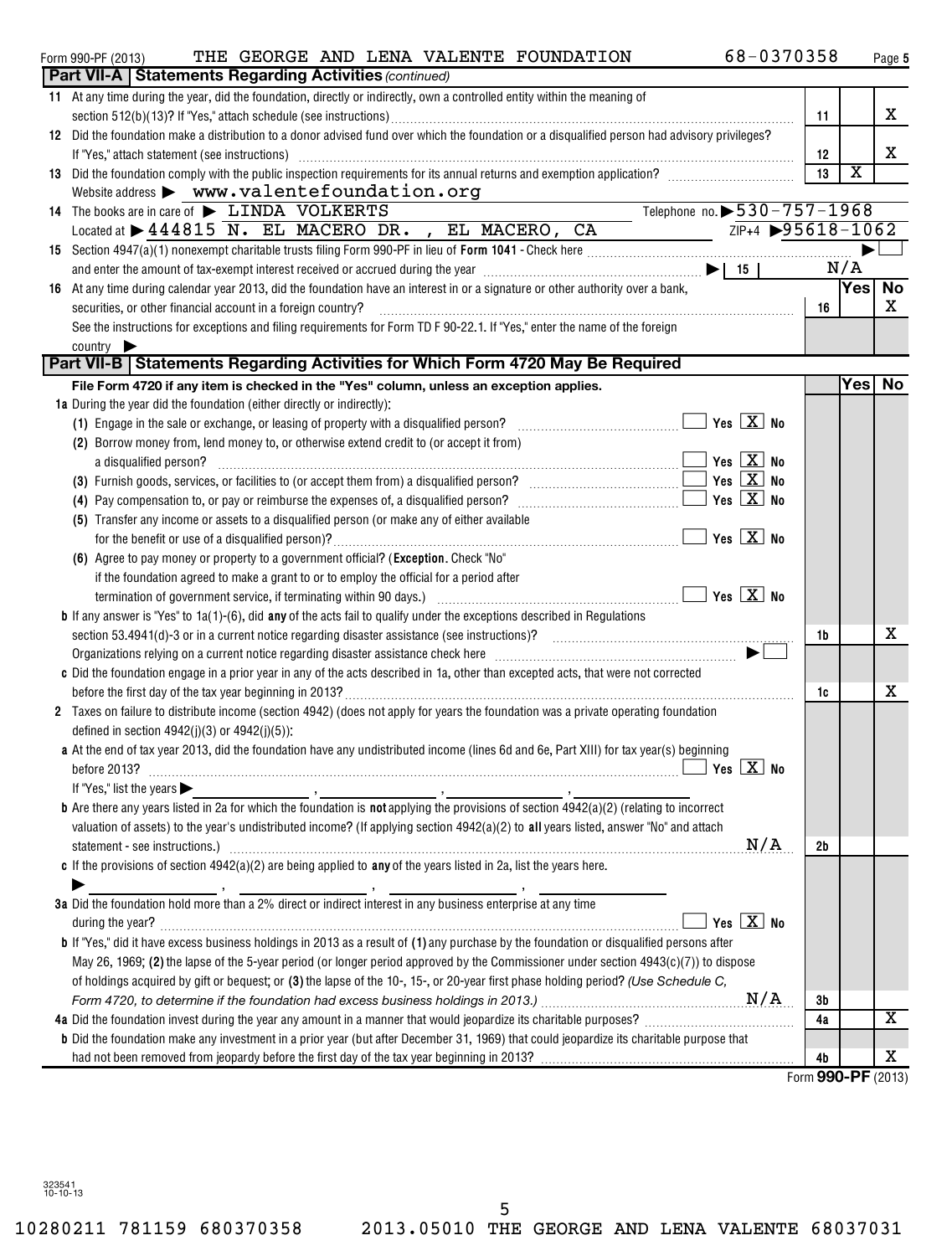| THE GEORGE AND LENA VALENTE FOUNDATION<br>Form 990-PF (2013)                                                                                                                        |                                                  |                  | 68-0370358                                                     | Page 6                        |  |
|-------------------------------------------------------------------------------------------------------------------------------------------------------------------------------------|--------------------------------------------------|------------------|----------------------------------------------------------------|-------------------------------|--|
| Part VII-B   Statements Regarding Activities for Which Form 4720 May Be Required (continued)<br>5a During the year did the foundation pay or incur any amount to:                   |                                                  |                  |                                                                |                               |  |
|                                                                                                                                                                                     |                                                  |                  |                                                                |                               |  |
| (2) Influence the outcome of any specific public election (see section 4955); or to carry on, directly or indirectly,                                                               |                                                  |                  |                                                                |                               |  |
|                                                                                                                                                                                     |                                                  |                  | $\Box$ Yes $\boxed{\textbf{X}}$ No                             |                               |  |
|                                                                                                                                                                                     |                                                  |                  |                                                                |                               |  |
| (4) Provide a grant to an organization other than a charitable, etc., organization described in section                                                                             |                                                  |                  |                                                                |                               |  |
|                                                                                                                                                                                     |                                                  |                  |                                                                |                               |  |
| (5) Provide for any purpose other than religious, charitable, scientific, literary, or educational purposes, or for                                                                 |                                                  |                  |                                                                |                               |  |
|                                                                                                                                                                                     |                                                  |                  |                                                                |                               |  |
| <b>b</b> If any answer is "Yes" to 5a(1)-(5), did any of the transactions fail to qualify under the exceptions described in Regulations                                             |                                                  |                  |                                                                |                               |  |
|                                                                                                                                                                                     |                                                  |                  |                                                                | 5b                            |  |
| Organizations relying on a current notice regarding disaster assistance check here manufactured and contain the settlement of $\blacktriangleright$                                 |                                                  |                  |                                                                |                               |  |
| c If the answer is "Yes" to question 5a(4), does the foundation claim exemption from the tax because it maintained                                                                  |                                                  |                  |                                                                |                               |  |
|                                                                                                                                                                                     |                                                  |                  |                                                                |                               |  |
| If "Yes," attach the statement required by Regulations section 53.4945-5(d).                                                                                                        |                                                  |                  |                                                                |                               |  |
| 6a Did the foundation, during the year, receive any funds, directly or indirectly, to pay premiums on                                                                               |                                                  |                  |                                                                |                               |  |
|                                                                                                                                                                                     |                                                  |                  |                                                                |                               |  |
|                                                                                                                                                                                     |                                                  |                  |                                                                | x<br>6b                       |  |
| If "Yes" to 6b, file Form 8870.                                                                                                                                                     |                                                  |                  |                                                                |                               |  |
| 7a At any time during the tax year, was the foundation a party to a prohibited tax shelter transaction? $\ldots\ldots\ldots\ldots\ldots\ldots\qquad \,$ Yes $\,[\,\texttt{X}\,]$ No |                                                  |                  |                                                                |                               |  |
|                                                                                                                                                                                     |                                                  |                  |                                                                | 7b                            |  |
| Part VIII  <br>Information About Officers, Directors, Trustees, Foundation Managers, Highly                                                                                         |                                                  |                  |                                                                |                               |  |
| <b>Paid Employees, and Contractors</b>                                                                                                                                              |                                                  |                  |                                                                |                               |  |
| 1 List all officers, directors, trustees, foundation managers and their compensation.                                                                                               |                                                  | (c) Compensation |                                                                |                               |  |
| (a) Name and address                                                                                                                                                                | (b) Title, and average<br>hours per week devoted | (If not paid,    | (d) Contributions to<br>employee benefit plans<br>and deferred | (e) Expense<br>account, other |  |
|                                                                                                                                                                                     | to position                                      | `enter'-0-)      | compensation                                                   | allowances                    |  |
|                                                                                                                                                                                     |                                                  |                  |                                                                |                               |  |
|                                                                                                                                                                                     |                                                  |                  |                                                                |                               |  |
| See Statement 10                                                                                                                                                                    |                                                  | 283,500.         | 0.                                                             | $0$ .                         |  |
|                                                                                                                                                                                     |                                                  |                  |                                                                |                               |  |
|                                                                                                                                                                                     |                                                  |                  |                                                                |                               |  |
|                                                                                                                                                                                     |                                                  |                  |                                                                |                               |  |
|                                                                                                                                                                                     |                                                  |                  |                                                                |                               |  |
|                                                                                                                                                                                     |                                                  |                  |                                                                |                               |  |
|                                                                                                                                                                                     |                                                  |                  |                                                                |                               |  |
|                                                                                                                                                                                     |                                                  |                  |                                                                |                               |  |
|                                                                                                                                                                                     |                                                  |                  |                                                                |                               |  |
| 2 Compensation of five highest-paid employees (other than those included on line 1). If none, enter "NONE."                                                                         |                                                  |                  |                                                                |                               |  |
|                                                                                                                                                                                     | (b) Title, and average                           |                  | (d) Contributions to                                           | (e) Expense<br>account, other |  |
| (a) Name and address of each employee paid more than \$50,000                                                                                                                       | hours per week<br>devoted to position            | (c) Compensation | employee benefit plans<br>and deferred<br>compensation         | allowances                    |  |
| LINDA L VOLKERTS - 44815 N. EL                                                                                                                                                      | PRESIDENT                                        |                  |                                                                |                               |  |
| MACERO DR, EL MACERO, CA 95618                                                                                                                                                      | 15.00                                            | 180,000.         | 0.                                                             | 0.                            |  |
| KEITH VOLKERTS -<br>44815 N.<br>EL MACERO                                                                                                                                           | VICE PRESIDENT                                   |                  |                                                                |                               |  |
| EL MACERO,<br>CA 95618<br>5.00<br>60,000.<br>0.<br>DR,                                                                                                                              |                                                  |                  |                                                                |                               |  |
|                                                                                                                                                                                     |                                                  |                  |                                                                | 0.                            |  |
|                                                                                                                                                                                     |                                                  |                  |                                                                |                               |  |
|                                                                                                                                                                                     |                                                  |                  |                                                                |                               |  |
|                                                                                                                                                                                     |                                                  |                  |                                                                |                               |  |
|                                                                                                                                                                                     |                                                  |                  |                                                                |                               |  |
|                                                                                                                                                                                     |                                                  |                  |                                                                |                               |  |
| <b>Total number of other employees paid over \$50,000</b>                                                                                                                           |                                                  |                  |                                                                | 0                             |  |
|                                                                                                                                                                                     |                                                  |                  |                                                                | $Form$ QQQ_DE (2012)          |  |

Form **990-PF** (2013)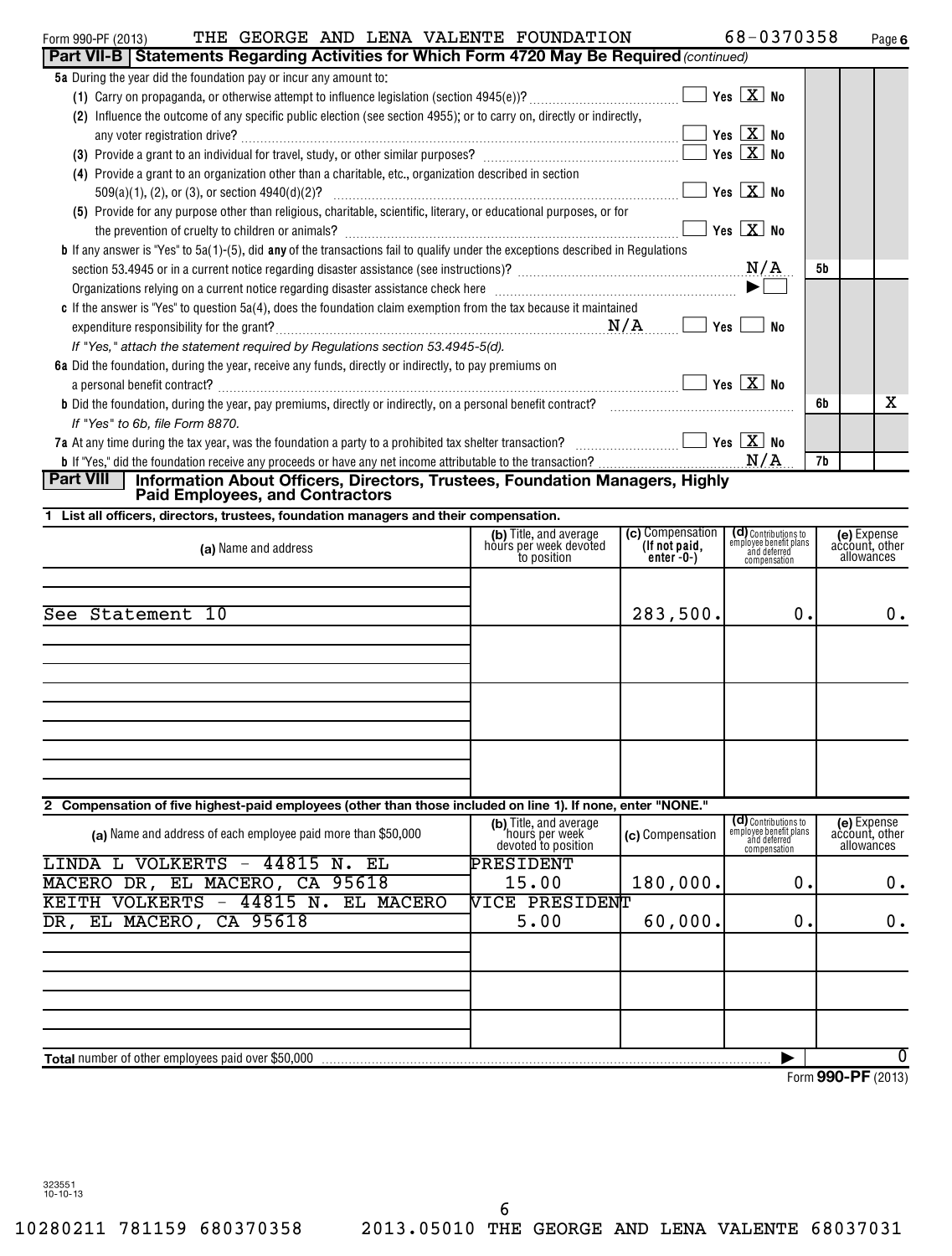| <b>Part VIII</b><br>Information About Officers, Directors, Trustees, Foundation Managers, Highly<br>Paid Employees, and Contractors (continued) |                     |                     |
|-------------------------------------------------------------------------------------------------------------------------------------------------|---------------------|---------------------|
| 3 Five highest-paid independent contractors for professional services. If none, enter "NONE."                                                   |                     |                     |
| (a) Name and address of each person paid more than \$50,000                                                                                     | (b) Type of service | (c) Compensation    |
| <b>NONE</b>                                                                                                                                     |                     |                     |
|                                                                                                                                                 |                     |                     |
|                                                                                                                                                 |                     |                     |
|                                                                                                                                                 |                     |                     |
|                                                                                                                                                 |                     |                     |
|                                                                                                                                                 |                     |                     |
|                                                                                                                                                 |                     |                     |
|                                                                                                                                                 |                     |                     |
|                                                                                                                                                 |                     |                     |
|                                                                                                                                                 |                     | $\overline{0}$<br>▶ |
| Part IX-A   Summary of Direct Charitable Activities                                                                                             |                     |                     |
| List the foundation's four largest direct charitable activities during the tax year. Include relevant statistical information such as the       |                     | Expenses            |
| number of organizations and other beneficiaries served, conferences convened, research papers produced, etc.                                    |                     |                     |
| N/A<br>1.                                                                                                                                       |                     |                     |
|                                                                                                                                                 |                     |                     |
| 2                                                                                                                                               |                     |                     |
|                                                                                                                                                 |                     |                     |
|                                                                                                                                                 |                     |                     |
| з                                                                                                                                               |                     |                     |
|                                                                                                                                                 |                     |                     |
|                                                                                                                                                 |                     |                     |
|                                                                                                                                                 |                     |                     |
|                                                                                                                                                 |                     |                     |
| Part IX-B Summary of Program-Related Investments                                                                                                |                     |                     |
| Describe the two largest program-related investments made by the foundation during the tax year on lines 1 and 2.                               |                     | Amount              |
| N/A                                                                                                                                             |                     |                     |
|                                                                                                                                                 |                     |                     |
|                                                                                                                                                 |                     |                     |
|                                                                                                                                                 |                     |                     |
|                                                                                                                                                 |                     |                     |
| All other program-related investments. See instructions.                                                                                        |                     |                     |
| 3                                                                                                                                               |                     |                     |
|                                                                                                                                                 |                     |                     |
|                                                                                                                                                 |                     |                     |
| Total. Add lines 1 through 3                                                                                                                    | ▶                   | $\overline{0}$ .    |
|                                                                                                                                                 |                     | Form 990-PF (2013)  |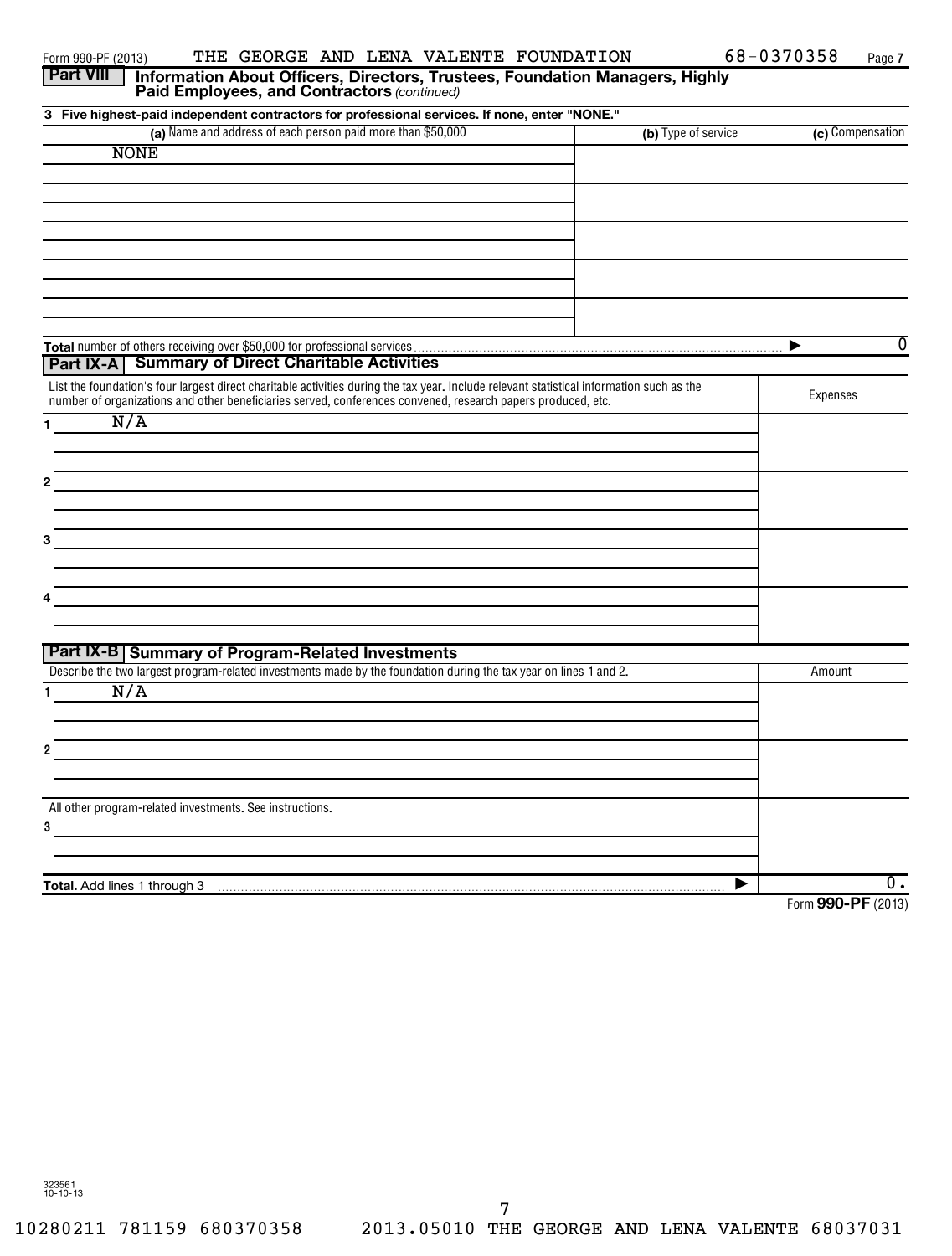**Part X** 

Form 990-PF (2013) THE GEORGE AND LENA VALENTE FOUNDATION  $68-0370358$  Page

| Minimum Investment Return (All domestic foundations must complete this part. Foreign foundations, see instructions.) |  |
|----------------------------------------------------------------------------------------------------------------------|--|

|                | Fair market value of assets not used (or held for use) directly in carrying out charitable, etc., purposes:                                                                                                                    |                 |         |                         |                                |
|----------------|--------------------------------------------------------------------------------------------------------------------------------------------------------------------------------------------------------------------------------|-----------------|---------|-------------------------|--------------------------------|
|                | a Average monthly fair market value of securities [111] match material match and a securities and a securities                                                                                                                 |                 |         | 1a                      | $\frac{13,295,178.}{585,350.}$ |
|                | b Average of monthly cash balances <b>constructed and all and all and all an</b> Average of monthly cash balances                                                                                                              |                 |         | 1b                      |                                |
|                |                                                                                                                                                                                                                                |                 |         | 1c                      |                                |
|                | d Total (add lines 1a, b, and c) Mathematical Annual Contract and Total (add lines 1a, b, and c)                                                                                                                               |                 |         | 1d                      | 13,880,528.                    |
|                | e Reduction claimed for blockage or other factors reported on lines 1a and                                                                                                                                                     |                 |         |                         |                                |
|                |                                                                                                                                                                                                                                |                 | 0.      |                         |                                |
| $\overline{2}$ | Acquisition indebtedness applicable to line 1 assets [11] matter contains and a set of the container and a set of the container and a set of the container and a set of the container and a set of the container and a set of  |                 |         | $\overline{2}$          | 0.                             |
| 3              | Subtract line 2 from line 1d <b>matures and the contract of the 1d</b> matures and the 1d matures and the 2 from line 1d                                                                                                       |                 |         | 3                       | 13,880,528.                    |
| 4              |                                                                                                                                                                                                                                |                 |         | $\overline{\mathbf{4}}$ | 208, 208.                      |
| 5              | Net value of noncharitable-use assets. Subtract line 4 from line 3. Enter here and on Part V, line 4                                                                                                                           |                 |         | 5                       | 13,672,320.                    |
| 6              | Minimum investment return. Enter 5% of line 5 [11] Minimum and the content of the state of the state of the state of the state of the state of the state of the state of the state of the state of the state of the state of t |                 |         | 6                       | 683,616.                       |
|                | <b>Part XI</b>   Distributable Amount (see instructions) (Section 4942(j)(3) and (j)(5) private operating foundations and certain                                                                                              |                 |         |                         |                                |
|                | foreign organizations check here $\blacktriangleright$ and do not complete this part.)                                                                                                                                         |                 |         |                         |                                |
| 1              | Minimum investment return from Part X, line 6 [11] Minimum material contracts and the Minimum investment return                                                                                                                |                 |         | $\mathbf{1}$            | 683,616.                       |
|                |                                                                                                                                                                                                                                |                 | 13,648. |                         |                                |
| b              | Income tax for 2013. (This does not include the tax from Part VI.)                                                                                                                                                             | $\overline{2b}$ |         |                         |                                |
| C              | Add lines 2a and 2b [11] matter contract the contract of the contract of the contract of the contract of the contract of the contract of the contract of the contract of the contract of the contract of the contract of the c |                 |         | 2c                      | 13,648.                        |
| 3              |                                                                                                                                                                                                                                |                 |         | 3                       | 669,968.                       |
| 4              |                                                                                                                                                                                                                                |                 |         | 4                       | $\overline{0}$ .               |
| 5              |                                                                                                                                                                                                                                |                 |         | 5                       | 669,968.                       |
| 6              | Deduction from distributable amount (see instructions) with an amount contained and an amount of the contained                                                                                                                 |                 |         | 6                       | 0.                             |
| 7              |                                                                                                                                                                                                                                |                 |         | $\overline{7}$          | 669,968.                       |
|                | Part XII<br><b>Qualifying Distributions (see instructions)</b>                                                                                                                                                                 |                 |         |                         |                                |
|                |                                                                                                                                                                                                                                |                 |         |                         |                                |
| 1              | Amounts paid (including administrative expenses) to accomplish charitable, etc., purposes:                                                                                                                                     |                 |         |                         |                                |
| a              | Expenses, contributions, gifts, etc. - total from Part I, column (d), line 26 [11] [11] content material contract material contract material contract material contract material contract material contract material contract  |                 |         | 1a                      | 605,832.                       |
|                |                                                                                                                                                                                                                                |                 |         | 1 <sub>b</sub>          |                                |
| $\overline{2}$ |                                                                                                                                                                                                                                |                 |         | $\overline{2}$          |                                |
| 3              | Amounts set aside for specific charitable projects that satisfy the:                                                                                                                                                           |                 |         |                         |                                |
|                |                                                                                                                                                                                                                                |                 |         | 3a                      |                                |
|                |                                                                                                                                                                                                                                |                 |         | 3b                      |                                |
| 4              |                                                                                                                                                                                                                                |                 |         | $\overline{4}$          | 605, 832.                      |
| 5              | Foundations that qualify under section 4940(e) for the reduced rate of tax on net investment                                                                                                                                   |                 |         |                         |                                |
|                | income. Enter 1% of Part I, line 27b [111] [12] [12] [12] [12] [12] [13] [13] [14] [14] [15] [15] [15] [15] [1                                                                                                                 |                 |         | 5                       | υ.                             |
| 6              | Adjusted qualifying distributions. Subtract line 5 from line 4 [111] Manuscription material contracts and all the set of the Adjusted Qualitying distributions. Subtract line 5 from line 4 [11] Manuscription materials and a |                 |         | 6                       | 605,832.                       |
|                | Note. The amount on line 6 will be used in Part V, column (b), in subsequent years when calculating whether the foundation qualifies for the section                                                                           |                 |         |                         |                                |
|                | 4940(e) reduction of tax in those years.                                                                                                                                                                                       |                 |         |                         |                                |
|                |                                                                                                                                                                                                                                |                 |         |                         | $\sim$ $\sim$ $\sim$ $\sim$    |

Form **990-PF** (2013)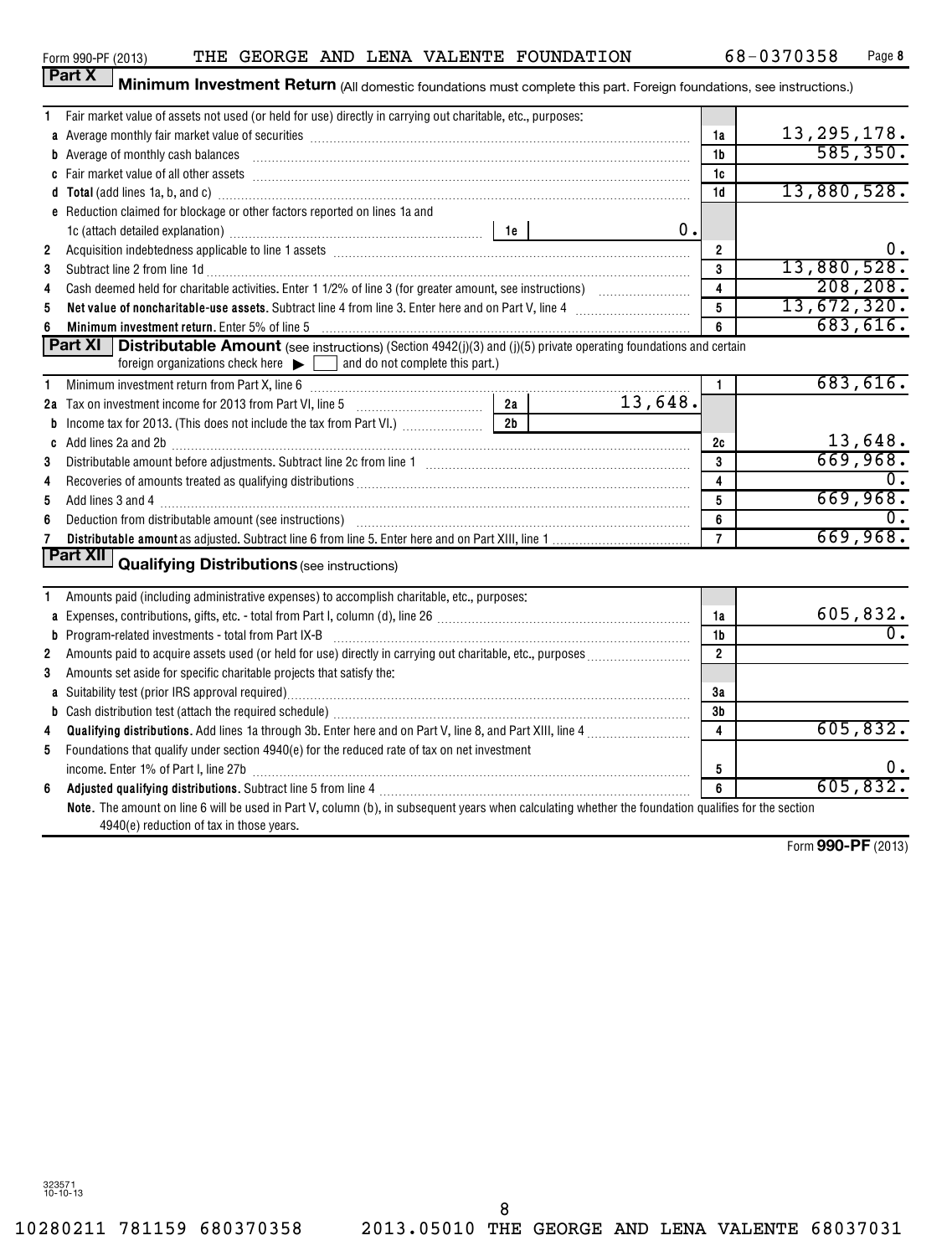# **Part XIII** Undistributed Income (see instructions)

|                                                                                       | (a)<br>Corpus    | (b)<br>Years prior to 2012 | (c)<br>2012 | (d)<br>2013      |
|---------------------------------------------------------------------------------------|------------------|----------------------------|-------------|------------------|
| 1 Distributable amount for 2013 from Part XI,                                         |                  |                            |             |                  |
|                                                                                       |                  |                            |             | 669,968.         |
| 2 Undistributed income, if any, as of the end of 2013:                                |                  |                            |             |                  |
| a Enter amount for 2012 only                                                          |                  |                            | 3,505.      |                  |
| <b>b</b> Total for prior years:                                                       |                  |                            |             |                  |
|                                                                                       |                  | О.                         |             |                  |
| 3 Excess distributions carryover, if any, to 2013:                                    |                  |                            |             |                  |
| <b>a</b> From 2008<br>.                                                               |                  |                            |             |                  |
| <b>bFrom 2009</b><br>1.1.1.1.1.1.1                                                    |                  |                            |             |                  |
| c From 2010<br>1.1.1.1.1.1.1                                                          |                  |                            |             |                  |
| dFrom 2011<br>.                                                                       |                  |                            |             |                  |
| e From 2012                                                                           |                  |                            |             |                  |
|                                                                                       | $\mathbf 0$ .    |                            |             |                  |
| 4 Qualifying distributions for 2013 from                                              |                  |                            |             |                  |
| Part XII, line 4: $\triangleright$ \$ 605, 832.                                       |                  |                            |             |                  |
| a Applied to 2012, but not more than line 2a                                          |                  |                            | 3,505.      |                  |
| <b>b</b> Applied to undistributed income of prior                                     |                  |                            |             |                  |
| years (Election required - see instructions)                                          |                  | О.                         |             |                  |
| c Treated as distributions out of corpus                                              |                  |                            |             |                  |
| (Election required - see instructions)<br><b>Barbara</b>                              | 0.               |                            |             |                  |
| d Applied to 2013 distributable amount                                                |                  |                            |             | 602, 327.        |
| e Remaining amount distributed out of corpus                                          | $\overline{0}$ . |                            |             |                  |
| 5 Excess distributions carryover applied to 2013                                      | $\overline{0}$   |                            |             | $\overline{0}$ . |
| (If an amount appears in column (d), the same amount<br>must be shown in column (a).) |                  |                            |             |                  |
| 6<br>Enter the net total of each column as                                            |                  |                            |             |                  |
| indicated below;                                                                      |                  |                            |             |                  |
| <b>a</b> Corpus. Add lines 3f, 4c, and 4e. Subtract line 5                            | $\mathbf 0$ .    |                            |             |                  |
| <b>b</b> Prior years' undistributed income. Subtract                                  |                  |                            |             |                  |
| line 4b from line 2b                                                                  |                  | О.                         |             |                  |
| c Enter the amount of prior years'<br>undistributed income for which a notice of      |                  |                            |             |                  |
| deficiency has been issued, or on which                                               |                  |                            |             |                  |
| the section 4942(a) tax has been previously                                           |                  |                            |             |                  |
| assessed                                                                              |                  | О.                         |             |                  |
| <b>d</b> Subtract line 6c from line 6b. Taxable                                       |                  |                            |             |                  |
| amount - see instructions                                                             |                  | О.                         |             |                  |
| e Undistributed income for 2012. Subtract line                                        |                  |                            |             |                  |
| 4a from line 2a. Taxable amount - see instr.                                          |                  |                            | 0.          |                  |
| f Undistributed income for 2013. Subtract                                             |                  |                            |             |                  |
| lines 4d and 5 from line 1. This amount must                                          |                  |                            |             | 67,641.          |
|                                                                                       |                  |                            |             |                  |
| 7 Amounts treated as distributions out of                                             |                  |                            |             |                  |
| corpus to satisfy requirements imposed by                                             | $\mathbf 0$ .    |                            |             |                  |
| section $170(b)(1)(F)$ or $4942(g)(3)$                                                |                  |                            |             |                  |
| 8 Excess distributions carryover from 2008                                            | $\mathbf 0$ .    |                            |             |                  |
| not applied on line 5 or line 7                                                       |                  |                            |             |                  |
| 9 Excess distributions carryover to 2014.<br>Subtract lines 7 and 8 from line 6a      | $\mathbf 0$ .    |                            |             |                  |
|                                                                                       |                  |                            |             |                  |
| 10 Analysis of line 9:                                                                |                  |                            |             |                  |
| a Excess from 2009                                                                    |                  |                            |             |                  |
| <b>b</b> Excess from 2010 $\ldots$                                                    |                  |                            |             |                  |
| c Excess from $2011$<br>dExcess from 2012                                             |                  |                            |             |                  |
| e Excess from 2013                                                                    |                  |                            |             |                  |
|                                                                                       |                  |                            |             |                  |

323581 10-10-13

Form **990-PF** (2013)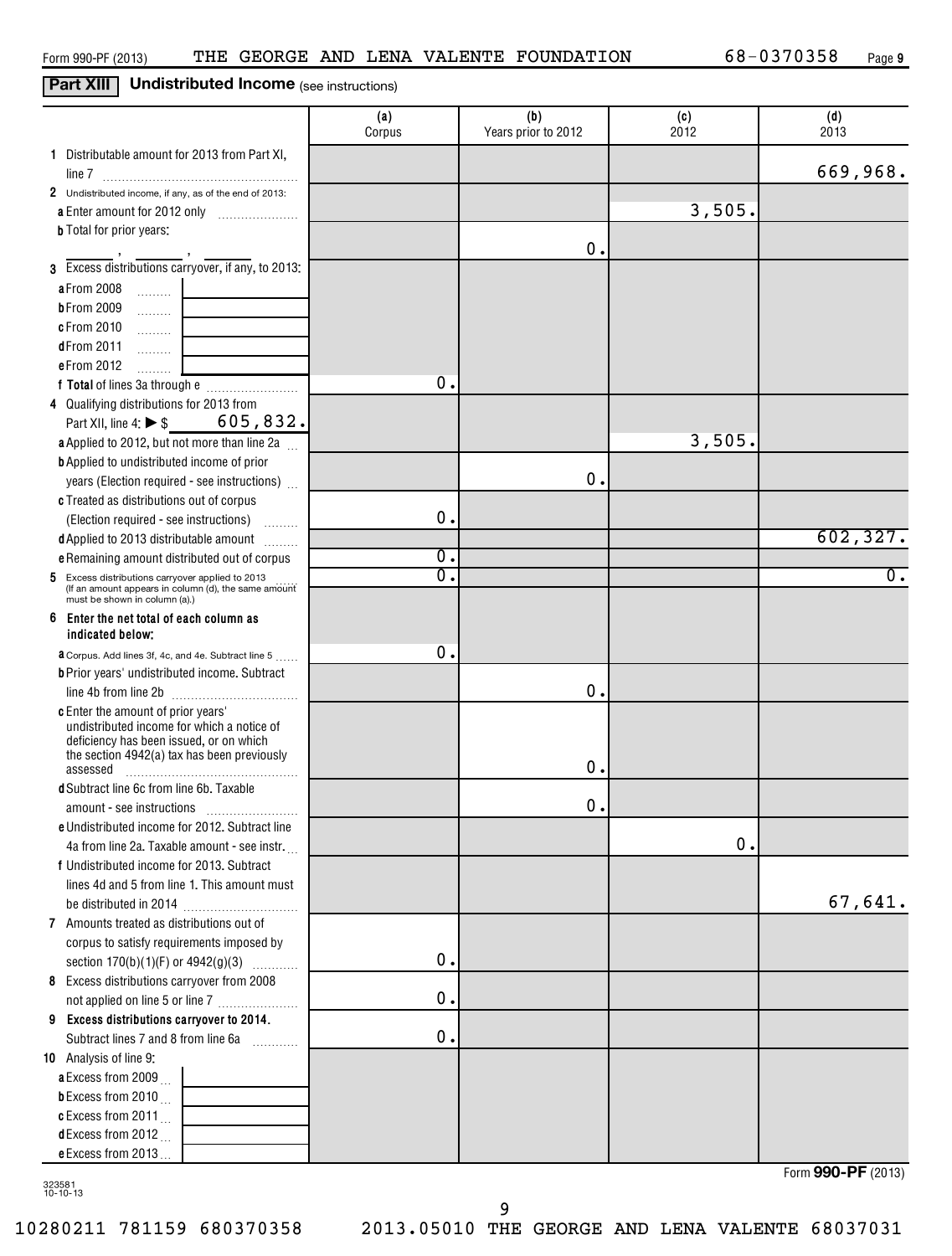| Form 990-PF (2013)                                                                                                                                        |          | THE GEORGE AND LENA VALENTE FOUNDATION |                       | 68-0370358    | Page 10    |
|-----------------------------------------------------------------------------------------------------------------------------------------------------------|----------|----------------------------------------|-----------------------|---------------|------------|
| <b>Part XIV   Private Operating Foundations</b> (see instructions and Part VII-A, question 9)                                                             |          |                                        |                       | N/A           |            |
| 1 a If the foundation has received a ruling or determination letter that it is a private operating                                                        |          |                                        |                       |               |            |
| foundation, and the ruling is effective for 2013, enter the date of the ruling                                                                            |          |                                        | $\blacktriangleright$ |               |            |
| <b>b</b> Check box to indicate whether the foundation is a private operating foundation described in section                                              |          |                                        | .                     | 4942(j)(3) or | 4942(j)(5) |
| 2 a Enter the lesser of the adjusted net                                                                                                                  | Tax year |                                        | Prior 3 years         |               |            |
| income from Part I or the minimum                                                                                                                         | (a) 2013 | (b) 2012                               | (c) 2011              | $(d)$ 2010    | (e) Total  |
| investment return from Part X for                                                                                                                         |          |                                        |                       |               |            |
|                                                                                                                                                           |          |                                        |                       |               |            |
|                                                                                                                                                           |          |                                        |                       |               |            |
| c Qualifying distributions from Part XII,                                                                                                                 |          |                                        |                       |               |            |
| line 4 for each year listed                                                                                                                               |          |                                        |                       |               |            |
| <b>d</b> Amounts included in line 2c not                                                                                                                  |          |                                        |                       |               |            |
| used directly for active conduct of                                                                                                                       |          |                                        |                       |               |            |
| exempt activities                                                                                                                                         |          |                                        |                       |               |            |
| e Qualifying distributions made directly                                                                                                                  |          |                                        |                       |               |            |
| for active conduct of exempt activities.                                                                                                                  |          |                                        |                       |               |            |
| Subtract line 2d from line 2c                                                                                                                             |          |                                        |                       |               |            |
| Complete 3a, b, or c for the<br>3                                                                                                                         |          |                                        |                       |               |            |
| alternative test relied upon:<br>a "Assets" alternative test - enter:                                                                                     |          |                                        |                       |               |            |
| (1) Value of all assets                                                                                                                                   |          |                                        |                       |               |            |
| (2) Value of assets qualifying<br>under section $4942(j)(3)(B)(i)$                                                                                        |          |                                        |                       |               |            |
| <b>b</b> "Endowment" alternative test - enter                                                                                                             |          |                                        |                       |               |            |
| 2/3 of minimum investment return                                                                                                                          |          |                                        |                       |               |            |
| shown in Part X, line 6 for each year<br>$listed \_$                                                                                                      |          |                                        |                       |               |            |
| c "Support" alternative test - enter:                                                                                                                     |          |                                        |                       |               |            |
| (1) Total support other than gross                                                                                                                        |          |                                        |                       |               |            |
| investment income (interest.                                                                                                                              |          |                                        |                       |               |            |
| dividends, rents, payments on<br>securities loans (section                                                                                                |          |                                        |                       |               |            |
| $512(a)(5)$ , or royalties)                                                                                                                               |          |                                        |                       |               |            |
| (2) Support from general public                                                                                                                           |          |                                        |                       |               |            |
| and 5 or more exempt<br>organizations as provided in                                                                                                      |          |                                        |                       |               |            |
| section $4942(j)(3)(B)(iii)$                                                                                                                              |          |                                        |                       |               |            |
| (3) Largest amount of support from                                                                                                                        |          |                                        |                       |               |            |
| an exempt organization                                                                                                                                    |          |                                        |                       |               |            |
| (4) Gross investment income                                                                                                                               |          |                                        |                       |               |            |
| Part XV   Supplementary Information (Complete this part only if the foundation had \$5,000 or more in assets                                              |          |                                        |                       |               |            |
| at any time during the year-see instructions.)                                                                                                            |          |                                        |                       |               |            |
| <b>Information Regarding Foundation Managers:</b><br>1                                                                                                    |          |                                        |                       |               |            |
| a List any managers of the foundation who have contributed more than 2% of the total contributions received by the foundation before the close of any tax |          |                                        |                       |               |            |

**a** List any managers of the foundation who have contributed more than 2% of the total contributions received by the foundation before the close of any tax year (but only if they have contributed more than \$5,000). (See section 507(d)(2).)

None

**b** List any managers of the foundation who own 10% or more of the stock of a corporation (or an equally large portion of the ownership of a partnership or other entity) of which the foundation has a 10% or greater interest.

### None

**2 Information Regarding Contribution, Grant, Gift, Loan, Scholarship, etc., Programs:** Final check here  $\sum_{i=1}^{\infty}$  if the foundation only makes contributions to preselected charitable organizations and does not accept unsolicited requests for funds. If<br>the foundation  $\sum_{i=1}^{\infty}$  if the foundation of the foundation makes gifts, grants, etc. (see instructions) to individuals or organizations under other conditions, complete items 2a, b, c, and d.

10

**a** The name, address, and telephone number or e-mail address of the person to whom applications should be addressed:

**b** The form in which applications should be submitted and information and materials they should include:

**c** Any submission deadlines:

**d** Any restrictions or limitations on awards, such as by geographical areas, charitable fields, kinds of institutions, or other factors:

323601 10-10-13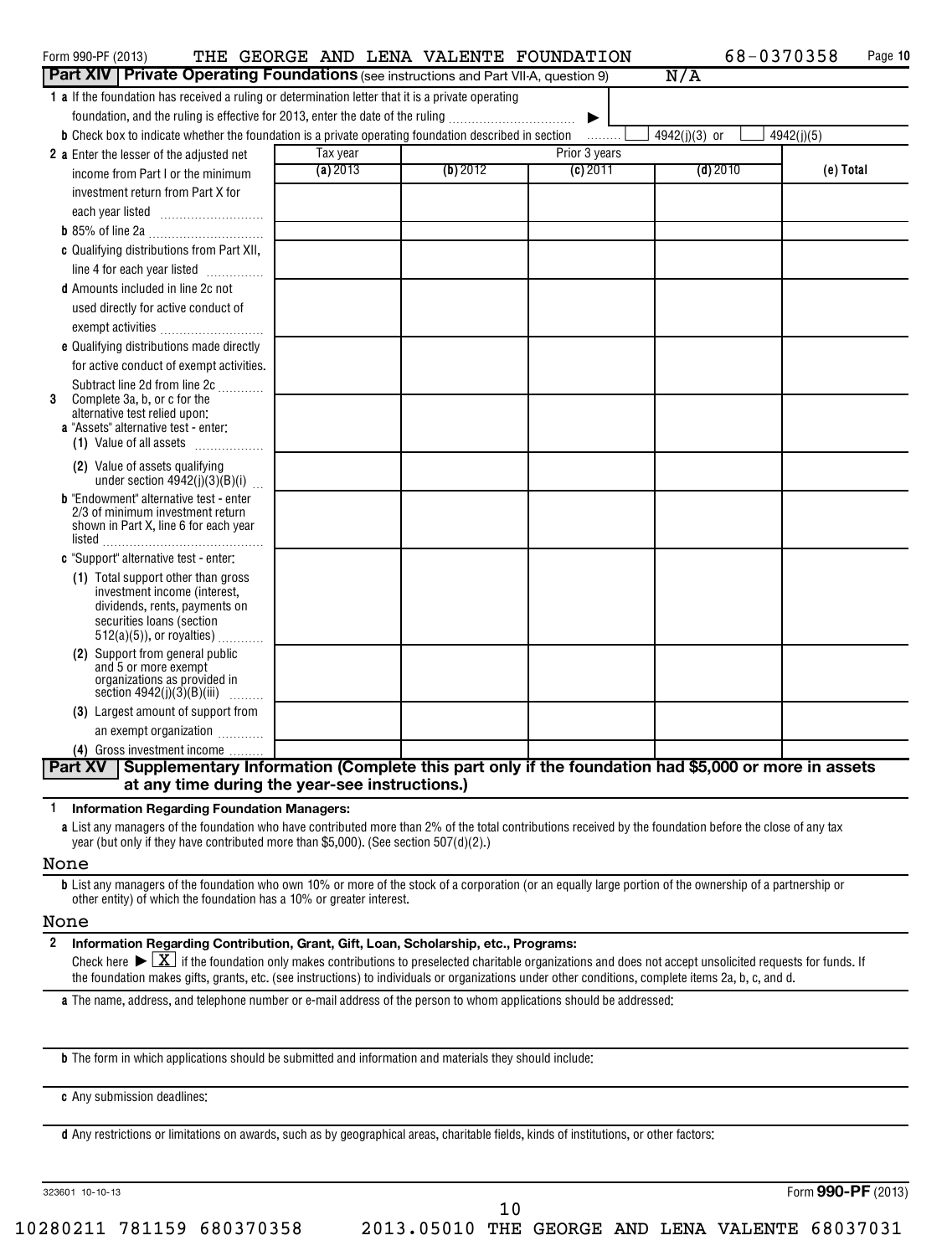| <b>Fail AV</b><br>supplementary important on (continued)                                       |                                                            |                         |                                     |                    |
|------------------------------------------------------------------------------------------------|------------------------------------------------------------|-------------------------|-------------------------------------|--------------------|
| 3<br>Grants and Contributions Paid During the Year or Approved for Future Payment              |                                                            |                         |                                     |                    |
| Recipient                                                                                      | If recipient is an individual,<br>show any relationship to | Foundation<br>status of | Purpose of grant or<br>contribution | Amount             |
| Name and address (home or business)                                                            | any foundation manager<br>or substantial contributor       | recipient               |                                     |                    |
| a Paid during the year                                                                         |                                                            |                         |                                     |                    |
| CRISTO REY HIGH SCHOOL<br>6200 McMAHON DRIVE<br>SACRAMENTO, CA 95824                           | NONE                                                       |                         | PUBLIC CHARITY EDUCATIONAL PROGRAMS | 25,000.            |
| U.C. DAVIS FOUNDATION<br>2315 STOCKTON BLVD.<br>SACRAMENTO, CA 95817                           | NONE                                                       |                         | PUBLIC CHARITY EDUCATIONAL PROGRAMS | 25,000.            |
| U.C. DAVIS MEDICAL CENTER M.I.N.D.<br>INSTITURE<br>2315 STOCKTON BLVD.<br>SACRAMENTO, CA 95817 | NONE                                                       |                         | PUBLIC CHARITY MEDICAL RESEARCH     | 100,000.           |
| UNIVERSITY OF NEW MEXICO<br>700 LOMAS BLVD. NE<br>ALBUQUERQUE, NM 87131                        | NONE                                                       |                         | PUBLIC CHARITY EDUCATIONAL PROGRAMS | 20,000.            |
| SENIOR CITIZENS OF DAVIS CALIFORNIA<br>616 A STREET<br>DAVIS, CA 95616                         | NONE                                                       |                         | PUBLIC CHARITY SENIOR PROGRAMS      | 65,000.            |
| See continuation sheet(s)<br>Total                                                             |                                                            |                         | $\blacktriangleright$ 3a            | 605,832.           |
| <b>b</b> Approved for future payment<br>None                                                   |                                                            |                         |                                     |                    |
| <b>Total</b>                                                                                   |                                                            |                         | $\blacktriangleright$ 3b            | 0.                 |
|                                                                                                |                                                            |                         |                                     | Form 990-PF (2013) |

323611 10-10-13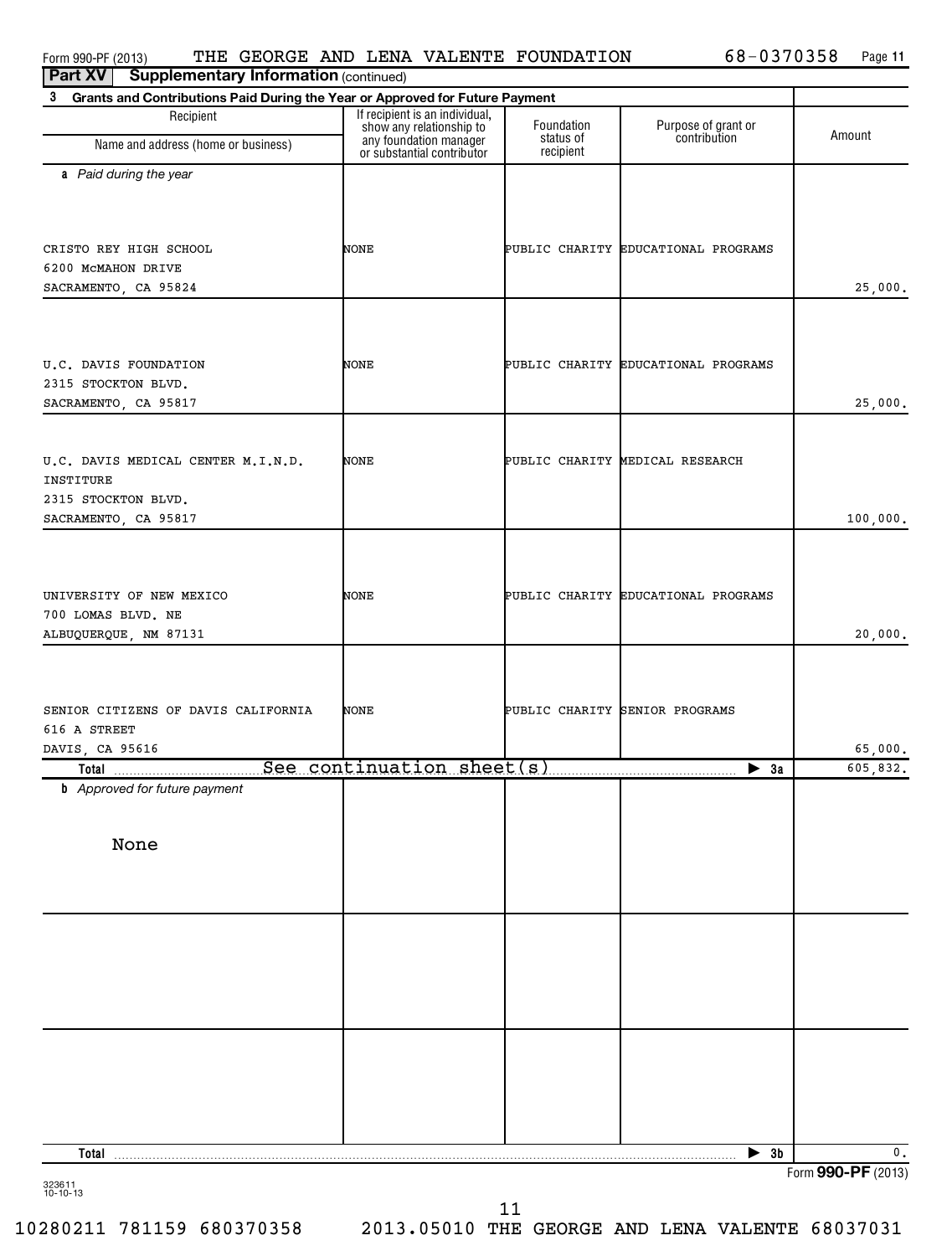# **Part XVI-A Analysis of Income-Producing Activities**

| Enter gross amounts unless otherwise indicated.                                                                                                                                                                                |                                | Unrelated business income |                                      | Excluded by section 512, 513, or 514 | (e)                                  |
|--------------------------------------------------------------------------------------------------------------------------------------------------------------------------------------------------------------------------------|--------------------------------|---------------------------|--------------------------------------|--------------------------------------|--------------------------------------|
| 1 Program service revenue:                                                                                                                                                                                                     | (a)<br><b>Business</b><br>code | (b)<br>Amount             | <b>(C)</b><br>Exclu-<br>sion<br>code | (d)<br>Amount                        | Related or exempt<br>function income |
| a                                                                                                                                                                                                                              |                                |                           |                                      |                                      |                                      |
|                                                                                                                                                                                                                                |                                |                           |                                      |                                      |                                      |
|                                                                                                                                                                                                                                |                                |                           |                                      |                                      |                                      |
| the control of the control of the control of the control of the control of the control of the control of the control of the control of the control of the control of the control of the control of the control of the control  |                                |                           |                                      |                                      |                                      |
| <u> 1989 - Johann Stein, mars et al. (b. 1989)</u>                                                                                                                                                                             |                                |                           |                                      |                                      |                                      |
|                                                                                                                                                                                                                                |                                |                           |                                      |                                      |                                      |
|                                                                                                                                                                                                                                |                                |                           |                                      |                                      |                                      |
| Fees and contracts from government agencies<br>a                                                                                                                                                                               |                                |                           |                                      |                                      |                                      |
|                                                                                                                                                                                                                                |                                |                           |                                      |                                      |                                      |
| 3 Interest on savings and temporary cash                                                                                                                                                                                       |                                |                           |                                      |                                      |                                      |
|                                                                                                                                                                                                                                |                                |                           | 14                                   | 594.                                 |                                      |
|                                                                                                                                                                                                                                |                                |                           | 14                                   | 882, 712.                            |                                      |
| 5 Net rental income or (loss) from real estate:                                                                                                                                                                                |                                |                           |                                      |                                      |                                      |
|                                                                                                                                                                                                                                |                                |                           |                                      |                                      |                                      |
|                                                                                                                                                                                                                                |                                |                           |                                      |                                      |                                      |
| 6 Net rental income or (loss) from personal                                                                                                                                                                                    |                                |                           |                                      |                                      |                                      |
|                                                                                                                                                                                                                                |                                |                           |                                      |                                      |                                      |
|                                                                                                                                                                                                                                |                                |                           |                                      |                                      |                                      |
| 8 Gain or (loss) from sales of assets other                                                                                                                                                                                    |                                |                           |                                      |                                      |                                      |
|                                                                                                                                                                                                                                |                                |                           | 18                                   | $-311,541.$                          |                                      |
|                                                                                                                                                                                                                                |                                |                           |                                      |                                      |                                      |
| 10 Gross profit or (loss) from sales of inventory                                                                                                                                                                              |                                |                           |                                      |                                      |                                      |
| 11 Other revenue:                                                                                                                                                                                                              |                                |                           |                                      |                                      |                                      |
|                                                                                                                                                                                                                                |                                |                           |                                      |                                      |                                      |
|                                                                                                                                                                                                                                |                                |                           |                                      |                                      |                                      |
|                                                                                                                                                                                                                                |                                |                           |                                      |                                      |                                      |
| <u> 1980 - Johann Barn, mars eta bainar eta baina eta baina eta baina eta baina eta baina eta baina eta baina e</u>                                                                                                            |                                |                           |                                      |                                      |                                      |
| <u> 1989 - Johann Stein, mars eta biztanleria (</u>                                                                                                                                                                            |                                |                           |                                      |                                      |                                      |
|                                                                                                                                                                                                                                |                                | $\overline{0}$ .          |                                      | 571, 765.                            | 0.                                   |
|                                                                                                                                                                                                                                |                                |                           |                                      |                                      | 571,765.                             |
| 13 Total. Add line 12, columns (b), (d), and (e) matches and contain the control of the control of the control of the control of the control of the control of the control of the control of the control of the control of the |                                |                           |                                      |                                      |                                      |
| (See worksheet in line 13 instructions to verify calculations.)                                                                                                                                                                |                                |                           |                                      |                                      |                                      |
| Relationship of Activities to the Accomplishment of Exempt Purposes<br>Part XVI-B                                                                                                                                              |                                |                           |                                      |                                      |                                      |
|                                                                                                                                                                                                                                |                                |                           |                                      |                                      |                                      |
| Explain below how each activity for which income is reported in column (e) of Part XVI-A contributed importantly to the accomplishment of<br>Line No.                                                                          |                                |                           |                                      |                                      |                                      |
| the foundation's exempt purposes (other than by providing funds for such purposes).<br>▼                                                                                                                                       |                                |                           |                                      |                                      |                                      |
|                                                                                                                                                                                                                                |                                |                           |                                      |                                      |                                      |
|                                                                                                                                                                                                                                |                                |                           |                                      |                                      |                                      |
|                                                                                                                                                                                                                                |                                |                           |                                      |                                      |                                      |
|                                                                                                                                                                                                                                |                                |                           |                                      |                                      |                                      |
|                                                                                                                                                                                                                                |                                |                           |                                      |                                      |                                      |
|                                                                                                                                                                                                                                |                                |                           |                                      |                                      |                                      |
|                                                                                                                                                                                                                                |                                |                           |                                      |                                      |                                      |
|                                                                                                                                                                                                                                |                                |                           |                                      |                                      |                                      |
|                                                                                                                                                                                                                                |                                |                           |                                      |                                      |                                      |
|                                                                                                                                                                                                                                |                                |                           |                                      |                                      |                                      |
|                                                                                                                                                                                                                                |                                |                           |                                      |                                      |                                      |
|                                                                                                                                                                                                                                |                                |                           |                                      |                                      |                                      |
|                                                                                                                                                                                                                                |                                |                           |                                      |                                      |                                      |
|                                                                                                                                                                                                                                |                                |                           |                                      |                                      |                                      |

323621 10-10-13

Form **990-PF** (2013)

12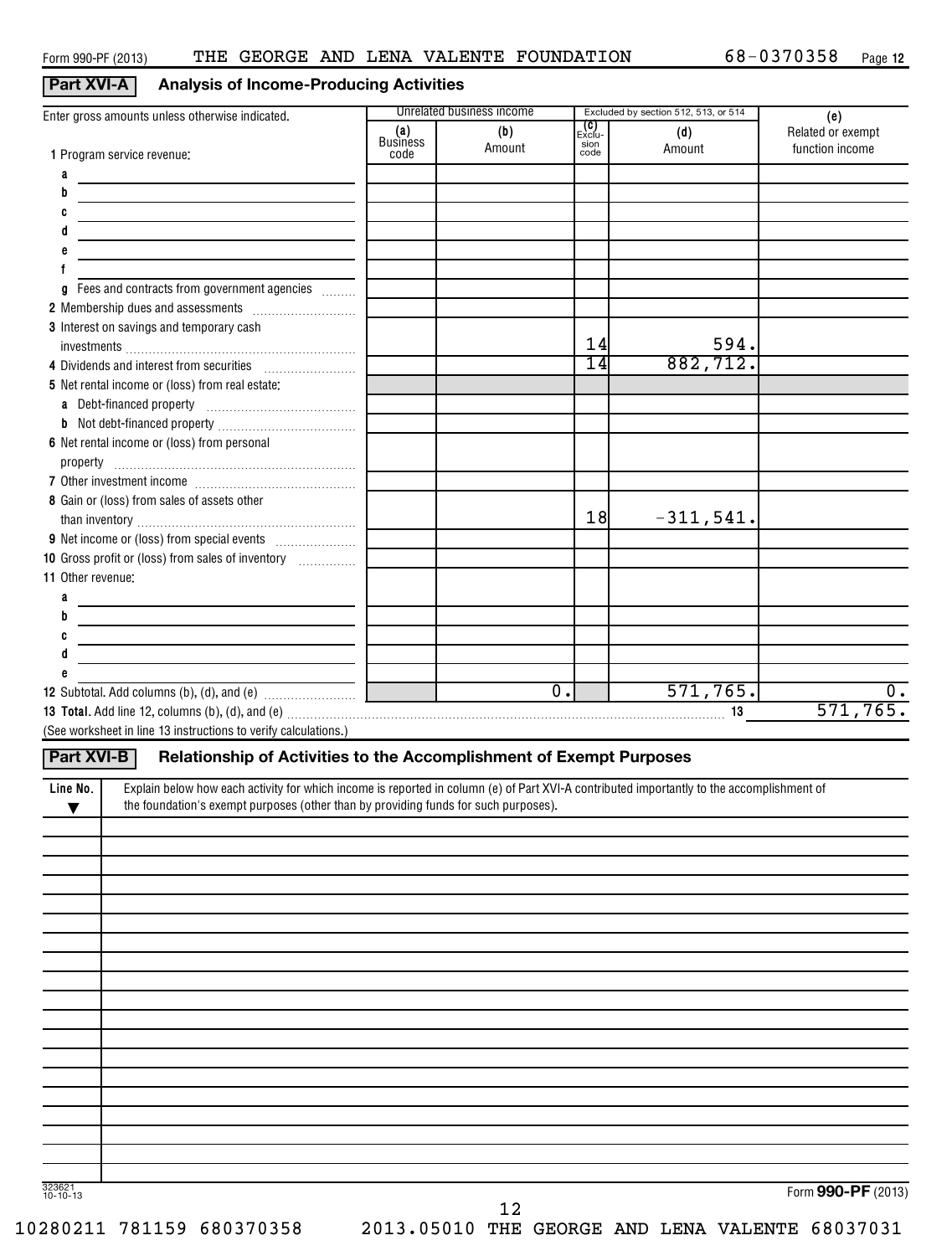| <b>Part XVII</b> |                                                                                                                                                                                                                                                                                                                            |                           |                      |                                               |       | Information Regarding Transfers To and Transactions and Relationships With Noncharitable |                                                      |                         |
|------------------|----------------------------------------------------------------------------------------------------------------------------------------------------------------------------------------------------------------------------------------------------------------------------------------------------------------------------|---------------------------|----------------------|-----------------------------------------------|-------|------------------------------------------------------------------------------------------|------------------------------------------------------|-------------------------|
|                  | <b>Exempt Organizations</b>                                                                                                                                                                                                                                                                                                |                           |                      |                                               |       |                                                                                          |                                                      |                         |
| 1.               | Did the organization directly or indirectly engage in any of the following with any other organization described in section 501(c) of                                                                                                                                                                                      |                           |                      |                                               |       |                                                                                          |                                                      | Yes No                  |
|                  | the Code (other than section $501(c)(3)$ organizations) or in section 527, relating to political organizations?                                                                                                                                                                                                            |                           |                      |                                               |       |                                                                                          |                                                      |                         |
|                  | Transfers from the reporting foundation to a noncharitable exempt organization of:                                                                                                                                                                                                                                         |                           |                      |                                               |       |                                                                                          |                                                      |                         |
|                  | $(1)$ Cash                                                                                                                                                                                                                                                                                                                 |                           |                      |                                               |       |                                                                                          | 1a(1)                                                | x                       |
|                  |                                                                                                                                                                                                                                                                                                                            |                           |                      |                                               |       |                                                                                          | 1a(2)                                                | $\overline{\text{x}}$   |
|                  | <b>b</b> Other transactions:                                                                                                                                                                                                                                                                                               |                           |                      |                                               |       |                                                                                          |                                                      |                         |
|                  | (1) Sales of assets to a noncharitable exempt organization manufactured contained and a set of assets to a noncharitable exempt organization manufactured contained and set of the set of the set of the set of the set of the                                                                                             |                           |                      |                                               |       |                                                                                          | 1b(1)                                                | x                       |
|                  |                                                                                                                                                                                                                                                                                                                            |                           |                      |                                               |       |                                                                                          | 1b(2)                                                | $\overline{\textbf{x}}$ |
|                  | (3) Rental of facilities, equipment, or other assets [1] rentil rentil rentil rentil rentil rentil rentil rentil rentil rentil rentil rentil rentil rentil rentil rentil rentil rentil rentil rentil rentil rentil rentil rent                                                                                             |                           |                      |                                               |       |                                                                                          | 1b(3)                                                | х                       |
|                  |                                                                                                                                                                                                                                                                                                                            |                           |                      |                                               |       |                                                                                          | 1b(4)                                                | $\overline{\textbf{x}}$ |
|                  | (5) Loans or loan guarantees <b>commissions</b> and a construction of the construction of the construction of the construction of the construction of the construction of the construction of the construction of the construction                                                                                         |                           |                      |                                               |       |                                                                                          | 1b(5)                                                | $\overline{\textbf{x}}$ |
|                  | (6) Performance of services or membership or fundraising solicitations [11] match material material material material material material material material material material material material material material material mater                                                                                             |                           |                      |                                               |       |                                                                                          | 1b(6)                                                | $\overline{\textbf{x}}$ |
| C                |                                                                                                                                                                                                                                                                                                                            |                           |                      |                                               |       |                                                                                          | 1c                                                   | x                       |
|                  | d If the answer to any of the above is "Yes," complete the following schedule. Column (b) should always show the fair market value of the goods, other assets,<br>or services given by the reporting foundation. If the foundation received less than fair market value in any transaction or sharing arrangement, show in |                           |                      |                                               |       |                                                                                          |                                                      |                         |
|                  | column (d) the value of the goods, other assets, or services received.                                                                                                                                                                                                                                                     |                           |                      |                                               |       |                                                                                          |                                                      |                         |
| $(a)$ Line no.   | (b) Amount involved                                                                                                                                                                                                                                                                                                        |                           |                      | (c) Name of noncharitable exempt organization |       | (d) Description of transfers, transactions, and sharing arrangements                     |                                                      |                         |
|                  |                                                                                                                                                                                                                                                                                                                            |                           | N/A                  |                                               |       |                                                                                          |                                                      |                         |
|                  |                                                                                                                                                                                                                                                                                                                            |                           |                      |                                               |       |                                                                                          |                                                      |                         |
|                  |                                                                                                                                                                                                                                                                                                                            |                           |                      |                                               |       |                                                                                          |                                                      |                         |
|                  |                                                                                                                                                                                                                                                                                                                            |                           |                      |                                               |       |                                                                                          |                                                      |                         |
|                  |                                                                                                                                                                                                                                                                                                                            |                           |                      |                                               |       |                                                                                          |                                                      |                         |
|                  |                                                                                                                                                                                                                                                                                                                            |                           |                      |                                               |       |                                                                                          |                                                      |                         |
|                  |                                                                                                                                                                                                                                                                                                                            |                           |                      |                                               |       |                                                                                          |                                                      |                         |
|                  |                                                                                                                                                                                                                                                                                                                            |                           |                      |                                               |       |                                                                                          |                                                      |                         |
|                  |                                                                                                                                                                                                                                                                                                                            |                           |                      |                                               |       |                                                                                          |                                                      |                         |
|                  |                                                                                                                                                                                                                                                                                                                            |                           |                      |                                               |       |                                                                                          |                                                      |                         |
|                  |                                                                                                                                                                                                                                                                                                                            |                           |                      |                                               |       |                                                                                          |                                                      |                         |
|                  |                                                                                                                                                                                                                                                                                                                            |                           |                      |                                               |       |                                                                                          |                                                      |                         |
|                  |                                                                                                                                                                                                                                                                                                                            |                           |                      |                                               |       |                                                                                          |                                                      |                         |
|                  |                                                                                                                                                                                                                                                                                                                            |                           |                      |                                               |       |                                                                                          |                                                      |                         |
|                  |                                                                                                                                                                                                                                                                                                                            |                           |                      |                                               |       |                                                                                          |                                                      |                         |
|                  |                                                                                                                                                                                                                                                                                                                            |                           |                      |                                               |       |                                                                                          |                                                      |                         |
|                  | 2a Is the foundation directly or indirectly affiliated with, or related to, one or more tax-exempt organizations described<br><b>b</b> If "Yes," complete the following schedule.                                                                                                                                          |                           |                      |                                               |       |                                                                                          | Yes                                                  | $X$ No                  |
|                  | (a) Name of organization                                                                                                                                                                                                                                                                                                   |                           |                      | (b) Type of organization                      |       | (c) Description of relationship                                                          |                                                      |                         |
|                  | N/A                                                                                                                                                                                                                                                                                                                        |                           |                      |                                               |       |                                                                                          |                                                      |                         |
|                  |                                                                                                                                                                                                                                                                                                                            |                           |                      |                                               |       |                                                                                          |                                                      |                         |
|                  |                                                                                                                                                                                                                                                                                                                            |                           |                      |                                               |       |                                                                                          |                                                      |                         |
|                  |                                                                                                                                                                                                                                                                                                                            |                           |                      |                                               |       |                                                                                          |                                                      |                         |
|                  |                                                                                                                                                                                                                                                                                                                            |                           |                      |                                               |       |                                                                                          |                                                      |                         |
| Sign             | Under penalties of perjury, I declare that I have examined this return, including accompanying schedules and statements, and to the best of my knowledge<br>and belief, it is true, correct, and complete. Declaration of preparer (other than taxpayer) is based on all information of which preparer has any knowledge.  |                           |                      |                                               |       |                                                                                          | May the IRS discuss this<br>return with the preparer |                         |
| <b>Here</b>      |                                                                                                                                                                                                                                                                                                                            |                           |                      |                                               |       | PRESIDENT                                                                                | shown below (see instr.)?<br>$\mathbf{X}$ Yes        | No                      |
|                  | Signature of officer or trustee                                                                                                                                                                                                                                                                                            |                           |                      | Date                                          | Title |                                                                                          |                                                      |                         |
|                  | Print/Type preparer's name                                                                                                                                                                                                                                                                                                 |                           | Preparer's signature |                                               | Date  | PTIN<br>Check<br>if                                                                      |                                                      |                         |
|                  |                                                                                                                                                                                                                                                                                                                            |                           |                      |                                               |       | self-employed                                                                            |                                                      |                         |
| Paid             | GENE D. HUME CPA                                                                                                                                                                                                                                                                                                           |                           |                      |                                               |       |                                                                                          | P10178778                                            |                         |
| Preparer         | Firm's name > HUME & COMPANY, INC. CPA'S                                                                                                                                                                                                                                                                                   |                           |                      |                                               |       | Firm's EIN $\triangleright$ 94 - 2840968                                                 |                                                      |                         |
| <b>Use Only</b>  |                                                                                                                                                                                                                                                                                                                            |                           |                      |                                               |       |                                                                                          |                                                      |                         |
|                  | Firm's address > 4080 SEAPORT BLVD                                                                                                                                                                                                                                                                                         |                           |                      |                                               |       |                                                                                          |                                                      |                         |
|                  |                                                                                                                                                                                                                                                                                                                            | WEST SACRAMENTO, CA 95691 |                      |                                               |       | Phone no. 916 371-5252                                                                   |                                                      |                         |

Form **990-PF** (2013)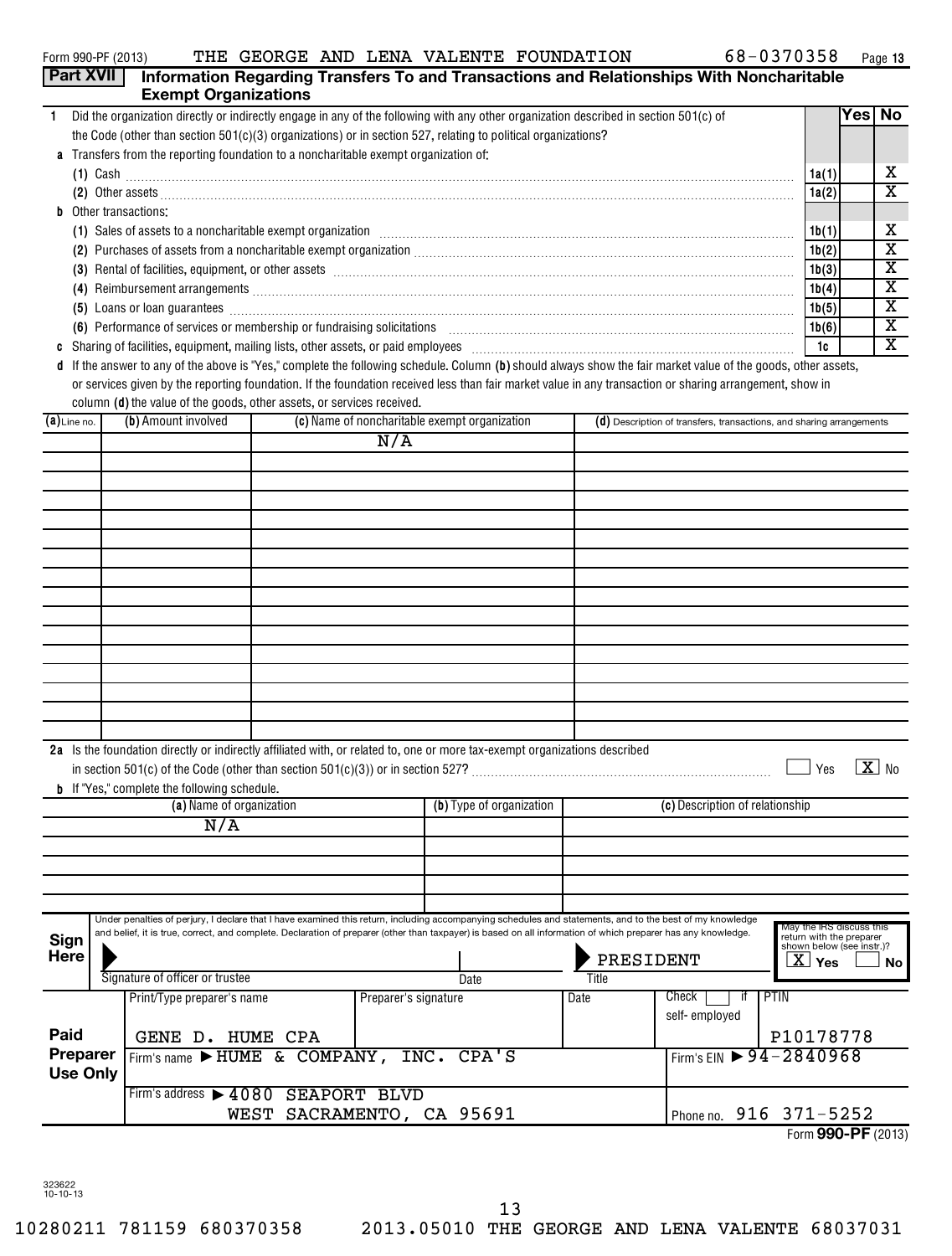|                                                                                                                                                                                           |                                                                                                                                      |                          |            | Continuation for 990-PF, Part IV |                                                    |                                                                                                   |                                  |                   |
|-------------------------------------------------------------------------------------------------------------------------------------------------------------------------------------------|--------------------------------------------------------------------------------------------------------------------------------------|--------------------------|------------|----------------------------------|----------------------------------------------------|---------------------------------------------------------------------------------------------------|----------------------------------|-------------------|
| THE GEORGE AND LENA VALENTE FOUNDATION<br>Part IV                                                                                                                                         |                                                                                                                                      |                          | 68-0370358 |                                  |                                                    | Page                                                                                              | 1 of                             | 2                 |
|                                                                                                                                                                                           | Capital Gains and Losses for Tax on Investment Income                                                                                |                          |            |                                  |                                                    |                                                                                                   |                                  |                   |
|                                                                                                                                                                                           | (a) List and describe the kind(s) of property sold, e.g., real estate,<br>2-story brick warehouse; or common stock, 200 shs. MLC Co. |                          |            | D - Donation                     |                                                    | (b) How acquired $(c)$ Date acquired $\left[\frac{P}{P} - \frac{P}{C} \right]$<br>(mo., day, yr.) | (d) Date sold<br>(mo., day, yr.) |                   |
| 1a 200 BP NOV CALLS                                                                                                                                                                       |                                                                                                                                      |                          |            |                                  | Ρ                                                  | 06/15/1310/24/13                                                                                  |                                  |                   |
| <b>b 200 LNCO DEC PUTS</b>                                                                                                                                                                |                                                                                                                                      |                          |            |                                  | $\overline{\texttt{P}}$                            | 06/15/1312/19/13                                                                                  |                                  |                   |
| c 20000 VANGUARD NAT RES                                                                                                                                                                  |                                                                                                                                      |                          |            |                                  | $\overline{\texttt{P}}$                            | 07/03/1309/18/14                                                                                  |                                  |                   |
| d 35000 ARCOS DORADOS HOLDINGS                                                                                                                                                            |                                                                                                                                      |                          |            |                                  | $\overline{\texttt{P}}$                            | 02/17/1209/18/14                                                                                  |                                  |                   |
| e 20000 GLADSTONE CAP CORP                                                                                                                                                                |                                                                                                                                      |                          |            |                                  | $\overline{\texttt{P}}$                            | 09/01/0909/22/14                                                                                  |                                  |                   |
| f 40000 LIN CO LLC COM                                                                                                                                                                    |                                                                                                                                      |                          |            |                                  | $\overline{\texttt{P}}$                            | 12/13/1309/18/14                                                                                  |                                  |                   |
| g 1700 COHAN N STEERS                                                                                                                                                                     |                                                                                                                                      |                          |            |                                  | $\overline{\texttt{P}}$                            | 08/22/1309/18/14                                                                                  |                                  |                   |
| h 125000 FIFTH ST FINANCIAL                                                                                                                                                               |                                                                                                                                      |                          |            |                                  | $\overline{\texttt{P}}$                            | 07/31/1409/24/14                                                                                  |                                  |                   |
| 20000 NUVEEN RA INC GRWTH<br>40000 BLACKROCK KELSO                                                                                                                                        |                                                                                                                                      |                          |            |                                  | $\overline{\texttt{P}}$<br>$\overline{\texttt{P}}$ | 06/12/1309/24/14<br>11/07/1309/24/14                                                              |                                  |                   |
| k 50000 PROSPECT CAP CORP                                                                                                                                                                 |                                                                                                                                      |                          |            |                                  | $\overline{\texttt{P}}$                            | 12/14/1209/18/14                                                                                  |                                  |                   |
| 50000 EATON VANCE TAX                                                                                                                                                                     |                                                                                                                                      |                          |            |                                  | $\overline{\texttt{P}}$                            | 12/05/1209/22/14                                                                                  |                                  |                   |
| m 20000 OXFORD LANE                                                                                                                                                                       | CAP                                                                                                                                  |                          |            |                                  | $\overline{\text{P}}$                              | 03/11/1409/22/14                                                                                  |                                  |                   |
| n 50000 FS INVT CORP                                                                                                                                                                      |                                                                                                                                      |                          |            |                                  | $\overline{\text{P}}$                              | 06/27/1409/18/14                                                                                  |                                  |                   |
| 0 25506 BREITBURN ENERGY PRTNRS                                                                                                                                                           |                                                                                                                                      |                          |            |                                  | P                                                  | 06/27/1409/18/14                                                                                  |                                  |                   |
|                                                                                                                                                                                           | (f) Depreciation allowed                                                                                                             | (g) Cost or other basis  |            |                                  |                                                    | (h) Gain or (loss)                                                                                |                                  |                   |
| (e) Gross sales price                                                                                                                                                                     | (or allowable)                                                                                                                       | plus expense of sale     |            |                                  |                                                    | $(e)$ plus $(f)$ minus $(g)$                                                                      |                                  |                   |
| 9,035.<br>a                                                                                                                                                                               |                                                                                                                                      |                          |            |                                  |                                                    |                                                                                                   |                                  | 9,035.            |
| 6,835.<br>b                                                                                                                                                                               |                                                                                                                                      |                          |            |                                  |                                                    |                                                                                                   |                                  | 6,835.            |
| 578, 376.<br>C                                                                                                                                                                            |                                                                                                                                      |                          | 516, 185.  |                                  |                                                    |                                                                                                   |                                  | 62,191.           |
| 209,876.<br>d                                                                                                                                                                             |                                                                                                                                      |                          | 742,327.   |                                  |                                                    |                                                                                                   | $-532,451.$                      |                   |
| 168,831.<br>е                                                                                                                                                                             |                                                                                                                                      |                          | 145,570.   |                                  |                                                    |                                                                                                   |                                  | 23,261.           |
| 1,199,427.<br>$\mathsf f$                                                                                                                                                                 |                                                                                                                                      | $1,210,616$ .            |            |                                  |                                                    |                                                                                                   | $-11,189.$                       |                   |
| 18, 267.<br>$\underline{\mathfrak{g}}$<br>1, 170, 932.                                                                                                                                    |                                                                                                                                      | 1,196,537.               | 16,321.    |                                  |                                                    |                                                                                                   | $-25,605.$                       | 1,946.            |
| $\boldsymbol{\mathsf{h}}$<br>388,649.<br>$\mathbf{i}$                                                                                                                                     |                                                                                                                                      |                          | 371,799.   |                                  |                                                    |                                                                                                   |                                  | 16,850.           |
| 351,922.                                                                                                                                                                                  |                                                                                                                                      |                          | 376,787.   |                                  |                                                    |                                                                                                   | $-24,865$ .                      |                   |
| 507,991.<br>k                                                                                                                                                                             |                                                                                                                                      |                          | 525,093.   |                                  |                                                    |                                                                                                   | $-17, 102.$                      |                   |
| 513,652.                                                                                                                                                                                  |                                                                                                                                      |                          | 440,762.   |                                  |                                                    |                                                                                                   |                                  | 72,890.           |
| 309,567.<br>m                                                                                                                                                                             |                                                                                                                                      |                          | 337,616.   |                                  |                                                    |                                                                                                   | $-28,049.$                       |                   |
| 527,996.<br>n                                                                                                                                                                             |                                                                                                                                      |                          | 518,590.   |                                  |                                                    |                                                                                                   |                                  | 9,406.            |
| 549,009.<br>0                                                                                                                                                                             |                                                                                                                                      |                          | 366, 197.  |                                  |                                                    |                                                                                                   | 182,812.                         |                   |
|                                                                                                                                                                                           | Complete only for assets showing gain in column (h) and owned by the foundation on 12/31/69                                          |                          |            |                                  |                                                    | $(I)$ Losses (from col. $(h)$ )                                                                   |                                  |                   |
| (i) F.M.V. as of 12/31/69                                                                                                                                                                 | (j) Adjusted basis                                                                                                                   | $(k)$ Excess of col. (i) |            |                                  |                                                    | Gains (excess of col. (h) gain over col. (k),<br>but not less than "-0-")                         |                                  |                   |
|                                                                                                                                                                                           | as of 12/31/69                                                                                                                       | over col. (j), if any    |            |                                  |                                                    |                                                                                                   |                                  |                   |
| a                                                                                                                                                                                         |                                                                                                                                      |                          |            |                                  |                                                    |                                                                                                   |                                  | 9,035.            |
| b                                                                                                                                                                                         |                                                                                                                                      |                          |            |                                  |                                                    |                                                                                                   |                                  | 6,835.<br>62,191. |
| $\mathtt{C}$<br>$\sf d$                                                                                                                                                                   |                                                                                                                                      |                          |            |                                  |                                                    |                                                                                                   | $-532,451.$                      |                   |
| e                                                                                                                                                                                         |                                                                                                                                      |                          |            |                                  |                                                    |                                                                                                   |                                  | 23,261.           |
| $\mathsf f$                                                                                                                                                                               |                                                                                                                                      |                          |            |                                  |                                                    |                                                                                                   | $-11,189.$                       |                   |
| $9$                                                                                                                                                                                       |                                                                                                                                      |                          |            |                                  |                                                    |                                                                                                   |                                  | 1,946.            |
| $\boldsymbol{\mathsf{h}}$                                                                                                                                                                 |                                                                                                                                      |                          |            |                                  |                                                    |                                                                                                   | $-25,605.$                       |                   |
| $\mathfrak i$                                                                                                                                                                             |                                                                                                                                      |                          |            |                                  |                                                    |                                                                                                   |                                  | 16,850.           |
|                                                                                                                                                                                           |                                                                                                                                      |                          |            |                                  |                                                    |                                                                                                   | $-24,865.$                       |                   |
| $\sf k$                                                                                                                                                                                   |                                                                                                                                      |                          |            |                                  |                                                    |                                                                                                   | $-17, 102.$                      |                   |
|                                                                                                                                                                                           |                                                                                                                                      |                          |            |                                  |                                                    |                                                                                                   |                                  | 72,890.           |
| m                                                                                                                                                                                         |                                                                                                                                      |                          |            |                                  |                                                    |                                                                                                   | $-28,049.$                       |                   |
| n                                                                                                                                                                                         |                                                                                                                                      |                          |            |                                  |                                                    |                                                                                                   |                                  | 9,406.            |
| $\mathsf 0$                                                                                                                                                                               |                                                                                                                                      |                          |            |                                  |                                                    |                                                                                                   | 182,812.                         |                   |
| 2 Capital gain net income or (net capital loss)  { If gain, also enter in Part I, line 7<br>2 Capital gain net income or (net capital loss)  { If (loss), enter "-0-" in Part I, line 7 J |                                                                                                                                      |                          |            |                                  |                                                    |                                                                                                   |                                  |                   |
|                                                                                                                                                                                           |                                                                                                                                      |                          |            | $\overline{2}$                   |                                                    |                                                                                                   |                                  |                   |
| 3 Net short-term capital gain or (loss) as defined in sections 1222(5) and (6):<br>If gain, also enter in Part I, line 8, column (c).                                                     |                                                                                                                                      |                          |            |                                  |                                                    |                                                                                                   |                                  |                   |
|                                                                                                                                                                                           |                                                                                                                                      |                          |            | 3                                |                                                    |                                                                                                   |                                  |                   |
|                                                                                                                                                                                           |                                                                                                                                      |                          |            |                                  |                                                    |                                                                                                   |                                  |                   |

323591 05-01-13

14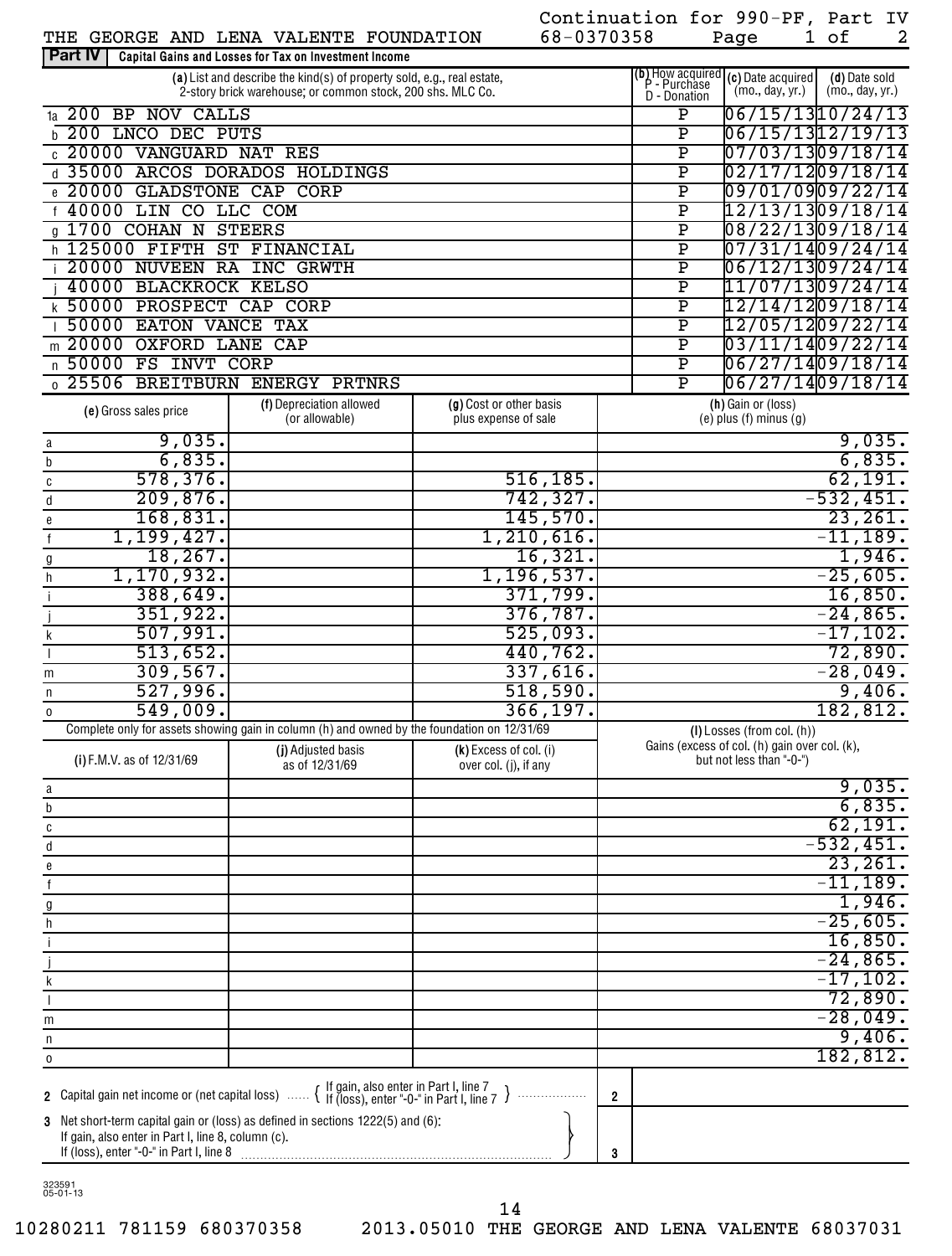|                                                    | THE GEORGE AND LENA VALENTE FOUNDATION                                                      | 68-0370358               |                |                         | Page                                                                                | 2 of<br>$\overline{2}$ |
|----------------------------------------------------|---------------------------------------------------------------------------------------------|--------------------------|----------------|-------------------------|-------------------------------------------------------------------------------------|------------------------|
| <b>Part IV</b>                                     | Capital Gains and Losses for Tax on Investment Income                                       |                          |                |                         |                                                                                     |                        |
|                                                    | (a) List and describe the kind(s) of property sold, e.g., real estate,                      |                          |                |                         | (b) How acquired $(c)$ Date acquired<br>P - Purchase $\binom{m_0 - d_2}{m_0 - d_2}$ | (d) Date sold          |
|                                                    | 2-story brick warehouse, or common stock, 200 shs. MLC Co.                                  |                          |                | D - Donation            | (mo., day, yr.)                                                                     | (mo., day, yr.)        |
| 1a 25000 ARIES CAP                                 |                                                                                             |                          |                | $\overline{\mathbf{P}}$ |                                                                                     | 12/10/1309/18/14       |
| <b>61455 NUVEEN PREFERRED</b><br>h                 |                                                                                             |                          |                | $\overline{\texttt{P}}$ |                                                                                     | 02/21/1409/24/14       |
| c 10000 QR ENERGY LP                               |                                                                                             |                          |                | $\overline{\mathtt{P}}$ |                                                                                     | 01/25/1309/18/14       |
| d 40000 NUVEEN                                     |                                                                                             |                          |                | $\overline{\mathtt{P}}$ |                                                                                     | 09/09/1309/23/14       |
| 112146 WELLS FARGO ADV                             |                                                                                             |                          |                | $\overline{\mathtt{P}}$ |                                                                                     | 11/15/1209/25/14       |
| f 30000 KCAP FINL INC                              |                                                                                             |                          |                | $\overline{\mathtt{P}}$ |                                                                                     | 11/06/1309/23/14       |
| g 20000 BP SHARES                                  |                                                                                             |                          |                | $\overline{\mathtt{P}}$ |                                                                                     | 02/20/1311/06/13       |
| h 15000 NUVEEN CRED                                | STR                                                                                         |                          |                | $\overline{\mathtt{P}}$ |                                                                                     | 08/15/0702/26/14       |
| i 15000 LINN ENERGY                                |                                                                                             |                          |                | $\overline{\texttt{P}}$ |                                                                                     | 12/19/1310/09/13       |
| Capital Gains Dividends                            |                                                                                             |                          |                |                         |                                                                                     |                        |
| k                                                  |                                                                                             |                          |                |                         |                                                                                     |                        |
|                                                    |                                                                                             |                          |                |                         |                                                                                     |                        |
| m                                                  |                                                                                             |                          |                |                         |                                                                                     |                        |
| n                                                  |                                                                                             |                          |                |                         |                                                                                     |                        |
| $\mathbf 0$                                        |                                                                                             |                          |                |                         |                                                                                     |                        |
|                                                    | (f) Depreciation allowed                                                                    | (g) Cost or other basis  |                |                         | (h) Gain or (loss)                                                                  |                        |
| (e) Gross sales price                              | (or allowable)                                                                              | plus expense of sale     |                |                         | $(e)$ plus $(f)$ minus $(g)$                                                        |                        |
| 410,618.                                           |                                                                                             | 441,004.                 |                |                         |                                                                                     | $-30, 386.$            |
| a<br>567, 293.                                     |                                                                                             | 567,435.                 |                |                         |                                                                                     | $-142.$                |
| b<br>206,588.                                      |                                                                                             | 181,610.                 |                |                         |                                                                                     | 24,978.                |
| C                                                  |                                                                                             |                          |                |                         |                                                                                     |                        |
| 325, 293.<br>d                                     |                                                                                             | 300, 808.                |                |                         |                                                                                     | 24,485.                |
| 1,016,731.<br>е                                    |                                                                                             | 1,102,811.               |                |                         |                                                                                     | $-86,080.$             |
| 251,548.                                           |                                                                                             | 248, 325.                |                |                         |                                                                                     | 3,223.                 |
| 869,965.                                           |                                                                                             | 860,020.                 |                |                         |                                                                                     | 9,945.                 |
| 567,435.<br>h                                      |                                                                                             | 660, 133.                |                |                         |                                                                                     | $-92,698.$             |
| 454,632.                                           |                                                                                             | 400,591.                 |                |                         |                                                                                     | 54,041.                |
| 35,128.                                            |                                                                                             |                          |                |                         |                                                                                     | 35,128.                |
| k                                                  |                                                                                             |                          |                |                         |                                                                                     |                        |
|                                                    |                                                                                             |                          |                |                         |                                                                                     |                        |
| m                                                  |                                                                                             |                          |                |                         |                                                                                     |                        |
| n                                                  |                                                                                             |                          |                |                         |                                                                                     |                        |
| $\mathbf 0$                                        |                                                                                             |                          |                |                         |                                                                                     |                        |
|                                                    | Complete only for assets showing gain in column (h) and owned by the foundation on 12/31/69 |                          |                |                         | $(I)$ Losses (from col. $(h)$ )                                                     |                        |
| (i) F.M.V. as of 12/31/69                          | (j) Adjusted basis                                                                          | $(k)$ Excess of col. (i) |                |                         | Gains (excess of col. (h) gain over col. (k),<br>but not less than "-0-")           |                        |
|                                                    | as of 12/31/69                                                                              | over col. (j), if any    |                |                         |                                                                                     |                        |
| a                                                  |                                                                                             |                          |                |                         |                                                                                     | $-30,386.$             |
| b                                                  |                                                                                             |                          |                |                         |                                                                                     | $-142.$                |
| C                                                  |                                                                                             |                          |                |                         |                                                                                     | 24,978.                |
| d                                                  |                                                                                             |                          |                |                         |                                                                                     | 24,485.                |
| e                                                  |                                                                                             |                          |                |                         |                                                                                     | $-86,080.$             |
|                                                    |                                                                                             |                          |                |                         |                                                                                     | 3,223.                 |
|                                                    |                                                                                             |                          |                |                         |                                                                                     | 9,945.                 |
| h                                                  |                                                                                             |                          |                |                         |                                                                                     | $-92,698.$             |
|                                                    |                                                                                             |                          |                |                         |                                                                                     | 54,041.                |
|                                                    |                                                                                             |                          |                |                         |                                                                                     | 35,128.                |
| k                                                  |                                                                                             |                          |                |                         |                                                                                     |                        |
|                                                    |                                                                                             |                          |                |                         |                                                                                     |                        |
| m                                                  |                                                                                             |                          |                |                         |                                                                                     |                        |
| n                                                  |                                                                                             |                          |                |                         |                                                                                     |                        |
| 0                                                  |                                                                                             |                          |                |                         |                                                                                     |                        |
|                                                    |                                                                                             |                          |                |                         |                                                                                     |                        |
|                                                    | 2 Capital gain net income or (net capital loss)  { If gain, also enter in Part I, line 7 J  |                          | $\overline{2}$ |                         |                                                                                     | $-311,541.$            |
|                                                    |                                                                                             |                          |                |                         |                                                                                     |                        |
| If gain, also enter in Part I, line 8, column (c). | 3 Net short-term capital gain or (loss) as defined in sections 1222(5) and (6):             |                          |                |                         |                                                                                     |                        |
| If (loss), enter "-0-" in Part I, line 8           |                                                                                             |                          | 3              |                         | N/A                                                                                 |                        |
|                                                    |                                                                                             |                          |                |                         |                                                                                     |                        |

323591 05-01-13

15

10280211 781159 680370358 2013.05010 THE GEORGE AND LENA VALENTE 68037031

Continuation for 990-PF, Part IV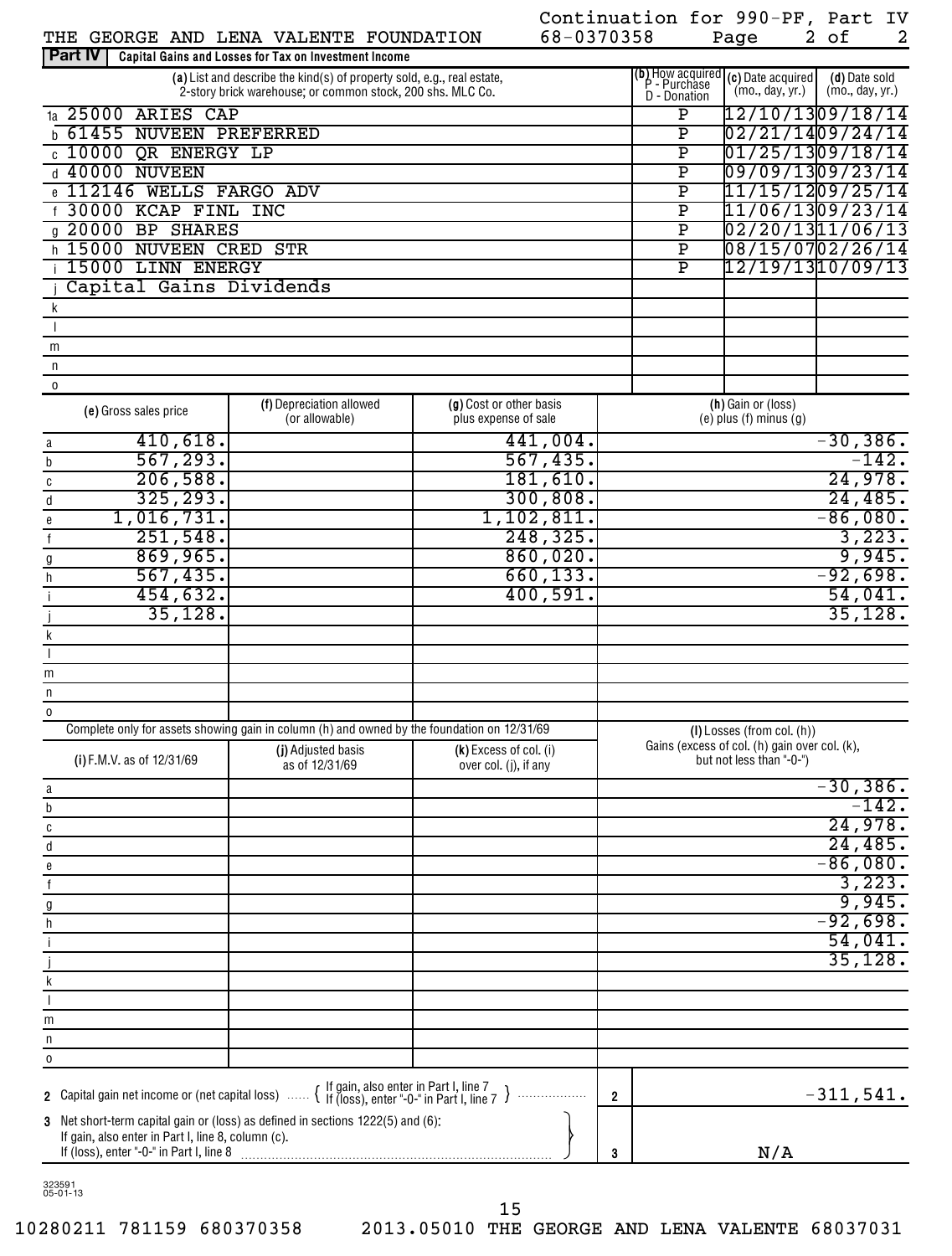# THE GEORGE AND LENA VALENTE FOUNDATION 68-0370358

| Part XV<br><b>Supplementary Information</b>                    |                                                            |                               |                                       |          |
|----------------------------------------------------------------|------------------------------------------------------------|-------------------------------|---------------------------------------|----------|
| 3 Grants and Contributions Paid During the Year (Continuation) |                                                            |                               |                                       |          |
| Recipient                                                      | If recipient is an individual,<br>show any relationship to | Foundation<br>status of       | Purpose of grant or<br>contribution   | Amount   |
| Name and address (home or business)                            | any foundation manager<br>or substantial contributor       | recipient                     |                                       |          |
| SACRAMENTO SPCA                                                | NONE                                                       | PUBLIC CHARITY ANIMAL WELFARE |                                       |          |
| 6201 FLORIN PERKINS ROAD                                       |                                                            |                               |                                       |          |
| SACRAMENTO, CA 95828                                           |                                                            |                               |                                       | 15,000.  |
|                                                                |                                                            |                               |                                       |          |
| YOLO HOSPICE                                                   | NONE                                                       | PUBLIC CHARITY HOSPICE CARE   |                                       |          |
| 1909 GALILEO CT                                                |                                                            |                               |                                       |          |
| DAVIS, CA 95618                                                |                                                            |                               |                                       | 25,000.  |
|                                                                |                                                            |                               |                                       |          |
| NAPA VALLEY HOSPICE                                            | NONE                                                       | PUBLIC CHARITY HOSPICE CARE   |                                       |          |
| 414 S JEFFERSON ST                                             |                                                            |                               |                                       |          |
| NAPA, CA 94559                                                 |                                                            |                               |                                       | 25,000.  |
|                                                                |                                                            |                               |                                       |          |
| UC DAVIS SCHOOL OF MEDICINE                                    | NONE                                                       |                               | PUBLIC CHARITY MEDICAL RESEARCH       |          |
| 2233 STOCKTON BLVD                                             |                                                            |                               |                                       |          |
| SACRAMENTO, CA 95817                                           |                                                            |                               |                                       | 50,000.  |
|                                                                |                                                            |                               |                                       |          |
| YOLO FARM TO FORK                                              | NONE                                                       | PUBLIC CHARITY FOOD PROGRAMS  |                                       |          |
| PO BOX 1813                                                    |                                                            |                               |                                       |          |
| DAVIS, CA 95617                                                |                                                            |                               |                                       | 35,000.  |
|                                                                |                                                            |                               |                                       |          |
| YOLO COUNTY CASA                                               | NONE                                                       |                               | PUBLIC CHARITY LEGAL ADVOCACY FOR     |          |
| 724 MAIN ST. SUITE 101                                         |                                                            |                               | CHILDREN                              |          |
| WOODLAND, CA 95695                                             |                                                            |                               |                                       | 25,000.  |
|                                                                |                                                            |                               |                                       |          |
| DAVIS COMMUNITY MEALS                                          | NONE                                                       |                               | PUBLIC CHARITY FOOD, SHELTER, AND     |          |
| P.O. BOX 72463                                                 |                                                            |                               | ASSISTANCE PROGRAMS IN                |          |
| DAVIS, CA 95617                                                |                                                            |                               | DAVIS, CA.                            | 35,000.  |
|                                                                |                                                            |                               |                                       |          |
| WARMLINE FAMILY RESOURCE CENTER                                | NONE                                                       |                               | PUBLIC CHARITY SERVICES TO PARENTS OF |          |
| 2025 HURLEY WAY, SUITE 100                                     |                                                            |                               | CHILDREN WITH                         |          |
| SACRAMENTO, CA 95625                                           |                                                            |                               | DISABILITIES                          | 15,000.  |
|                                                                |                                                            |                               |                                       |          |
| LEUKEMIA SOCIETY                                               | NONE                                                       |                               | PUBLIC CHARITY CANCER RESEARCH        |          |
| P.O. BOX 4072                                                  |                                                            |                               |                                       |          |
| PITTSFIELD, MA 01202                                           |                                                            |                               |                                       | 5,000.   |
|                                                                |                                                            |                               |                                       |          |
| OKIZU FOUNDATION                                               | NONE                                                       |                               | PUBLIC CHARITY FAMILY SUPPORT FOR     |          |
| 16 DIGITAL DRIVE                                               |                                                            |                               | CANCER PATIENTS                       |          |
| NOVATO, CA 94949                                               |                                                            |                               |                                       | 25,000.  |
| Total from continuation sheets                                 |                                                            |                               |                                       | 370,832. |

323631 05-01-13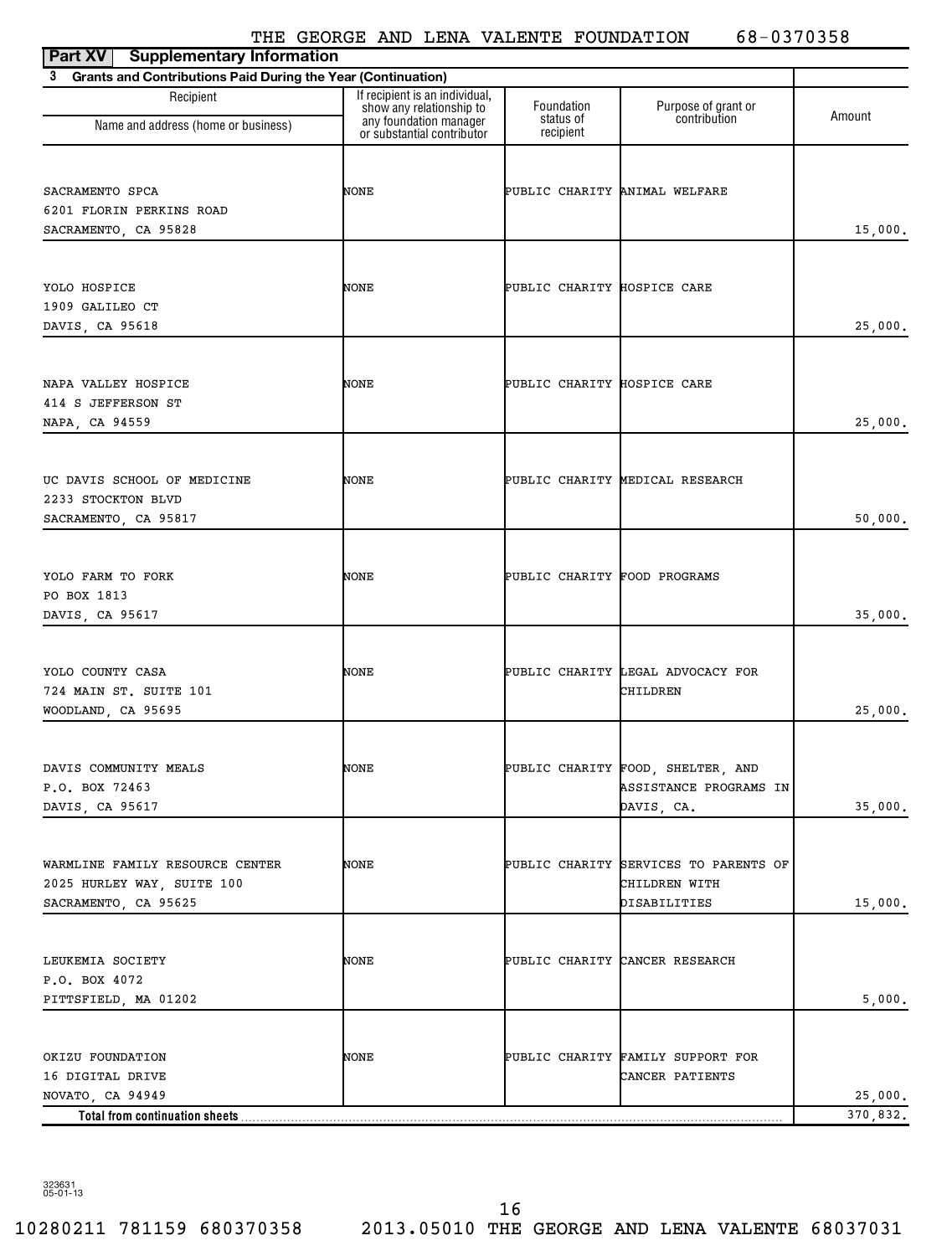|                                                                   | THE GEORGE AND LENA VALENTE FOUNDATION                     |                              | 68-0370358                            |         |
|-------------------------------------------------------------------|------------------------------------------------------------|------------------------------|---------------------------------------|---------|
| <b>Part XV</b><br><b>Supplementary Information</b>                |                                                            |                              |                                       |         |
| Grants and Contributions Paid During the Year (Continuation)<br>3 |                                                            |                              |                                       |         |
| Recipient                                                         | If recipient is an individual,<br>show any relationship to | Foundation                   |                                       |         |
| Name and address (home or business)                               | any foundation manager<br>or substantial contributor       | status of<br>recipient       | Purpose of grant or<br>contribution   | Amount  |
|                                                                   |                                                            |                              |                                       |         |
| CHRISTIAN BROTHERS                                                | <b>NONE</b>                                                |                              | PUBLIC CHARITY EDUCATIONAL PROGRAMS   |         |
| 4315 MARTIN LUTHER KING JR BLVD                                   |                                                            |                              |                                       |         |
| SACRAMENTO, CA 95820                                              |                                                            |                              |                                       | 25,000. |
|                                                                   |                                                            |                              |                                       |         |
| SHRINERS HOSPITAL                                                 | <b>NONE</b>                                                |                              | PUBLIC CHARITY MEDICAL CARE FOR       |         |
| 2425 STOCKTON BLVD                                                |                                                            |                              | CHILDREN                              |         |
| SACRAMENTO, CA 95817                                              |                                                            |                              |                                       | 30,832. |
|                                                                   |                                                            |                              |                                       |         |
| MEXICAN OPEN COMMITTEE                                            | <b>NONE</b>                                                |                              | PUBLIC CHARITY TOURNAMENT FOR BENEFIT |         |
| 537 MAYBECK CT                                                    |                                                            |                              | OF YOLO HOSPICE                       |         |
| VACAVILLE, CA 95688                                               |                                                            |                              |                                       | 10,000. |
|                                                                   |                                                            |                              |                                       |         |
| YOLO ADULT DAY HEALTH CENTER                                      | <b>NONE</b>                                                | PUBLIC CHARITY PROGRAM FUNDS |                                       |         |
| 20 N COTTONWOOD ST                                                |                                                            |                              |                                       |         |
| WOODLAND, CA 95695                                                |                                                            |                              |                                       | 35,000. |
|                                                                   |                                                            |                              |                                       |         |
| YOLO COUNTY SPCA                                                  | <b>NONE</b>                                                | PUBLIC CHARITY PROGRAM FUNDS |                                       |         |
| P.O. BOX 510                                                      |                                                            |                              |                                       |         |

| MEXICAN OPEN COMMITTEE       | <b>NONE</b> |                              | PUBLIC CHARITY TOURNAMENT FOR BENEFIT |         |
|------------------------------|-------------|------------------------------|---------------------------------------|---------|
| 537 MAYBECK CT               |             |                              | OF YOLO HOSPICE                       |         |
| VACAVILLE, CA 95688          |             |                              |                                       | 10,000. |
|                              |             |                              |                                       |         |
|                              |             |                              |                                       |         |
| YOLO ADULT DAY HEALTH CENTER | NONE        | PUBLIC CHARITY PROGRAM FUNDS |                                       |         |
| 20 N COTTONWOOD ST           |             |                              |                                       |         |
| WOODLAND, CA 95695           |             |                              |                                       | 35,000. |
|                              |             |                              |                                       |         |
|                              |             |                              |                                       |         |
| YOLO COUNTY SPCA             | <b>NONE</b> | PUBLIC CHARITY PROGRAM FUNDS |                                       |         |
| P.O. BOX 510                 |             |                              |                                       |         |
| DAVIS, CA 95617              |             |                              |                                       | 15,000. |
|                              |             |                              |                                       |         |
|                              |             |                              |                                       |         |
|                              |             |                              |                                       |         |
|                              |             |                              |                                       |         |
|                              |             |                              |                                       |         |
|                              |             |                              |                                       |         |
|                              |             |                              |                                       |         |
|                              |             |                              |                                       |         |
|                              |             |                              |                                       |         |
|                              |             |                              |                                       |         |
|                              |             |                              |                                       |         |
|                              |             |                              |                                       |         |
|                              |             |                              |                                       |         |
|                              |             |                              |                                       |         |
|                              |             |                              |                                       |         |
|                              |             |                              |                                       |         |
|                              |             |                              |                                       |         |
|                              |             |                              |                                       |         |
|                              |             |                              |                                       |         |
|                              |             |                              |                                       |         |
|                              |             |                              |                                       |         |
|                              |             |                              |                                       |         |
|                              |             |                              |                                       |         |
|                              |             |                              |                                       |         |
|                              |             |                              |                                       |         |
|                              |             |                              |                                       |         |

323631 05-01-13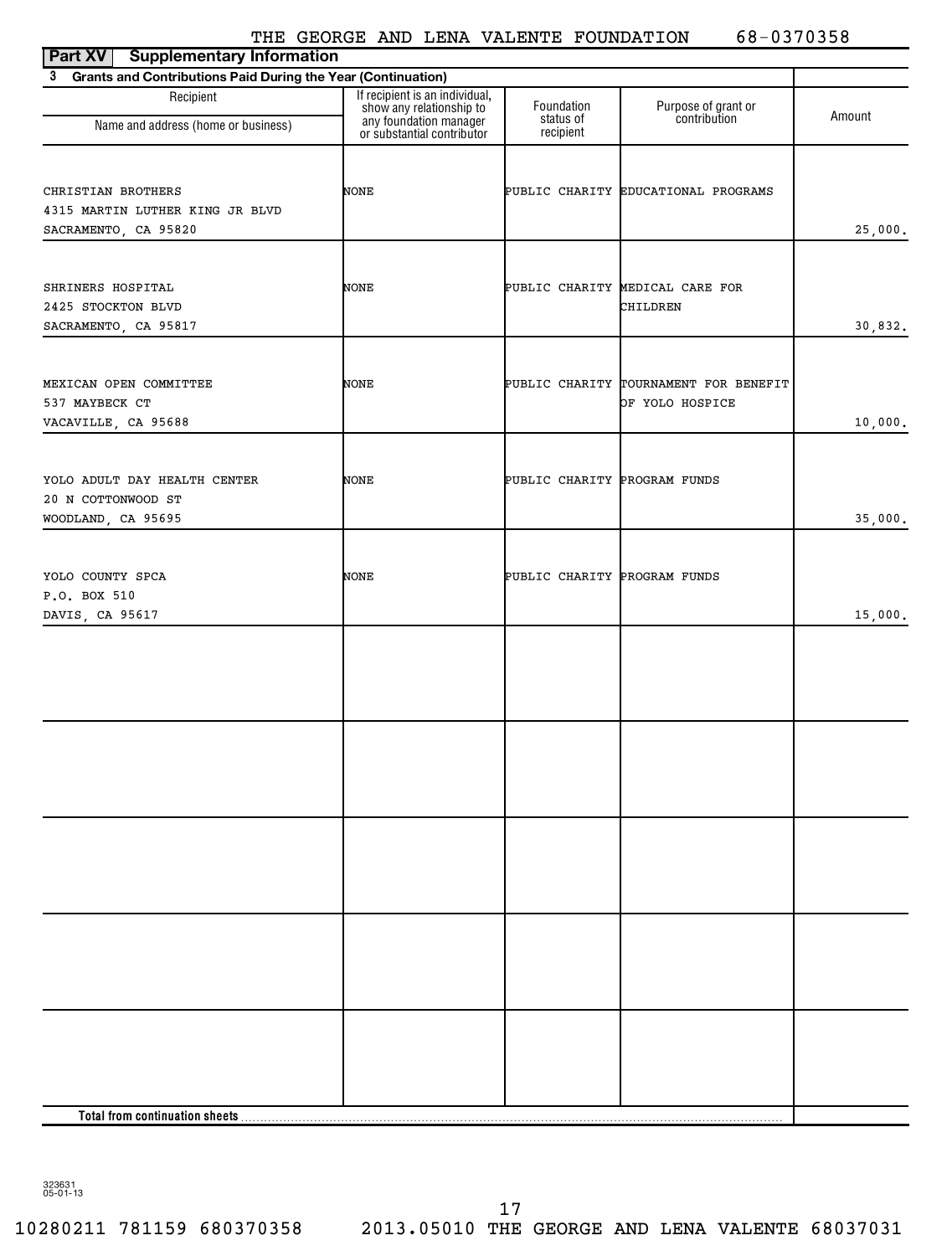## THE GEORGE AND LENA VALENTE FOUNDATION 68-0370358

| Form 990-PF                       | Interest on Savings and Temporary Cash Investments |                                        |                                   |                             |                                   | Statement<br>1                |
|-----------------------------------|----------------------------------------------------|----------------------------------------|-----------------------------------|-----------------------------|-----------------------------------|-------------------------------|
| Source                            |                                                    | (a)<br>Revenue<br>Per Books            |                                   |                             | (b)<br>Net Investment<br>Income   | (c)<br>Adjusted<br>Net Income |
| 1ST NORTHERN BANK<br><b>OTHER</b> |                                                    |                                        | 553.<br>41.                       |                             | 553.<br>41.                       |                               |
| Total to Part I, line 3           |                                                    |                                        | 594.                              |                             | 594.                              |                               |
| Form 990-PF                       |                                                    | Dividends and Interest from Securities |                                   |                             |                                   | $\overline{a}$<br>Statement   |
| Source                            | Gross<br>Amount                                    | Capital<br>Gains<br>Dividends          |                                   | (a)<br>Revenue<br>Per Books | (b)<br>Net Invest-<br>ment Income | (c)<br>Adjusted<br>Net Income |
| <b>AMERITRADE</b>                 | 917,840.                                           | 35,128.                                |                                   | 882,712.                    | 882,712.                          |                               |
| To Part I, line 4                 | 917,840.                                           | 35,128.                                |                                   | 882,712.                    | 882,712.                          |                               |
| Form 990-PF                       |                                                    | Legal Fees                             |                                   |                             |                                   | 3<br>Statement                |
| Description                       |                                                    | (a)<br>Expenses<br>Per Books           | (b)<br>Net Invest-<br>ment Income |                             | (c)<br>Adjusted<br>Net Income     | (d)<br>Charitable<br>Purposes |
| LEGAL FEES                        |                                                    | 134,610.                               |                                   | 134,610.                    |                                   | 0.                            |
| To Fm 990-PF, Pg 1, 1n 16a        |                                                    | 134,610.                               |                                   | 134,610.                    |                                   | 0.                            |
| Form 990-PF                       |                                                    | Accounting Fees                        |                                   |                             |                                   | Statement<br>4                |
| Description                       |                                                    | (a)<br>Expenses<br>Per Books           | (b)<br>Net Invest-<br>ment Income |                             | (c)<br>Adjusted<br>Net Income     | (d)<br>Charitable<br>Purposes |
| ACCOUNTING                        |                                                    | 16,348.                                |                                   | 8,348.                      |                                   | 0.                            |
| To Form 990-PF, Pg 1, 1n 16b      |                                                    | 16,348.                                |                                   | 8,348.                      |                                   | 0.                            |
|                                   |                                                    |                                        |                                   |                             |                                   |                               |

}}}}}}}}}}}}}}}}}}}}}}}}}}}}}}}}}}}}}} }}}}}}}}}}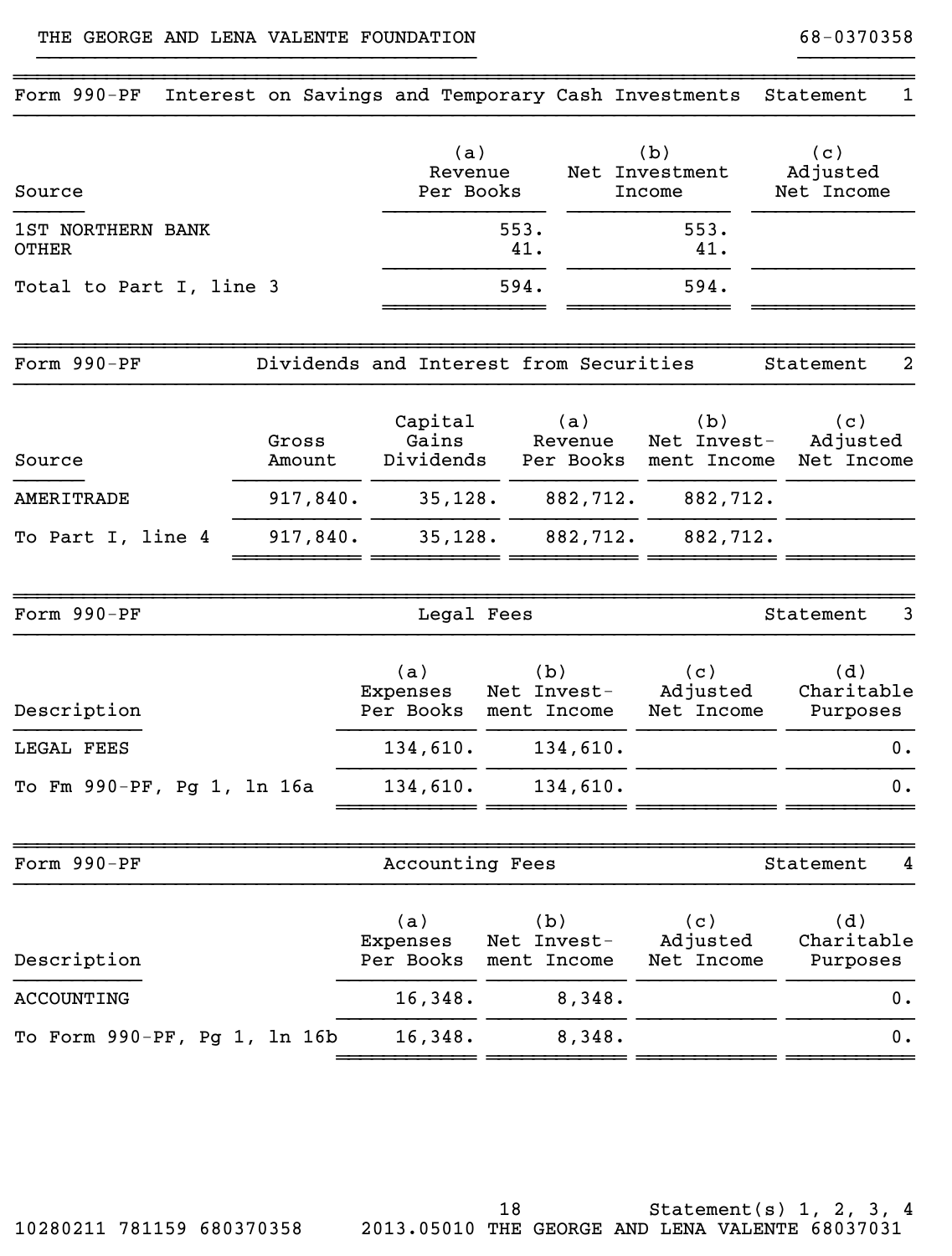| Form 990-PF                            | Other Professional Fees      |                                             |                               | Statement                     | 5              |
|----------------------------------------|------------------------------|---------------------------------------------|-------------------------------|-------------------------------|----------------|
| Description                            | (a)<br>Expenses              | (b)<br>Net Invest-<br>Per Books ment Income | (c)<br>Adjusted<br>Net Income | (d)<br>Charitable<br>Purposes |                |
| SECURITIES MANAGEMENT                  | 18,344.                      | 18,344.                                     |                               |                               | 0.             |
| To Form 990-PF, Pg 1, 1n 16c           | 18,344.                      | 18,344.                                     |                               |                               | 0.             |
| Form 990-PF                            | Taxes                        |                                             |                               | Statement                     | 6              |
| Description                            | (a)<br>Expenses              | (b)<br>Net Invest-<br>Per Books ment Income | (c)<br>Adjusted<br>Net Income | (d)<br>Charitable<br>Purposes |                |
| PAYROLL TAXES                          | 12,875.                      | 0.                                          |                               |                               | 0.             |
| To Form 990-PF, Pg 1, 1n 18            | 12,875.                      | 0.                                          |                               |                               | 0.             |
| Form 990-PF                            | Other Expenses               |                                             |                               | Statement                     | 7              |
| Description                            | (a)<br>Expenses<br>Per Books | (b)<br>Net Invest-<br>ment Income           | (c)<br>Adjusted<br>Net Income | (d)<br>Charitable<br>Purposes |                |
| OFFICE EXPENSE<br>ADR EXPENSE          | 1,086.<br>100.               | 0.<br>100.                                  |                               |                               | $0$ .<br>$0$ . |
| To Form 990-PF, Pg 1, 1n 23            | 1,186.                       | 100.                                        |                               |                               | $0$ .          |
| Form 990-PF                            | Other Investments            |                                             |                               | Statement                     | 8              |
| Description                            |                              | Valuation<br>Method                         | Book Value                    | Fair Market<br>Value          |                |
| CORPORATE STOCKS                       |                              | <b>COST</b>                                 | 3,603,847.                    | 3,668,145.                    |                |
| Total to Form 990-PF, Part II, line 13 |                              |                                             | 3,603,847.                    | 3,668,145.                    |                |

}}}}}}}}}}}}}}}}}}}}}}}}}}}}}}}}}}}}}} }}}}}}}}}}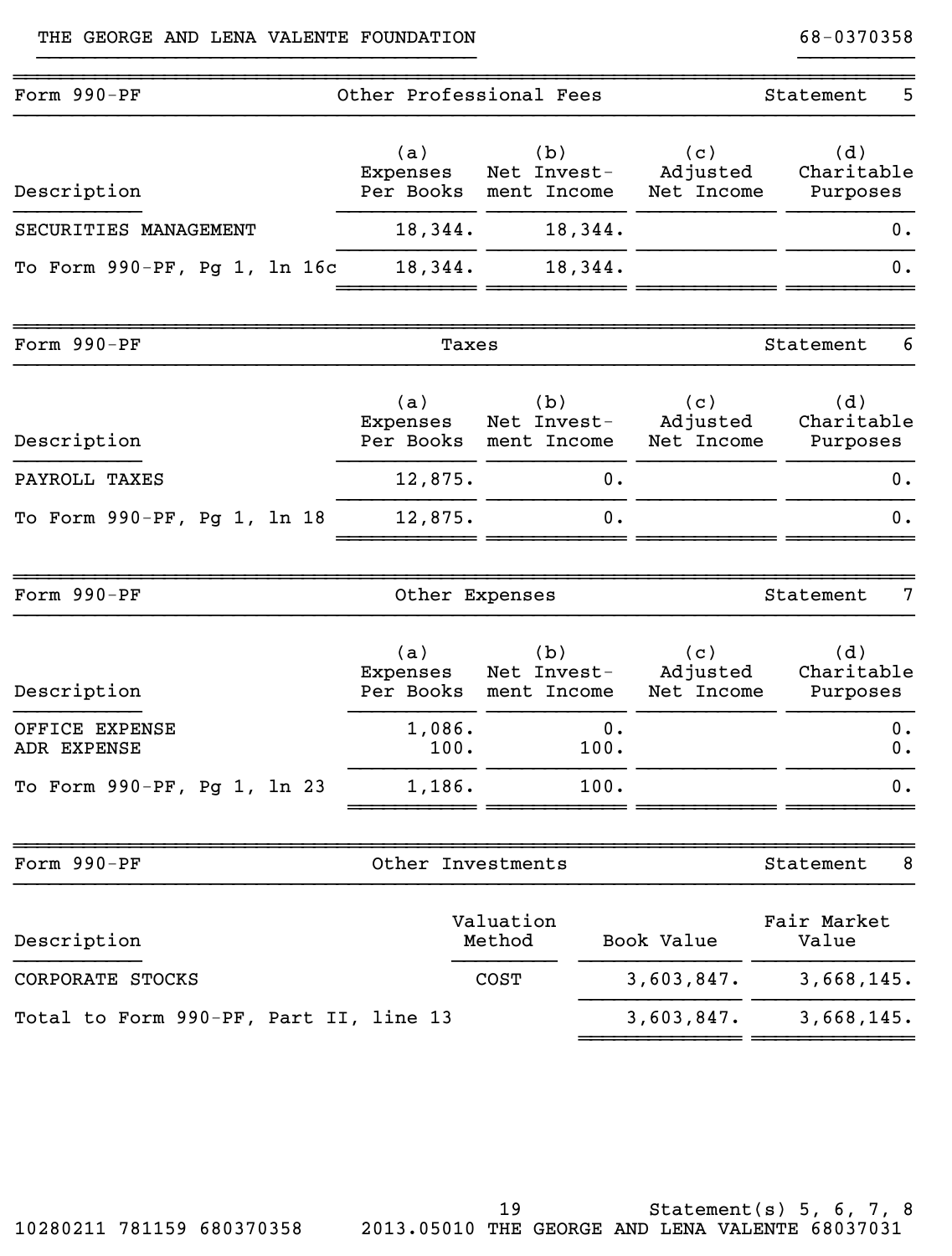| Form 990-PF                                                        | Other Assets                                                                |                   |                              | 9<br>Statement       |
|--------------------------------------------------------------------|-----------------------------------------------------------------------------|-------------------|------------------------------|----------------------|
| Description                                                        | Beginning of<br>Yr Book Value Book Value                                    | End of Year       |                              | Fair Market<br>Value |
| FEDERAL TAX ESTIMATE PAYMENTS                                      | 9,327.                                                                      | 9,328.            |                              | 9,328.               |
| To Form 990-PF, Part II, line 15                                   | 9,327.                                                                      | 9,328.            |                              | 9,328.               |
| Form 990-PF                                                        | Part VIII - List of Officers, Directors<br>Trustees and Foundation Managers |                   |                              | 10<br>Statement      |
| Name and Address                                                   | Title and<br>Avrg Hrs/Wk                                                    | Compen-<br>sation | Employee<br>Ben Plan Expense | Contrib Account      |
| KEITH VOLKERTS<br>44815 N. EL MACERO DR.<br>EL MACERO, CA 95618    | VICE PRESIDENT/SECRETARY<br>10.00                                           | 60,000.           | 0.                           | 0.                   |
| LINDA L. VOLKERTS<br>44815 N. EL MACERO DR.<br>EL MACERO, CA 95618 | PRESIDENT<br>25.00                                                          | 180,000.          | 0.                           | 0.                   |
| <b>GERALD VALENTE</b><br>23 TWEED BLVD.<br>NYACK, NY 10960         | <b>BOARD MEMBER</b><br>0.00                                                 | 0.                | 0.                           | 0.                   |
| <b>JARED MONEZ</b><br>10136 WILD ORCHID WAY<br>ELK GROVE, CA 95757 | <b>BOARD MEMBER</b><br>0.50                                                 | 1,000.            | 0.                           | 0.                   |
| DRAKE VOLKERTS<br>44815 N. EL MACERO DR.<br>EL MACERO, CA 95618    | <b>BOARD MEMBER</b><br>0.50                                                 | 1,000.            | 0.                           | 0.                   |
| <b>JERRY DYE</b><br>1817 SYDNEY LEIGH LANE<br>HENDERSON, NV 89074  | <b>BOARD MEMBER</b><br>5.00                                                 | 39,500.           | 0.                           | 0.                   |
| <b>GENE HUME</b><br>4080 SEAPORT BLVD.<br>W. SACRAMENTO, CA 95691  | TREASURER<br>0.50                                                           | 1,000.            | $0$ .                        | 0.                   |
| THERESA PEPIN<br>4076 MEDFORD COURT<br>MARTINEZ, CA 94533          | <b>BOARD MEMBER</b><br>0.50                                                 | 500.              | 0.                           | 0.                   |

Statement(s) 9, 10 2010280211 781159 680370358 2013.05010 THE GEORGE AND LENA VALENTE 68037031